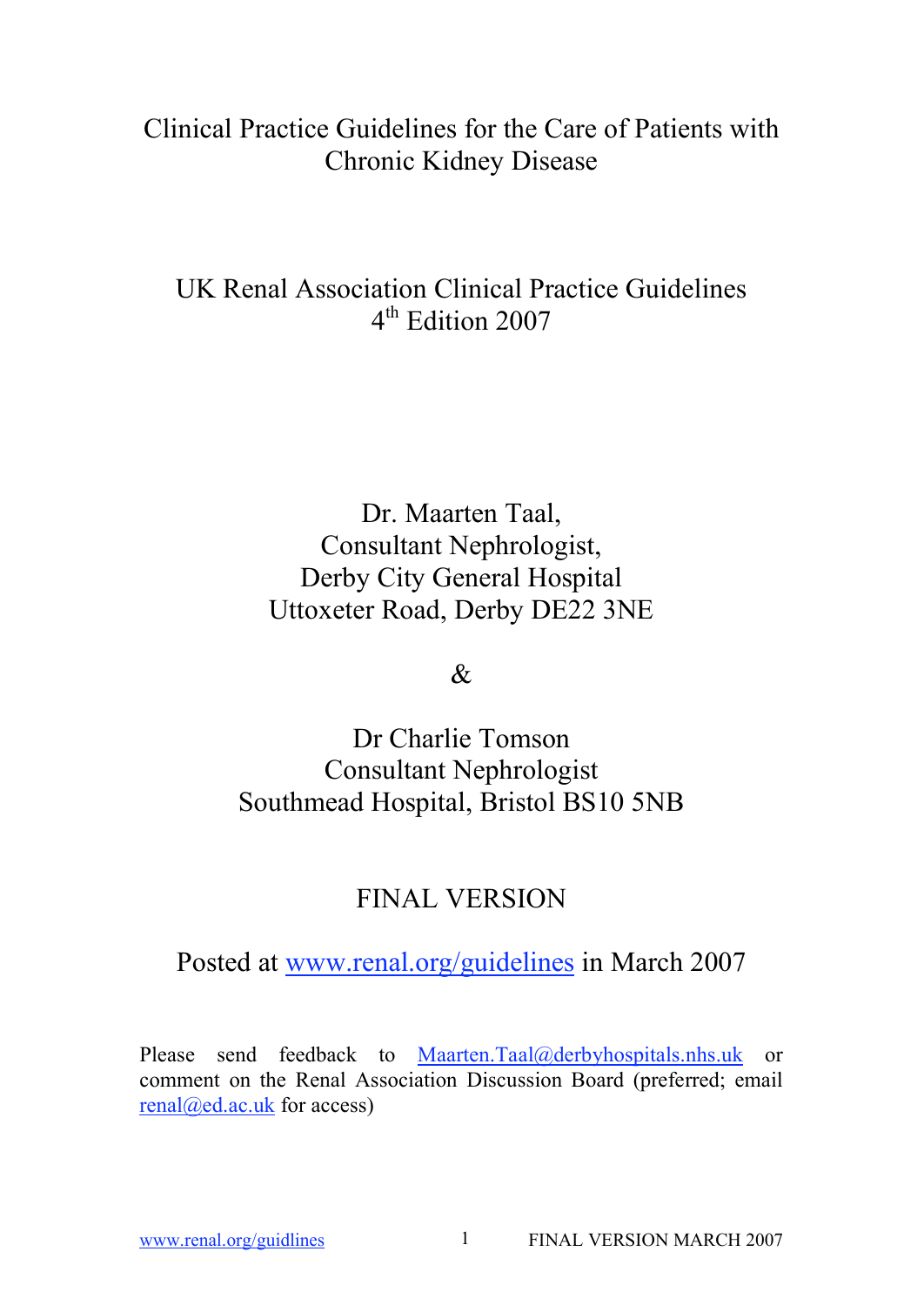# Clinical Practice Guidelines for the Care of Patients with Chronic Kidney Disease

#### M.W.Taal and C.Tomson

## **Introduction:**

The addition of a set of guidelines and audit measures specifically related to the care of patients with chronic kidney disease (CKD) reflects a worldwide recognition of the importance of early detection of CKD to facilitate interventions that will slow the rate of renal function decline to reduce the need for renal replacement therapy as well as to reduce the high risk of cardiovascular disease associated with CKD. This is further supported by the inclusion of specific sections on CKD in Part 2 of the National Service Framework for Renal Services and the latest Quality and Outcomes Framework of the General Medical Services (GMS) contract for General Practitioners. These clinical practice guidelines are intended to provide clear guidance on key aspects of the management of patients with CKD and the associated audit measures are a means whereby Nephrology Units can assess their performance against a nationally agreed set of outcome measures. The rationale for each guideline is intended to provide a concise review of the supporting evidence as well as more detailed guidance where appropriate. This document is intended to be complementary to the "UK Guidelines for the Identification, Management and Referral of CKD in Adults" compiled by the Joint Specialty Committee of the Renal Association and Royal College of Physicians  $1,2$  (also available on the Renal Association website www.renal.org/CKDguide/ckd.html). The latter provides detailed recommendations for all aspects of the detection and management of CKD as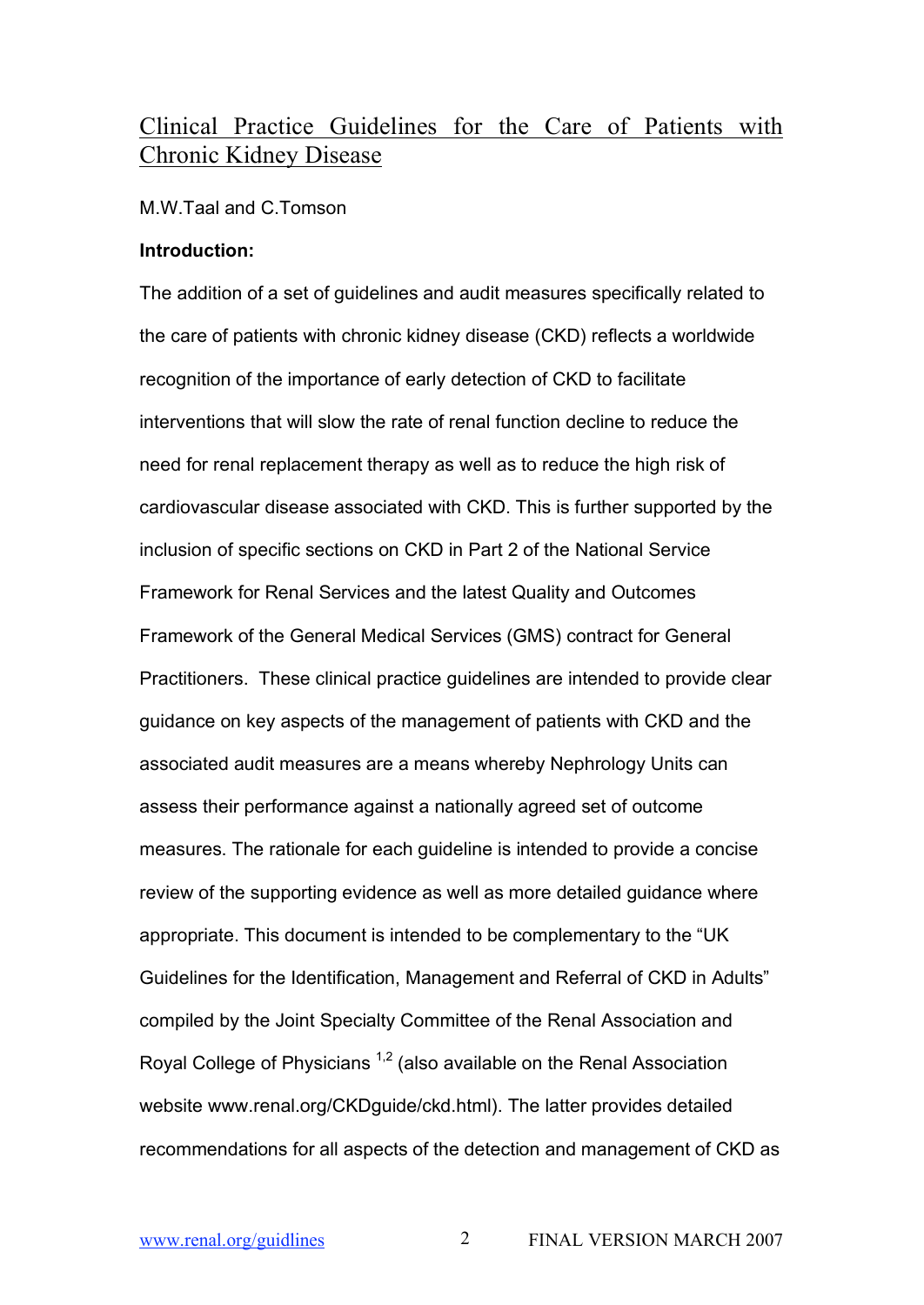well as a comprehensive review of supporting evidence. Every effort has been made to make these outcome measures consistent with the National Service Framework for Renal Services

(http://www.dh.gov.uk/PolicyAndGuidance/HealthAndSocialCareTopics/Renal/ fs/en)  $3,4$  as well as other national and international guidelines. A recent Consensus Conference convened by the Renal Association and Royal College of Physicians of Edinburgh produced further recommendations for the practical management of early CKD

(http://www.rcpe.ac.uk/Whats\_New/index.php#0802).

- 1. Burden RP and Tomson C. Identification, management and referral of adults with chronic kidney disease: concise guidelines. *Clin Med* 2005; 5: 635-42.
- 2. Joint Specialty Committee on Renal Medicine of the Royal College of Physicians of London and the Renal Association. Chronic Kidney Disease in Adults. UK Guidelines for identification, management and referral of adults. Royal College of Physicians of London. 2006.
- 3. Department of Health. National Service Framework for Renal Services, Part 1: Dialysis and Transplantation. 2004.
- 4. Department of Health. National Service Framework for Renal Services, Part 2: Chronic Kidney Disease, Acute Renal Failure and End of Life Care. 2005.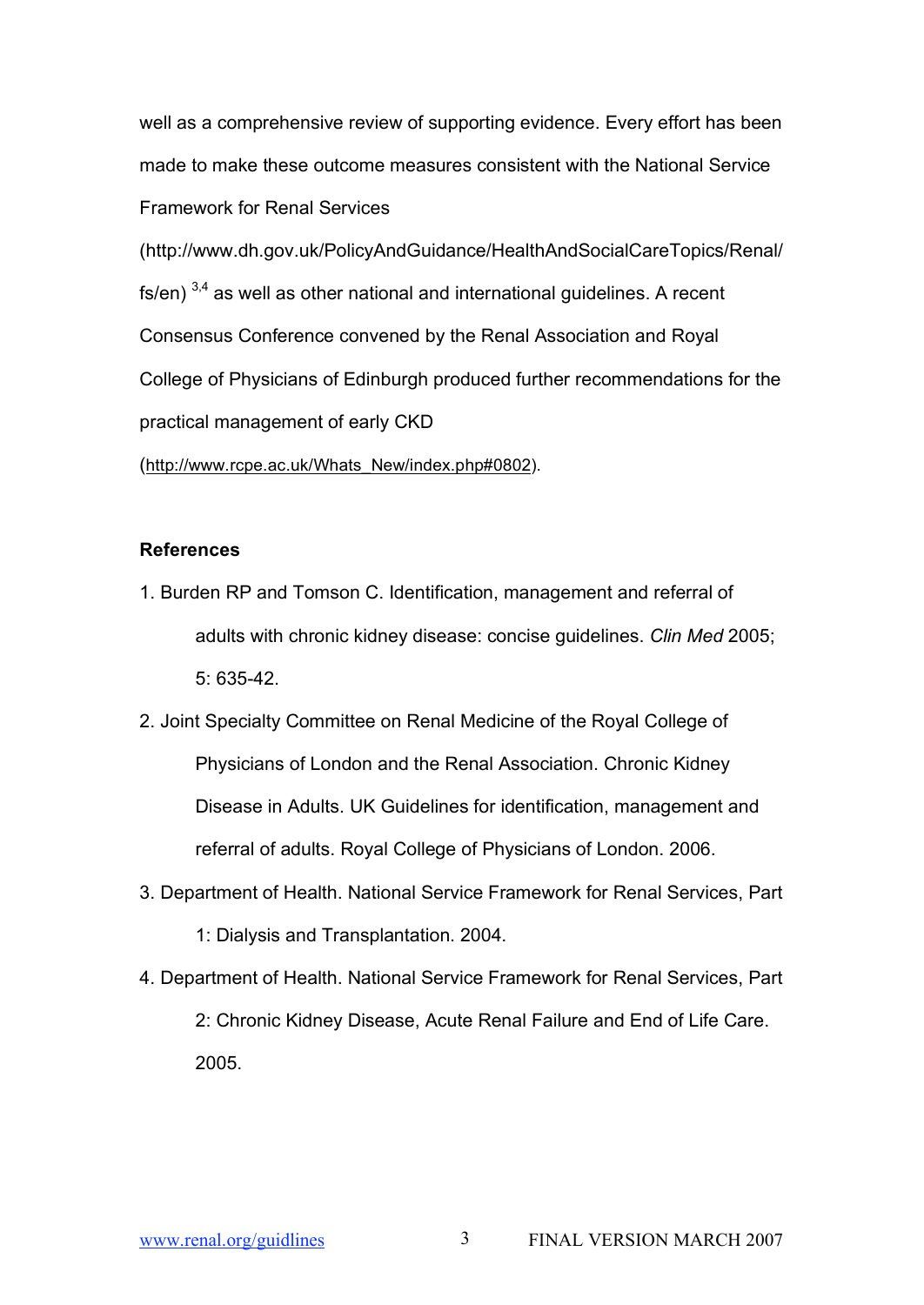#### **Section 1: DETECTION AND MONITORING OF CKD**

#### **Guideline CKD 1.1**

**Amongst patients attending a nephrology clinic (excluding those on longterm dialysis), each measurement of serum creatinine concentration in the renal database and in clinic letters should be accompanied by an estimate of GFR (good practice).**

*Audit Measure:* Proportion of renal database entries and clinic letters that include an estimated GFR with the serum creatinine.

*Rationale:* Renal excretory function has in the past generally been assessed by means of serum creatinine concentration and creatinine clearance measurements. Serum creatinine alone is a poor measure of excretory function because its relationship with GFR is non-linear and it rises outside of the laboratory normal range only after substantial loss of renal function. The Cockcroft-Gault (CG) formula has been used to estimate creatinine clearance from serum creatinine concentration but has the disadvantage of requiring the patient's weight, which is usually not available to laboratories. Creatinine clearance is critically dependent on an accurate 24-hour urine collection, which many patients find difficult and inconvenient to achieve. The 4-variable MDRD equation was developed from data obtained from a large cohort of patients with CKD who had had excretory function assessed by <sup>51</sup>Cr-EDTA clearance <sup>1</sup>. The MDRD formula is more precise than the CG formula  $^2$  and its main advantage is that it does not require knowledge of the patient's weight. The MDRD formula has been recommended as the method of choice for estimating GFR by several national and international bodies. The Department of Health for England has endorsed the use of the MDRD formula by all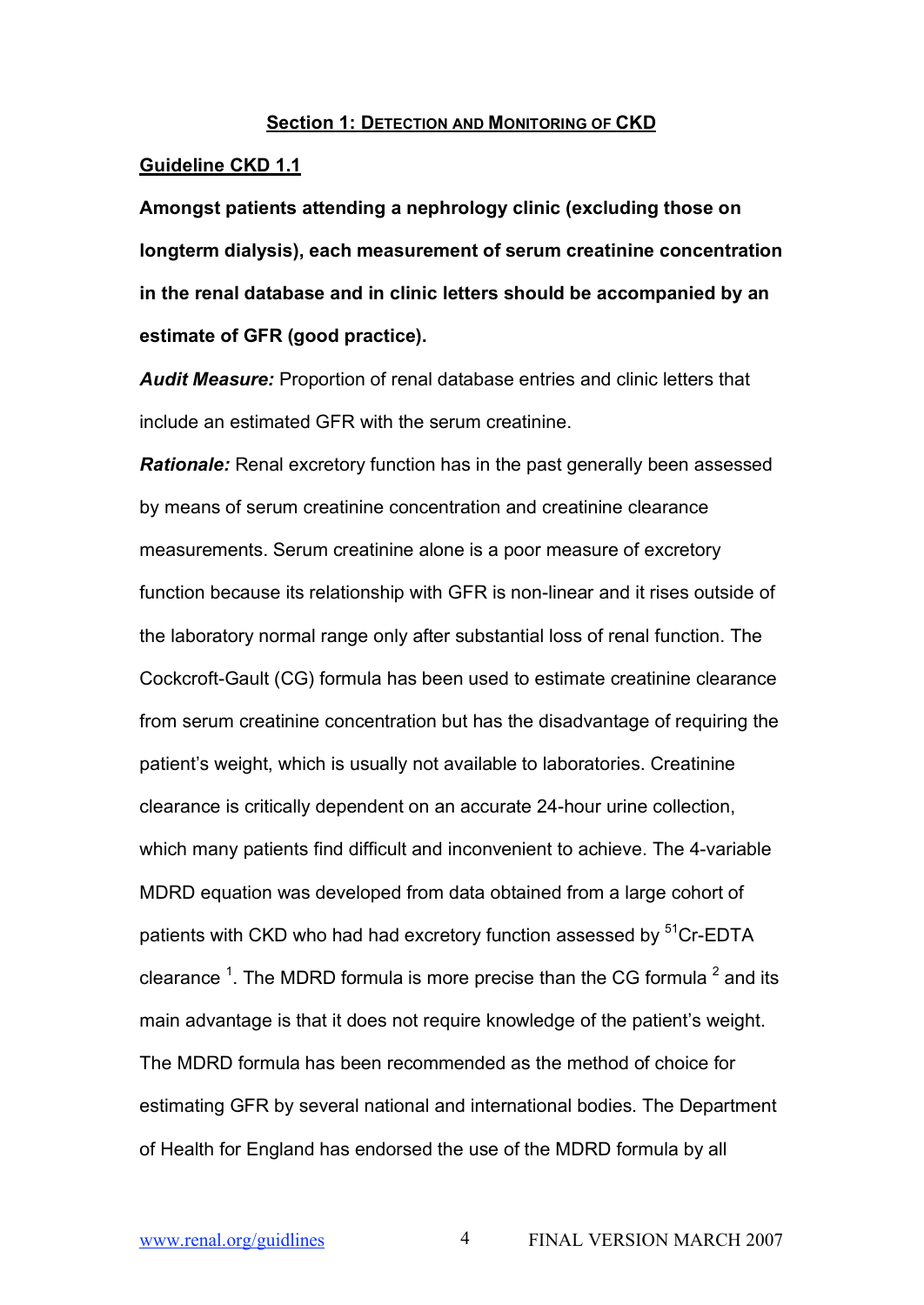clinical biochemistry laboratories, in combination with an approach to harmonisation of the results of serum creatinine assays by the National External Quality Assurance Scheme, to allow comparability of GFR estimates between laboratories. Recently a modification of the MDRD formula has been proposed for use with standardized serum creatinine values  $^3$ . Due to variability in creatinine assays, clinicians should rely on laboratory-generated estimates of GFR, rather than calculating them directly using a formula or "GFR calculator". Owing to the underestimation of GFR at values close to normal, many laboratories have chosen not to report a specific value if it is  $>$ 60 ml/min/1.73m<sup>2</sup>. This approach was endorsed by the recent UK Consensus Conference on the management of early CKD.

The adoption of the MDRD formula for universal laboratory-based estimation of GFR, and of the 5-stage classification of CKD based on these estimates, has been controversial on several grounds. Even after adequate correction has been made for overestimation of serum creatinine in some assays, the formula is not perfect, and its use can result in misclassification of some people as having early stage 3 CKD, due to systematic underestimation of 'true' GFR  $^{2,4}$  and imprecision, particularly when the GFR is >60 ml/min/1.73  $m<sup>2</sup>$ . The formula has not been well validated in the very old, or in ethnic minority groups other than African-Americans. Its use is not valid in children, pregnant women, people at the extremes of body size  $^2$ , muscle mass or nutritional status, or in patients with acute kidney injury <sup>5</sup>. Reduced GFR is common amongst the elderly, leading some to argue that this is not a disease state but part of normal ageing. The division of CKD into five bands based on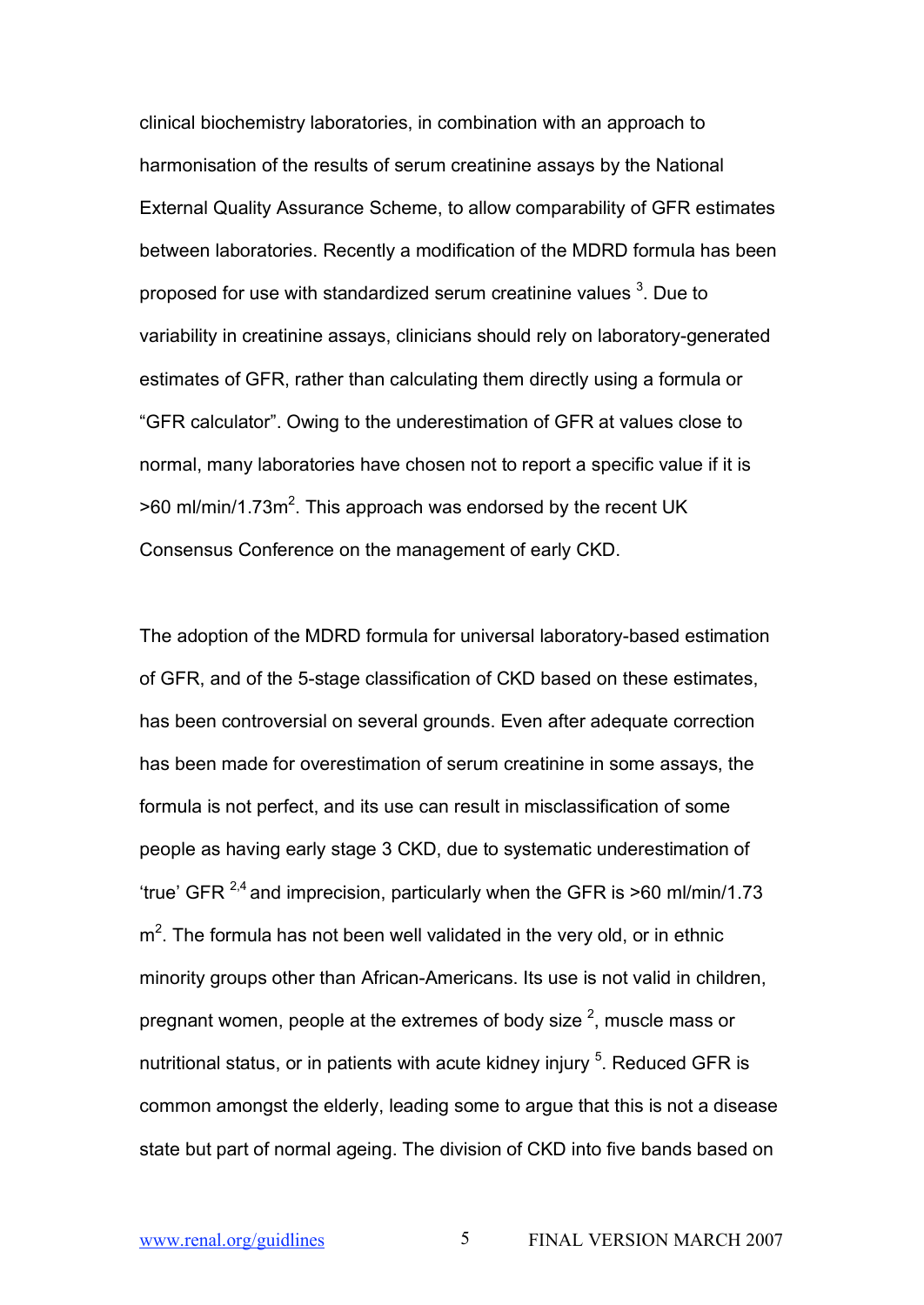GFR is seen by some as arbitrary. Concerns have been expressed that inappropriate 'disease labelling' of people newly informed that they have CKD will lead to anxiety and to adverse changes in illness behaviour  $^6$ . Some see the introduction of laboratory-based eGFR reporting as a form of screening, and argue that the case for screening the population for CKD has not been adequately supported by evidence  $^7$ . Others have argued, however, that if doctors request a measurement of serum creatinine they are requesting an estimate of kidney function, and that the eGFR provides a much better estimate <sup>8</sup>. Furthermore eGFR is a powerful predictor of cardiovascular risk and of progressive CKD, reduced GFR is not an inevitable consequence of ageing and the great majority of people newly recognised as having CKD already have diagnoses of vascular disease, hypertension, or diabetes mellitus. These arguments have been rehearsed in depth elsewhere <sup>7,8</sup>. We take the view that the advantages of the simple classification system adopted in the UK (and elsewhere in the world) greatly outweigh the potential disadvantages. The advantages include simplicity (estimated GFR approximates percentage of normal kidney function), and the opportunities both for improved prevention of cardiovascular disease and for systematic reduction in the late referral of patients with established renal failure.

# **References**

1. Manjunath G, Sarnak MJ, Levey AS. Prediction equations to estimate glomerular filtration rate: an update. *Curr Opin Nephrol Hypertension* 2001;10:785-92.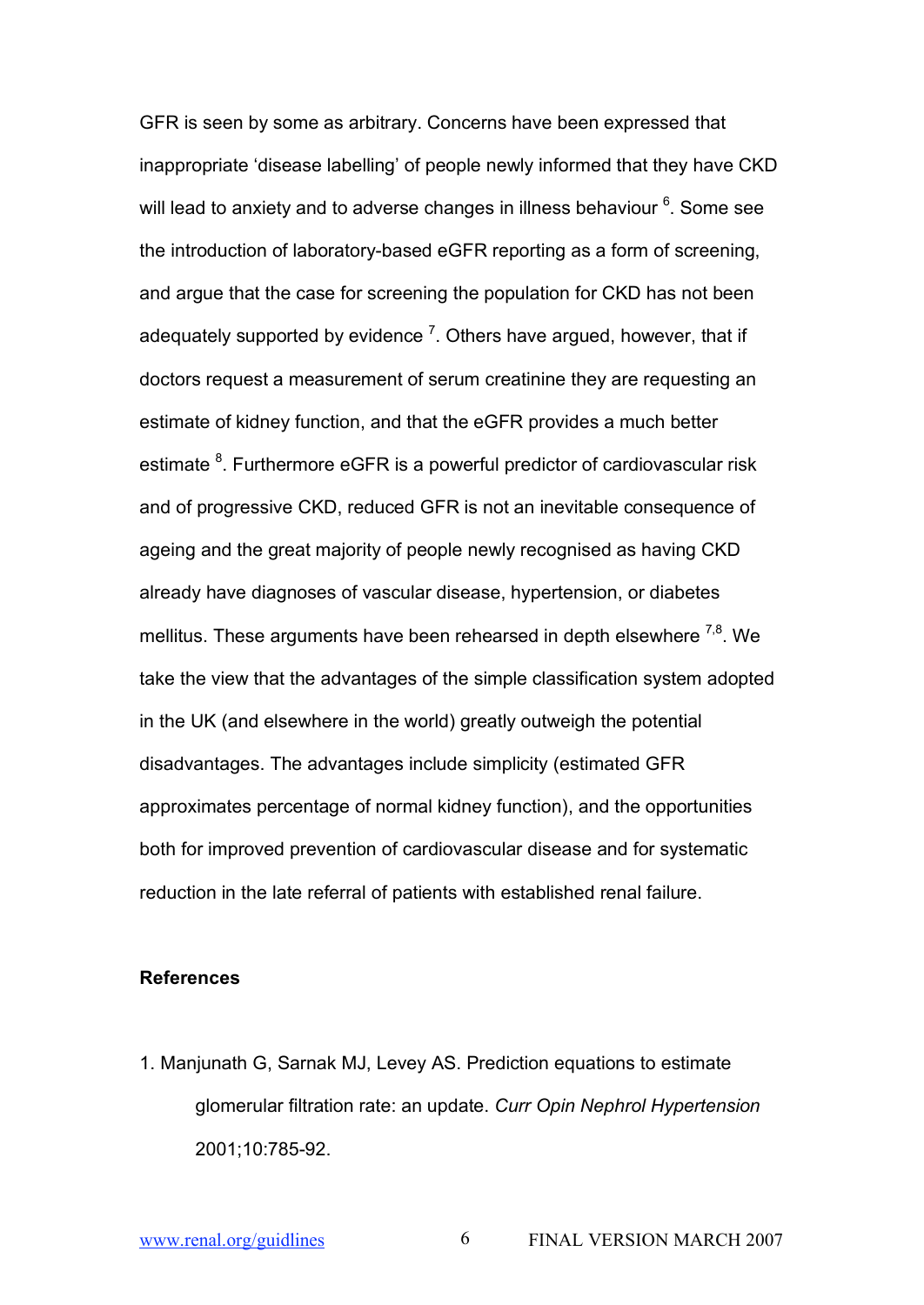- 2. Froissart M, Rossert J, Jacquot C, et al. Predictive performance of the modification of diet in renal disease and Cockcroft-Gault equations for estimating renal function. *J Am Soc Nephrol* 2005;16:763-73.
- 3. Levey A, Coresh J, Greene T, et al. Using standardized serum creatinine values in the modification of diet in renal disease equation for estimating glomerular filtration rate. Ann Intern Med 2006;145:247-54.
- 4. Rule AD, Larson TS, Bergstralh EJ, et al. Using serum creatinine to estimate glomerular filtration rate: accuracy in good health and in chronic kidney disease. *Ann Int Med* 2004;141:929-37.
- 5. Poggio ED, Nef PC, Wang X, et al. Performance of the Cockcroft-Gault and modification of diet in renal disease equations in estimating GFR in ill hospitalized patients. *Am J Kidney Dis* 2005;46:242-52.
- 6. Clase CM, Garg AX, Kiberd BA. Classifying kidney problems: can we avoid framing risks as diseases? *BMJ* 2004;329:912-915.
- 7. Rainey PM. Automatic reporting of estimated glomerular filtration rate jumping the gun? *Clin Chemistry* 2006 52:2184-2187.
- 8. Levey AS, Stevens LA, Hostetter T. Automatic reporting of estimated glomerular filtration rate – just what the doctor ordered. *Clin Chemistry*  2006 52:2188-2193.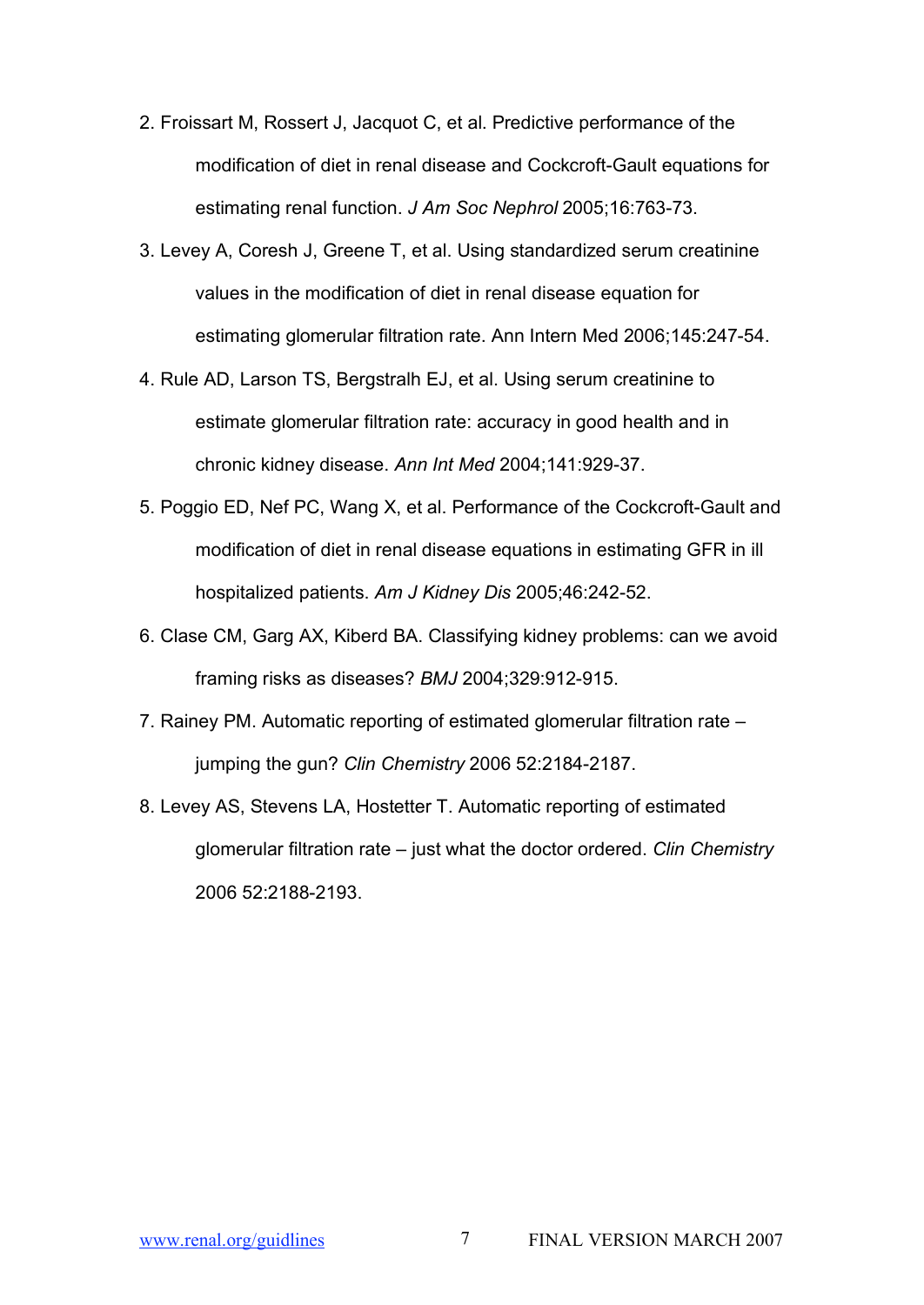#### **Guideline CKD 1.2**

**The stage of CKD, as defined by the US K/DOQI classification, should be noted in the patient records at each nephrology clinic visit and communicated in any letters generated (good practice).**

*Audit Measure:* Proportion of patient record entries and clinic letters that include the K/DOQI CKD stage.

*Rationale:* K/DOQI has proposed a classification system for CKD based on GFR  $^1$ . This provides a useful framework for studying the prevalence and incidence of CKD in epidemiological studies but more importantly, facilitates the development of treatment guidelines and management plans based on disease severity. The K/DOQI classification has been endorsed by a large number of national and international professional organisations <sup>2,3</sup>. We recommend that it should be incorporated into treatment guidelines for CKD and reported in all written communication. The UK Consensus Conference on early CKD has recently recommended that the K/DOQI classification should be modified by dividing CKD stage 3 into CKD 3A and 3B and that a suffix "p" should be used for all stages to denote patients with urine protein to creatinine ratio >100mg/mmol, who are at increased risk for progression (http://www.rcpe.ac.uk/Whats\_New/index.php#0802). Letters from Nephrology to Primary Care should include information on sources of further information regarding the 5-stage classification of CKD such as links to intranet and internet sites e.g. (www.renal.org/CKDguide/ckd.html).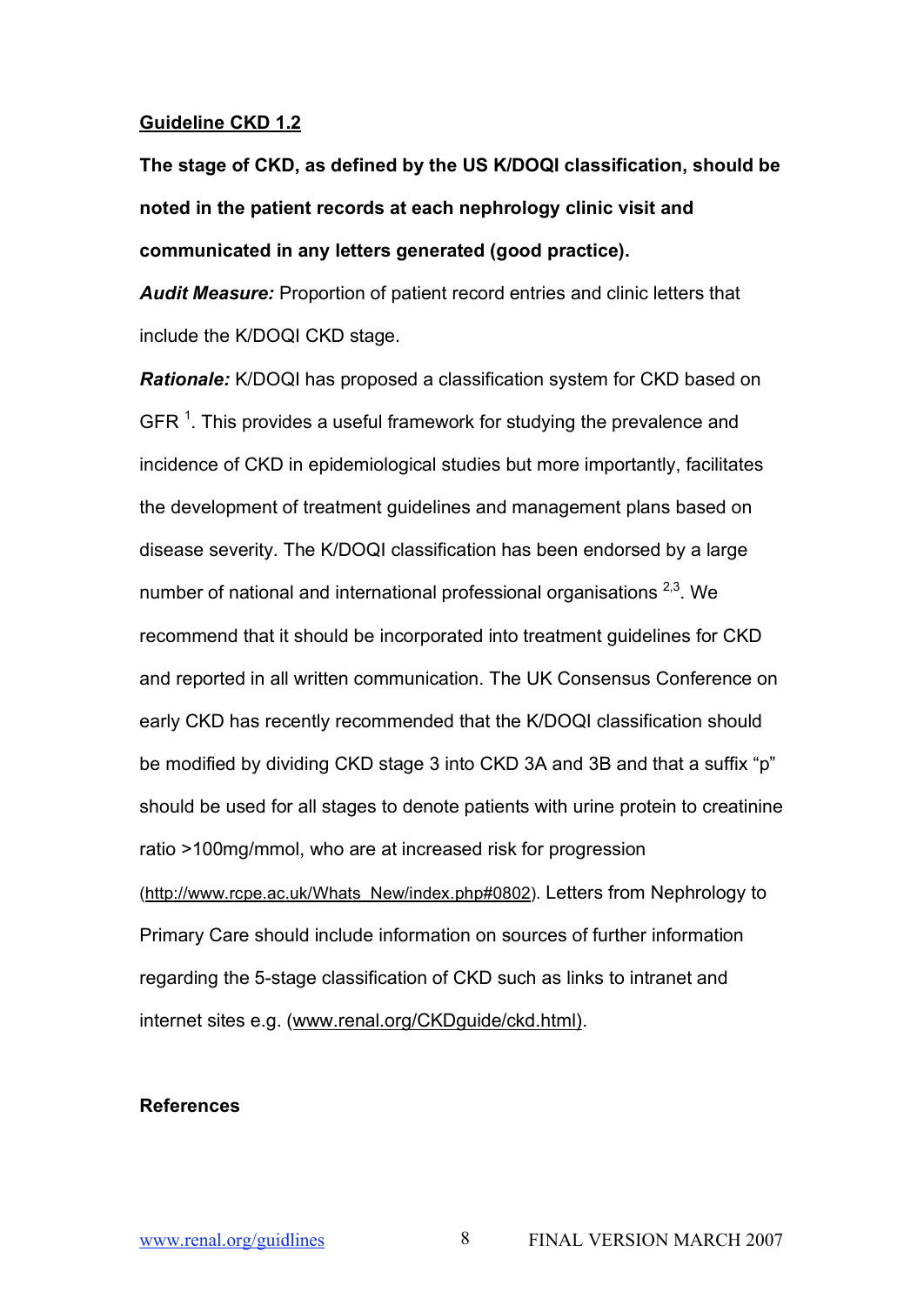- 1. Kidney Disease Quality Outcomes Initiative. Clinical practice guidelines for chronic kidney disease: evaluation, classification, and stratification. *Am J Kidney Dis* 2002;39(2 Suppl 1) S1-S266.
- 2. Levey AS, Eckardt KU, Tsukamoto Y, et al. Definition and classification of chronic kidney disease: a position statement from Kidney Disease: Improving Global Outcomes (KDIGO). *Kidney Int* 2005;67:2089-100.
- 3. Li PK, Weening JJ, Dirks J, et al. A report with consensus statements of the International Society of Nephrology 2004 Consensus Workshop on Prevention of Progression of Renal Disease, Hong Kong, June 29, 2004. *Kidney Int Suppl* 2005;94:S2-S7.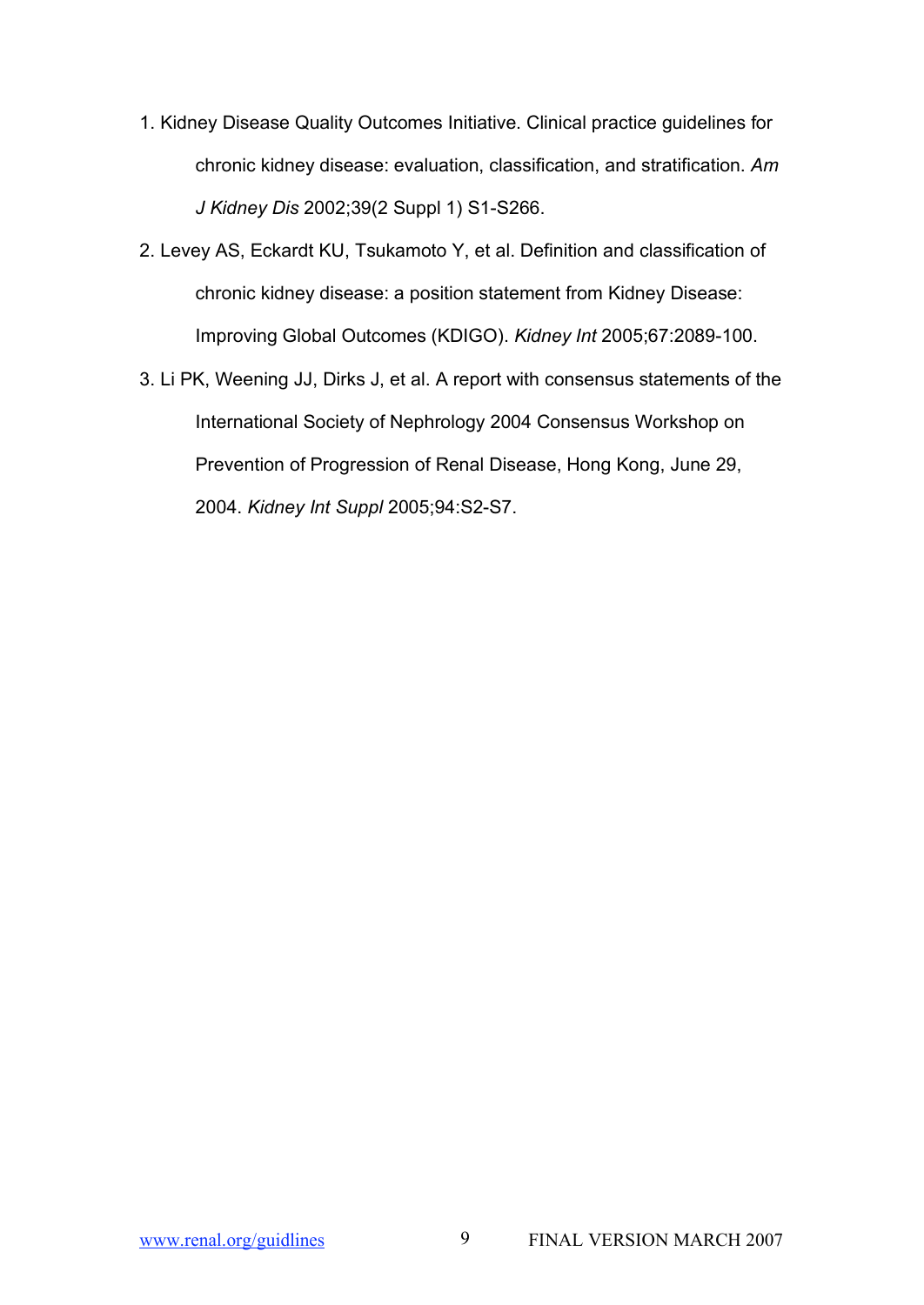#### **Guideline CKD 1.3**

**Amongst patients being investigated or treated for CKD, proteinuria detected by dipstick testing should be assessed by measurement either of the protein to creatinine or albumin to creatinine ratio, ideally on an early-morning urine specimen (good practice).**

*Audit Measures:* 1. Proportion of CKD patients who had the results of a urine dipstick test recorded at the first clinic visit.

2. Proportion of CKD patients with a positive dipstick test for proteinuria who had a urine protein or albumin:creatinine ratio measured at their first clinic visit.

*Rationale:* Urine dipstick testing remains the most appropriate method to screen patients with CKD for proteinuria. In patients with a positive dipstick test, urinary protein excretion has traditionally been assessed by means of a 24-hour urine collection. If accurately performed this undoubtedly provides the most precise measurement of proteinuria but the clinical utility of 24-hour urine collections is limited by inconvenience to patients, inaccurate collections and the burden on laboratory staff having to process the specimens. Several studies have shown good correlations between the total protein or albumin to creatinine ratio on early morning spot urine sample and 24-hour urinary protein excretion <sup>1-5</sup>. Furthermore urine protein:creatinine ratio on a spot morning specimen has been shown to predict the risk of progression of CKD at least as reliably as 24-hour urinary protein excretion  $^6$ . If the urine protein:creatinine ratio is expressed in mg/mg the value obtained is approximately the same as the number of grams/24 hours of urinary protein excretion. On the other hand if the ratio is expressed as mg/mmol, 24h protein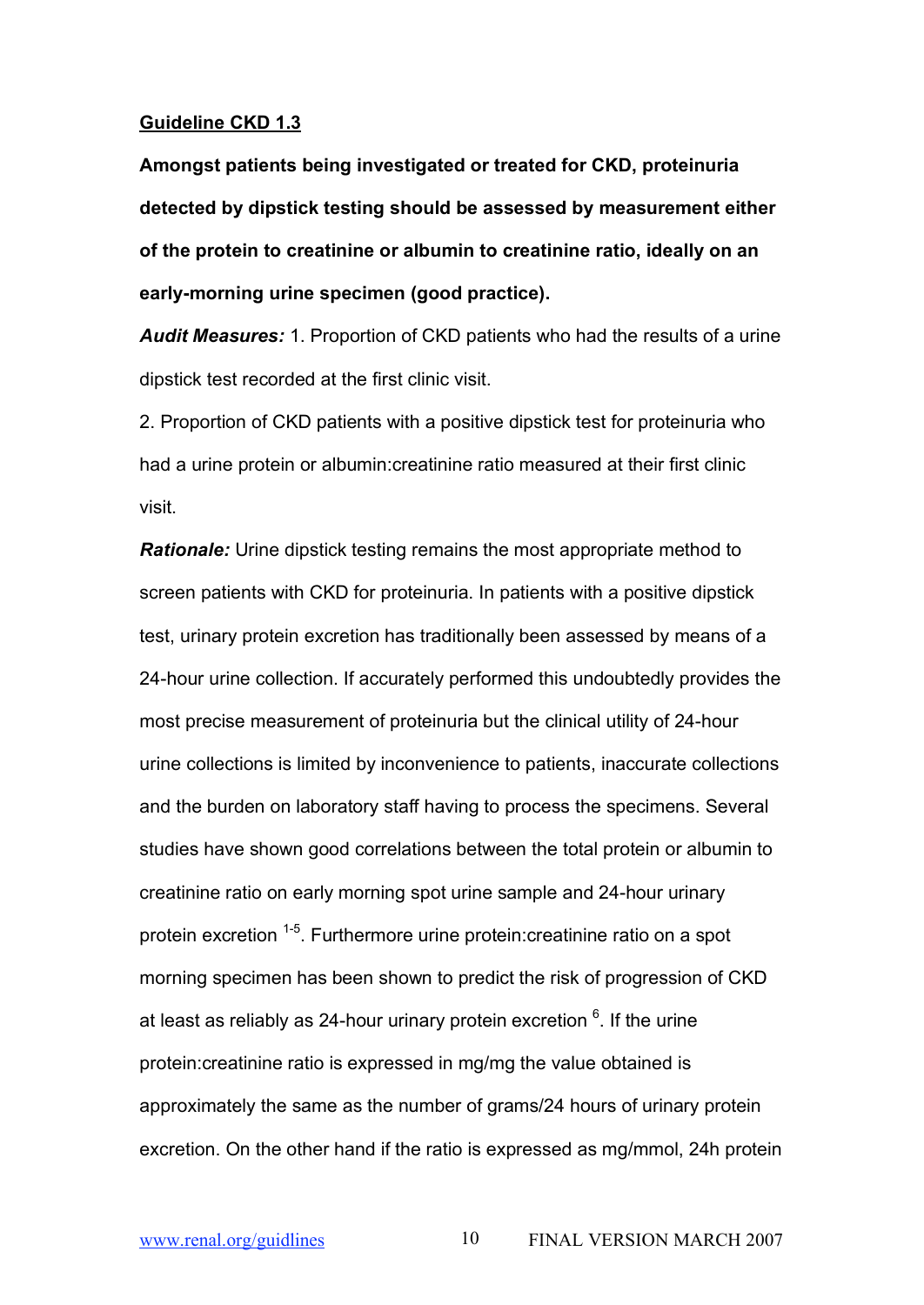excretion is approximately 10 times this figure (based on an assumed average urinary creatinine excretion of 10mmol/day). It should be noted that agreement between urine protein:creatinine ratio and 24-hour protein may be reduced if proteinuria is in the nephrotic range  $<sup>7</sup>$  and that urine</sup> protein:creatinine ratio may be unreliable in patients with unusually large or small muscle mass  $^2$ . It has been argued that spot urine protein:creatinine ratio measurements should not be used to assess proteinuria because they are subject to wide variations depending on the time of day they were obtained  $8$ . The counter-argument is that this variation can be minimised by using a specimen of early morning urine and that use of spot urine protein:creatinine ratio will promote more widespread monitoring of proteinuria as an important marker of prognosis in CKD <sup>9,10</sup>. The decision on whether to measure protein or albumin will depend on local factors including cost (albumin is more expensive to assay than total protein). As urine may contain variable amounts several different proteins, urine protein:creatinine ratio will generally be higher than albumin:creatinine by a variable amount. Both measures provide useful prognostic information but there is no simple method for extrapolating from one to the other. For detection of microalbuminuria an albumin:creatinine ratio is required. A detailed discussion of the relative advantages and disadvantages of spot urine protein:creatinine ratio and 24 hour urine collections has recently been published <sup>8,9</sup>.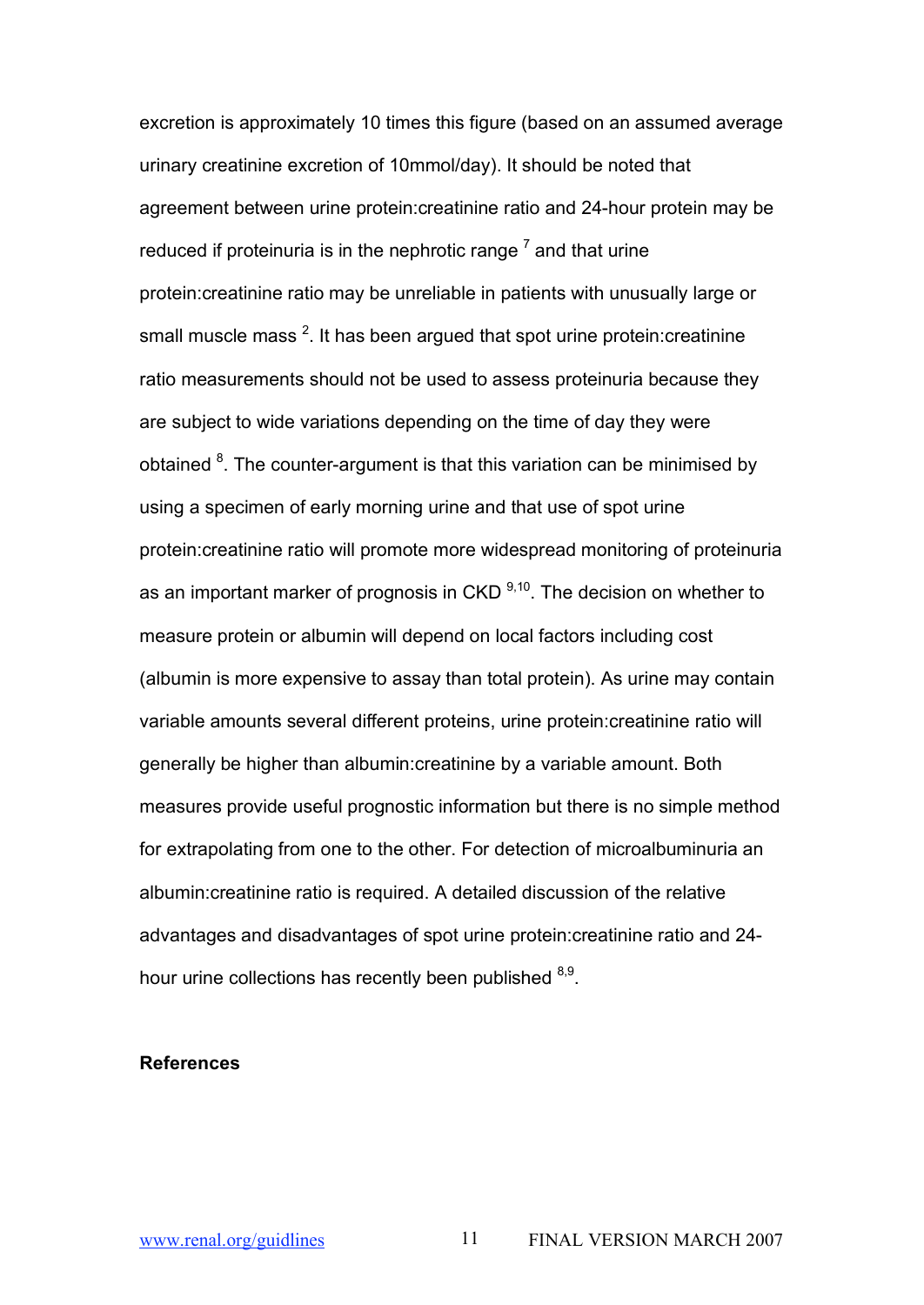- 1. Shaw AB, Risdon P, Lewis-Jackson JD. Protein creatinine index and Albustix in assessment of proteinuria. *BMJ (Clin Res Ed)* 1983;287:929-932.
- 2. Ginsberg JM, Chang BS, Matarese RA, et al. Use of single voided urine samples to estimate quantitative proteinuria. *New Engl J Med* 1983;309:1543-6.
- 3. Schwab SJ, Christensen RL, Dougherty K, et al. Quantitation of proteinuria by the use of protein-to-creatinine ratios in single urine samples. *Arch Intern Med* 1987;147:943-4.
- 4. Rodby RA, Rohde RD, Sharon Z, et al. The urine protein to creatinine ratio as a predictor of 24-hour urine protein excretion in type 1 diabetic patients with nephropathy. The Collaborative Study Group. *Am J Kidney Dis* 1995;26:904-9.
- 5. Morales JV, Weber R, Wagner MB, et al. Is morning urinary protein/creatinine ratio a reliable estimator of 24-hour proteinuria in patients with glomerulonephritis and different levels of renal function? *J Nephrol* 2004;17:666-72.
- 6. Ruggenenti P, Gaspari F, Perna A, et al. Cross sectional longitudinal study of spot morning urine protein:creatinine ratio, 24 hour urine protein excretion rate, glomerular filtration rate, and end stage renal failure in chronic renal disease in patients without diabetes. *BMJ* 1998;316:504- 9.
- 7. Chitalia VC, Kothari J, Wells EJ, et al. Cost-benefit analysis and prediction of 24-hour proteinuria from the spot urine protein-creatinine ratio. *Clin Nephrol* 2001;55:436-47.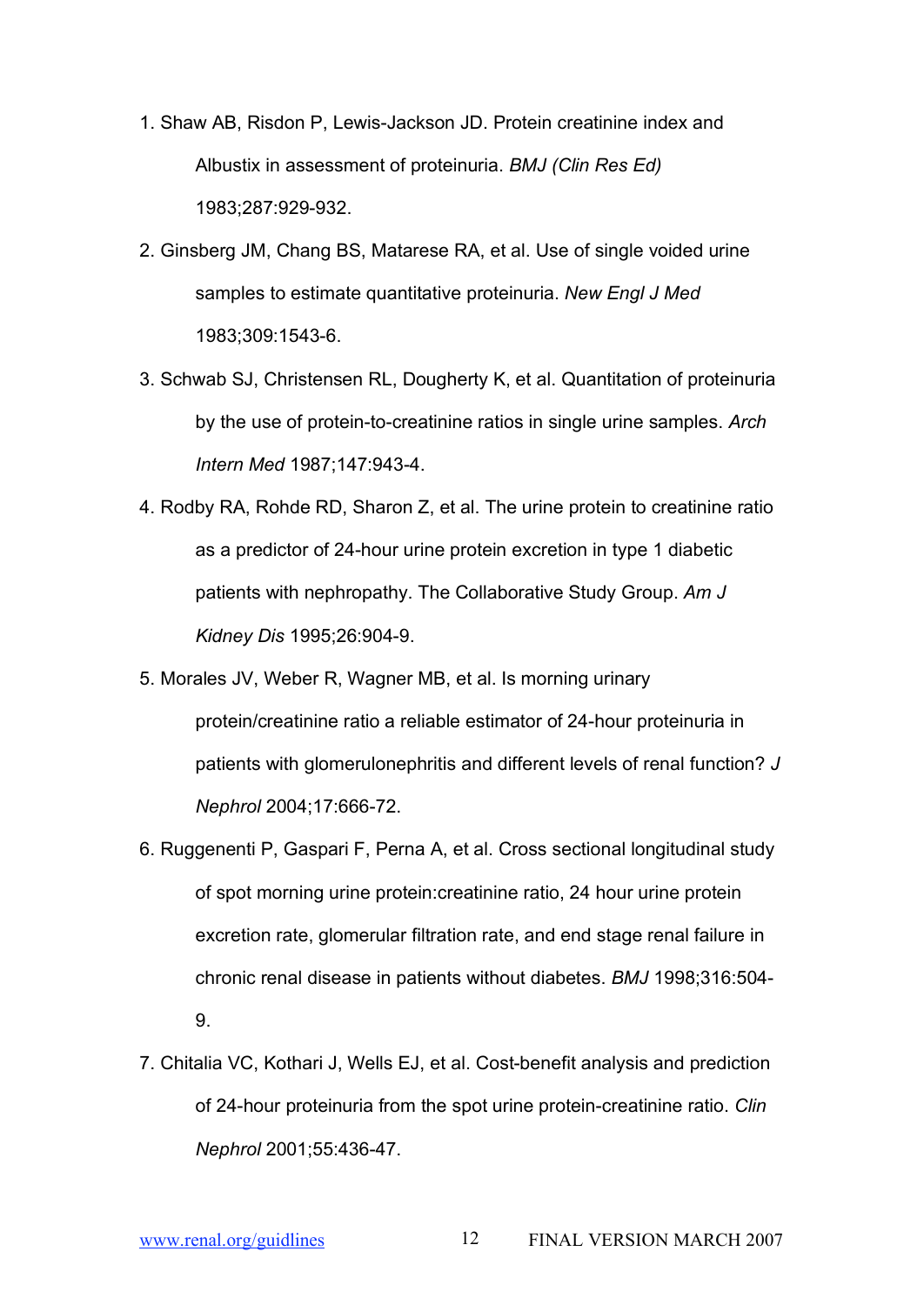- 8. Shidham G, Hebert LA. Timed urine collections are not needed to measure urine protein excretion in clinical practice. *Am J Kidney Dis* 2006;47:8- 14.
- 9. Gaspari F, Perico N, Remuzzi G. Timed urine collections are not needed to measure urine protein excretion in clinical practice. *Am J Kidney Dis* 2006;47:1-7.
- 10. Jafar TH, Stark PC, Schmid CH, et al. Proteinuria as a modifiable risk factor for the progression of non-diabetic renal disease. *Kidney Int* 2001;60:1131-40.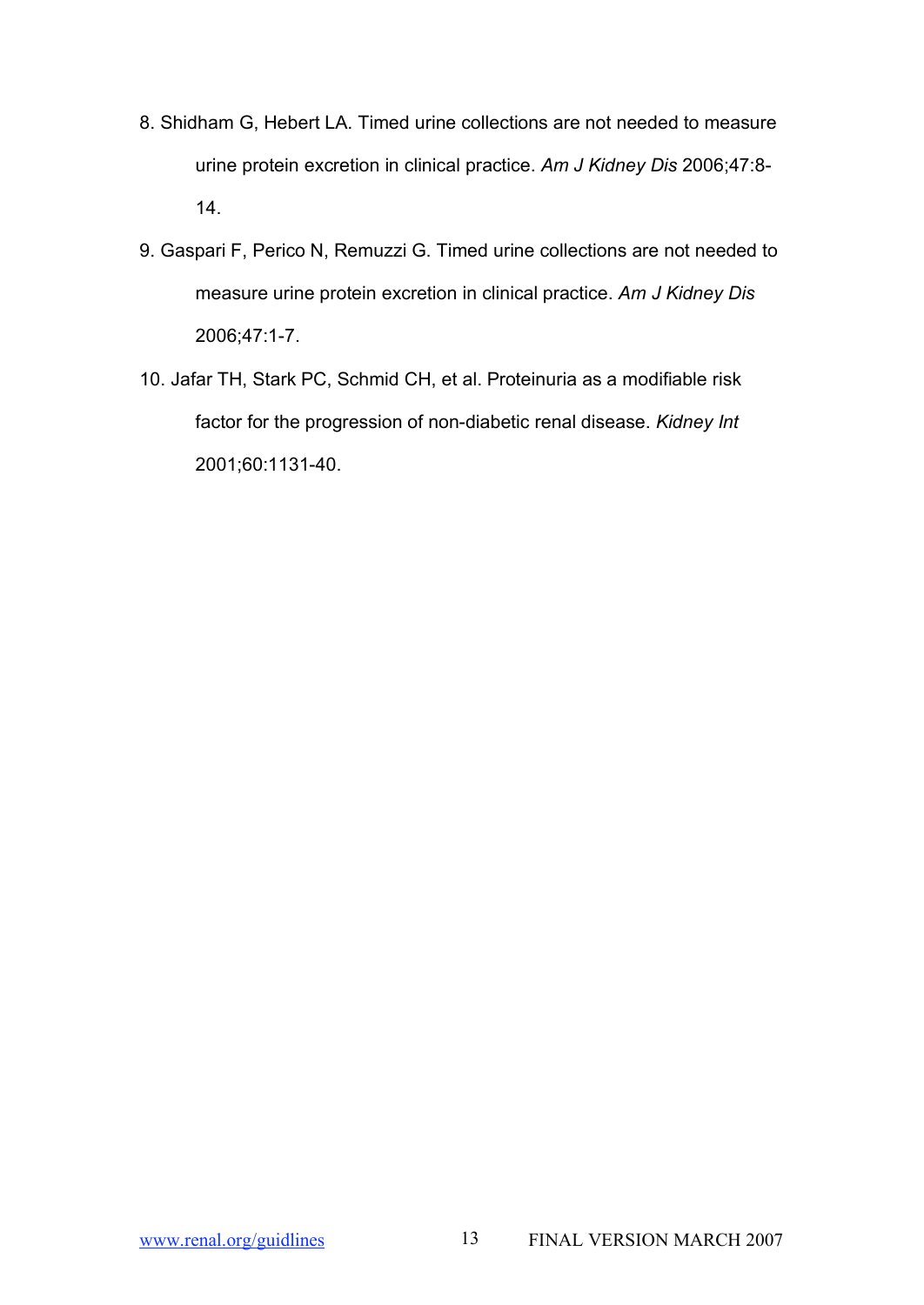# **Guideline CKD 1.4**

**Nephrology Units should negotiate service agreements for the detection and monitoring of CKD, including criteria for referral to a Nephrologist (good practice).**

*Audit Measure:* Proportion of Nephrology Units with specific service agreements for the detection and monitoring of CKD within a defined organisational area.

*Rationale:* The introduction of eGFR and the K/DOQI Classification is intended to improve detection of previously undiagnosed CKD and it is anticipated that this will lead to increased referrals to Nephrology. It is clear that Nephrology Services would not be able to cope if all patients with an eGFR<60ml/min/1.73m<sup>2</sup> were to be referred. It is therefore important that each Nephrology Department interact with Commissioners to agree referral criteria. It is recognised that commissioning arrangements and structures vary within the four countries of the United Kingdom and are in a constant state of flux. Application of this guideline will therefore depend on local circumstances. Guidance regarding indications for screening for CKD as well as criteria for Nephrology referral has recently been provided by a Joint Specialty Committee of the Renal Association and Royal College of Physicians <sup>1</sup> and is available on the Renal Association website

(www.renal.org/CKDguide/ckd.html).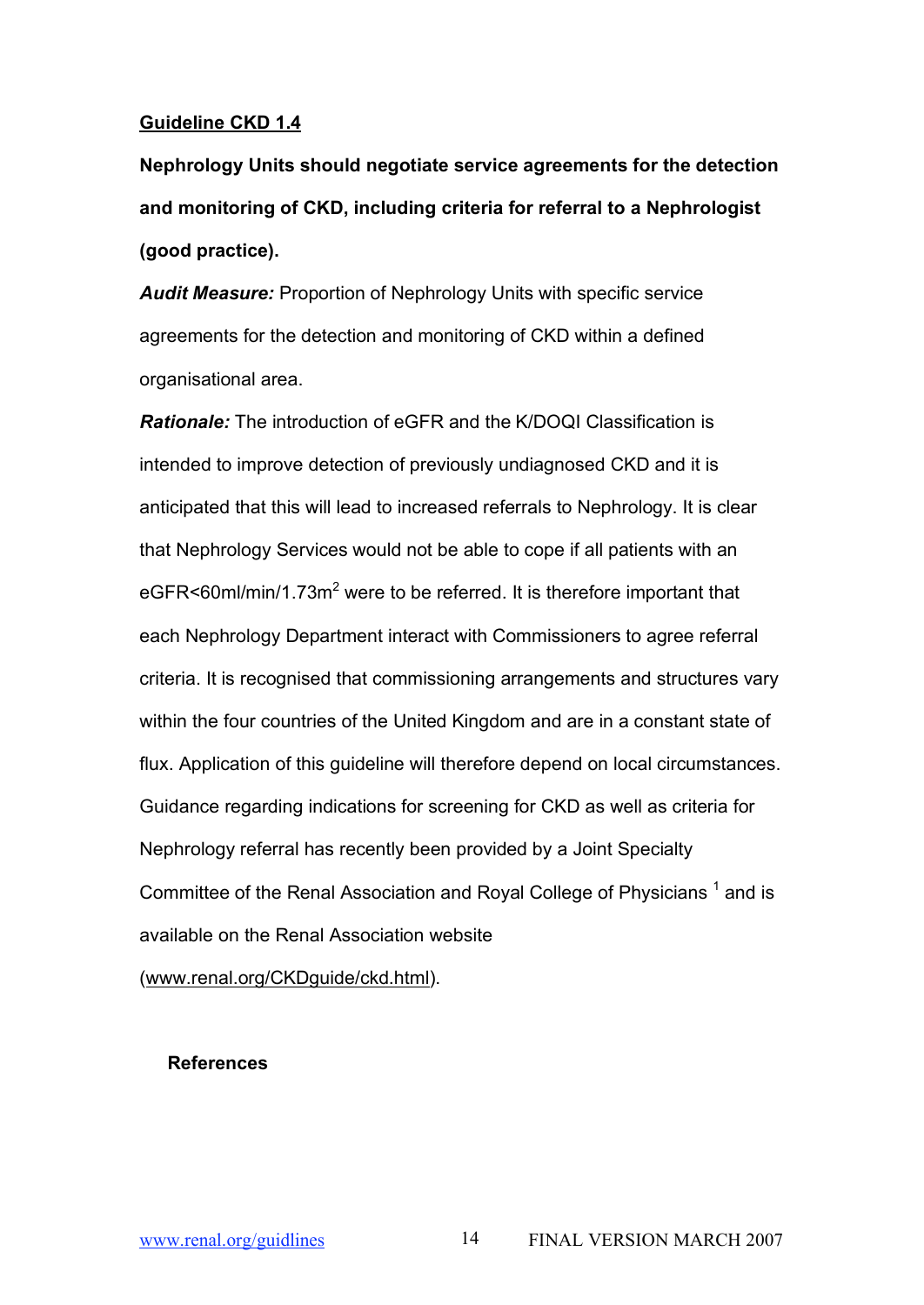1. Burden RP and Tomson C. Identification, management and referral of adults with chronic kidney disease: concise guidelines. *Clin Med* 2005; 5: 635-42.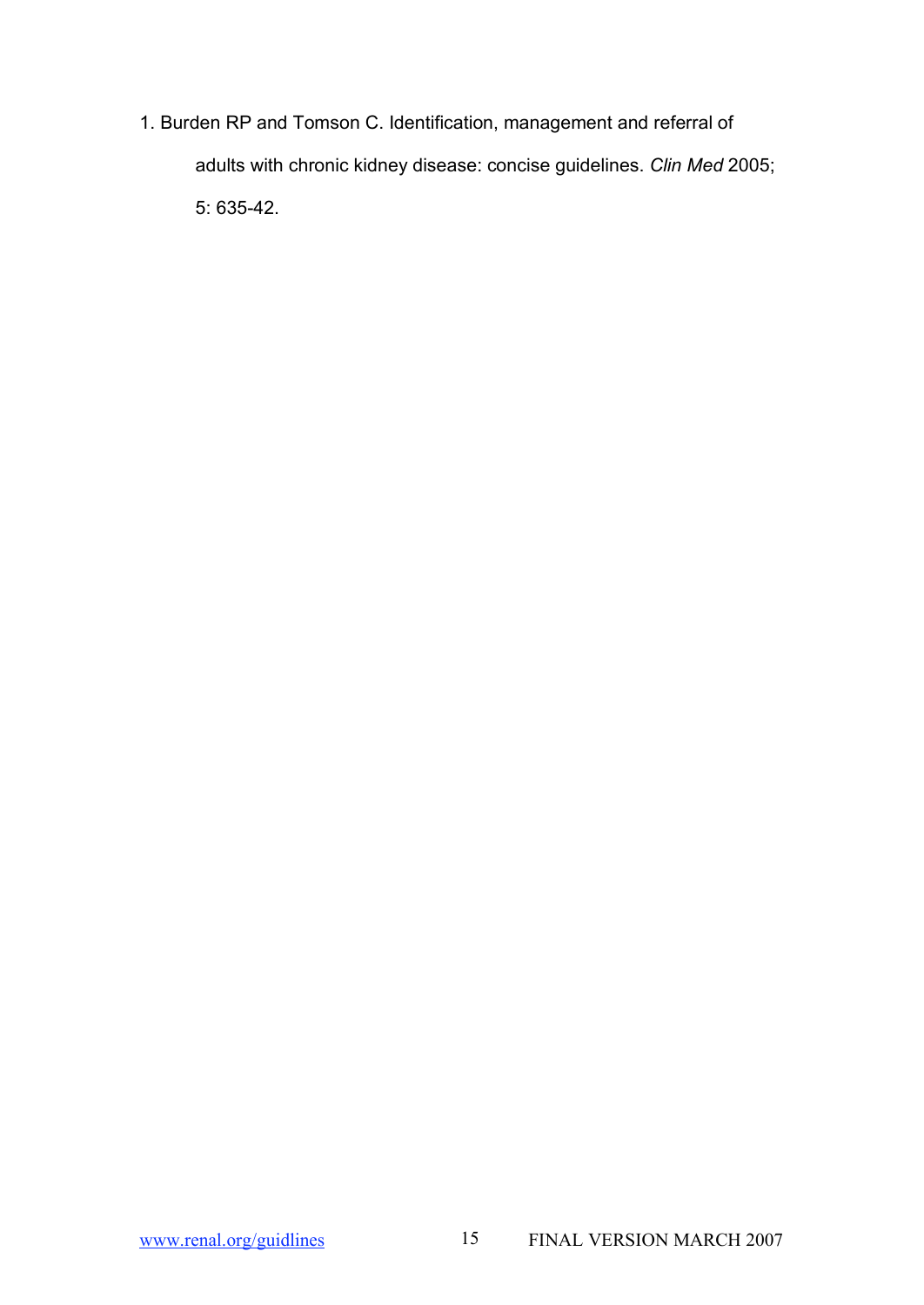### **Guideline CKD 1.5**

**A Nephrology Unit should establish an easily accessible non-visit-based Specialist advice service for Primary Care Physicians (good practice).** *Audit Measures:* 1. Proportion of all new outpatient attendances that could have been avoided by appropriate non-visit-based specialist advice.

2. Number of requests for non-visit-based advice relative to the total number of referrals per month.

*Rationale:* The introduction of eGFR and the K/DOQI Classification as well as the recent inclusion of CKD in the GMS Quality Outcomes Framework will raise the profile of CKD in Primary Care and inevitably result in an increased number of queries as well as requests for advice. It is clear that the success of any initiative to improve the detection and management of CKD will depend critically on good co-operation between Primary Care and Nephrology Units. It is therefore vital that Nephrology Units establish easily accessible means for providing advice without requiring referral of the patient for an outpatient visit. Such means could include telephonic and e-mail advice, local websites or the "Clinical Advice Service" option within the "Choose and Book" initiative (where applicable). At present there is no remuneration structure for such a service but we have taken the view that it will benefit Primary Care and Nephrology Units as well as improving patient care. Audits that demonstrate benefit could provide valuable evidence to support efforts to obtain funding.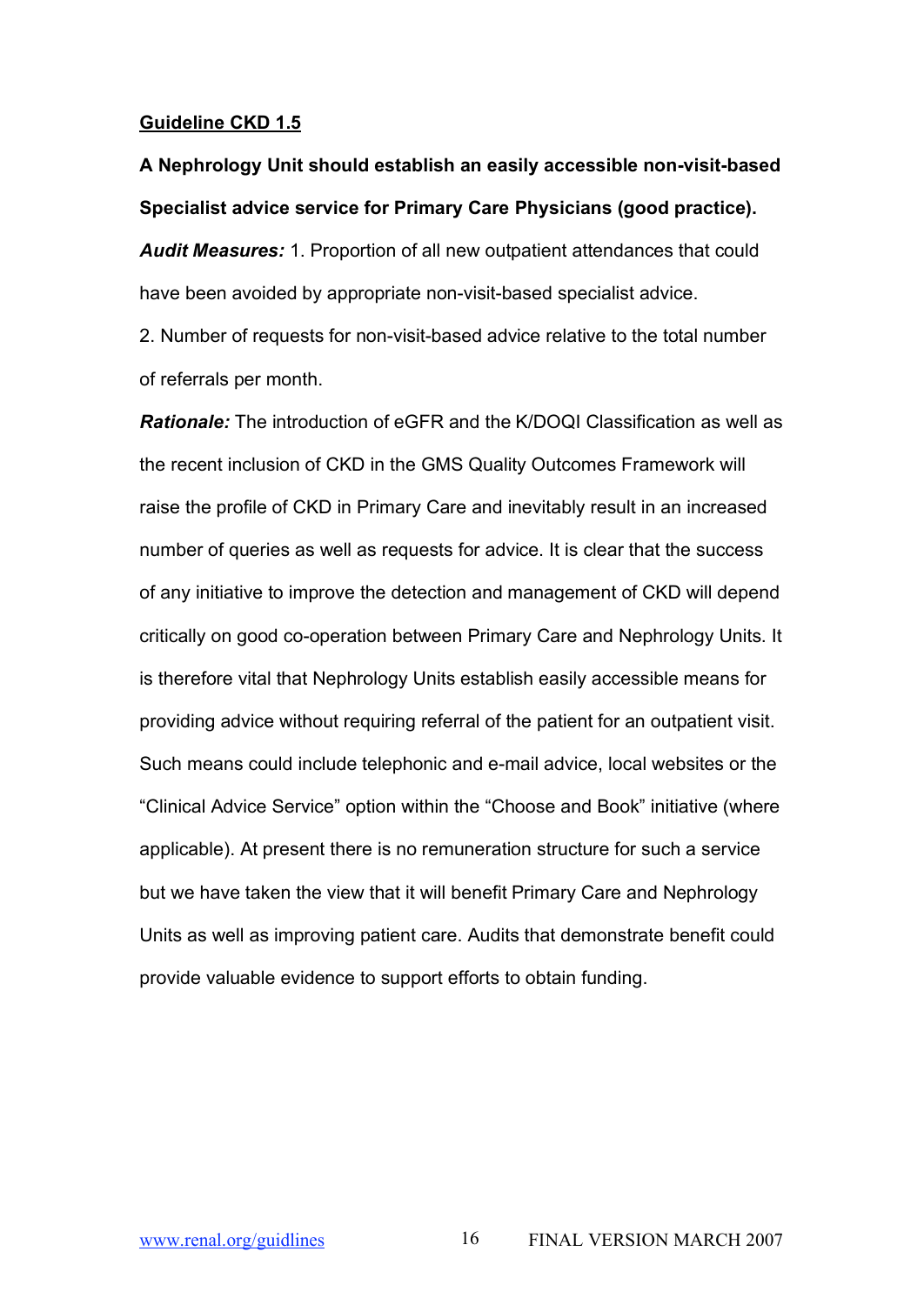## **Section 2. TREATMENT OF PATIENTS WITH CKD**

The comprehensive management of patients with CKD requires close cooperation between Primary Care and Nephrology Units. As discussed in depth in the "UK Guidelines for the Identification, Management and Referral of CKD in Adults", it is not necessary or desirable that Nephrology Units should manage all patients with CKD. Depending on local arrangements, Primary Care may also be responsible for certain aspects of the management of patients who are followed up by Nephrology Units (e.g. glycaemic control, smoking cessation). These Guidelines are intended to provide guidance for the management of all aspects of CKD, whether delivered by Primary Care or Nephrology Units. The audit measures are intended for use by any service providers wishing to assess the quality of service delivered.

## **Guideline CKD 2.1**

# **Amongst patients with CKD blood pressure should be lowered to <130/80mmHg (evidence).**

*Audit Measure:* Proportion of patients with CKD and follow-up for at least 6 months, whose last recorded blood pressure was <130/80mmHg unless specifically contraindicated.

*Rationale:* The treatment of hypertension affords the dual benefit of slowing the rate of progression of CKD and reducing cardiovascular risk in patients with CKD. Whereas the evidence that blood pressure lowering confers renal and cardiovascular protection is clear, the optimal level of blood pressure control is less well established. Two large prospective randomised studies have investigated the effect of lower target blood pressures on CKD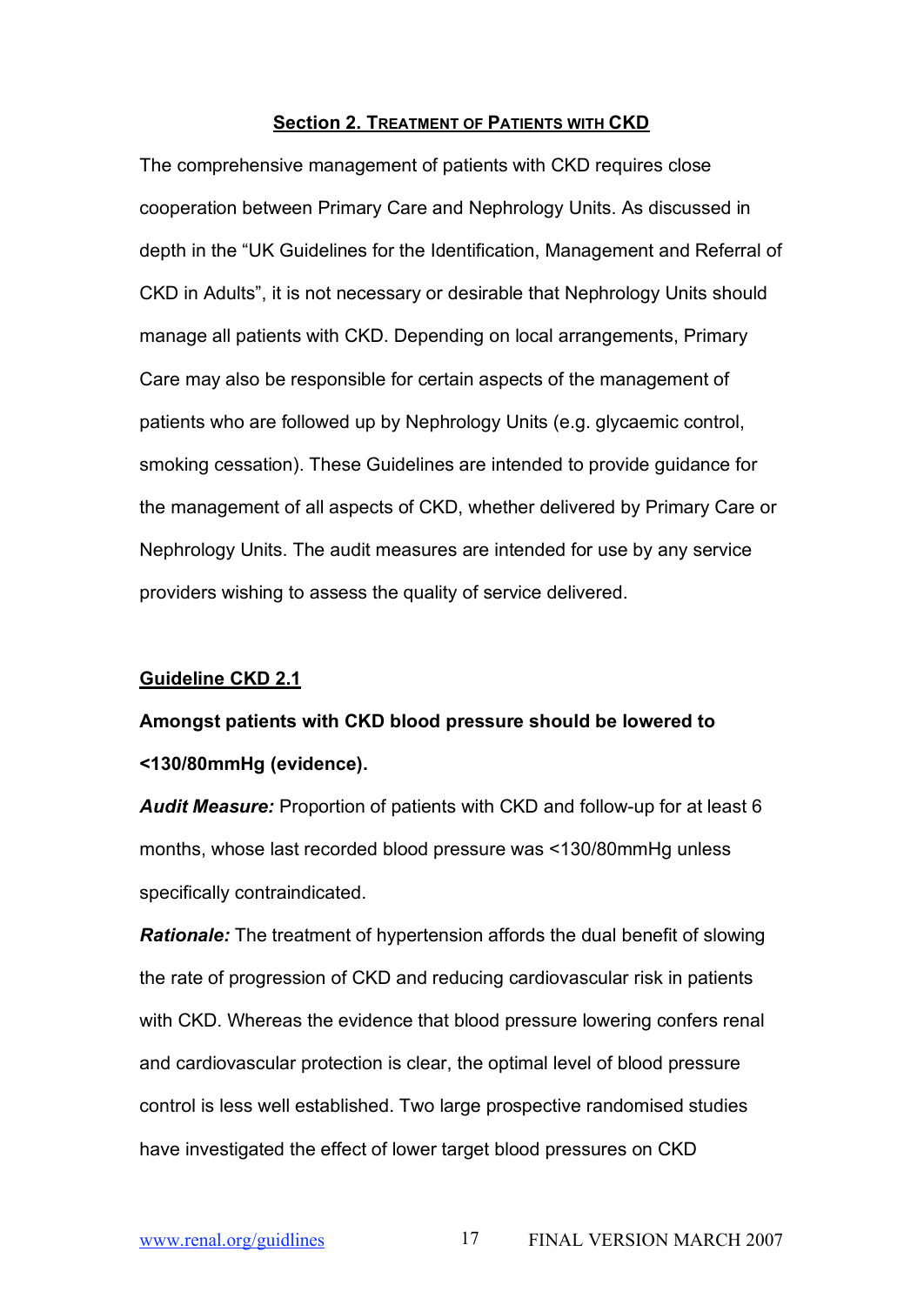progression but have failed to provide clear answers <sup>1,2</sup>. Nevertheless, the MDRD study did show that the level of proteinuria at baseline significantly modulated the effect of blood pressure lowering such that a lower blood pressure target (125/75 vs. 140/90mmHg) was associated with a slower rate of decline in GFR among patients with >1g/day of proteinuria. Furthermore, secondary analysis revealed significant correlations between rate of GFR decline and achieved blood pressure prompting the authors to suggest blood pressure targets of <130/80mmHg for patients with <1g/day of proteinuria and <125/75mmHg for those with >1g/day of proteinuria  $^3$ . Long-term follow-up of 840 patients from the MDRD study showed adjusted hazard ratios of 0.68 (0.57-0.82) and 0.77 (0.65-0.91) for ESRD and a composite end-point of ESRD and all-cause mortality, respectively for patients originally randomised to the low blood pressure target  $^4$ . Similarly, a meta-analysis of data from 1860 non-diabetic patients with CKD reported the lowest risk of CKD progression in patients with systolic blood pressure 110-129mmHg but a higher risk of progression associated with SBP<110mmHg  $^5$ . A similar note of caution has been sounded by a secondary analysis of data from the Irbesartan Diabetic Nephropathy Trial <sup>6</sup>. Whereas the analysis showed improved renal and patient survival associated with lower achieved systolic blood pressure, there was a significant increase in all-cause mortality among patients with achieved systolic blood pressure <120mmHg. Caution should therefore be exercised in patients who may suffer harm from excessive lowering of blood pressure e.g. patients with autonomic neuropathy or postural hypotension.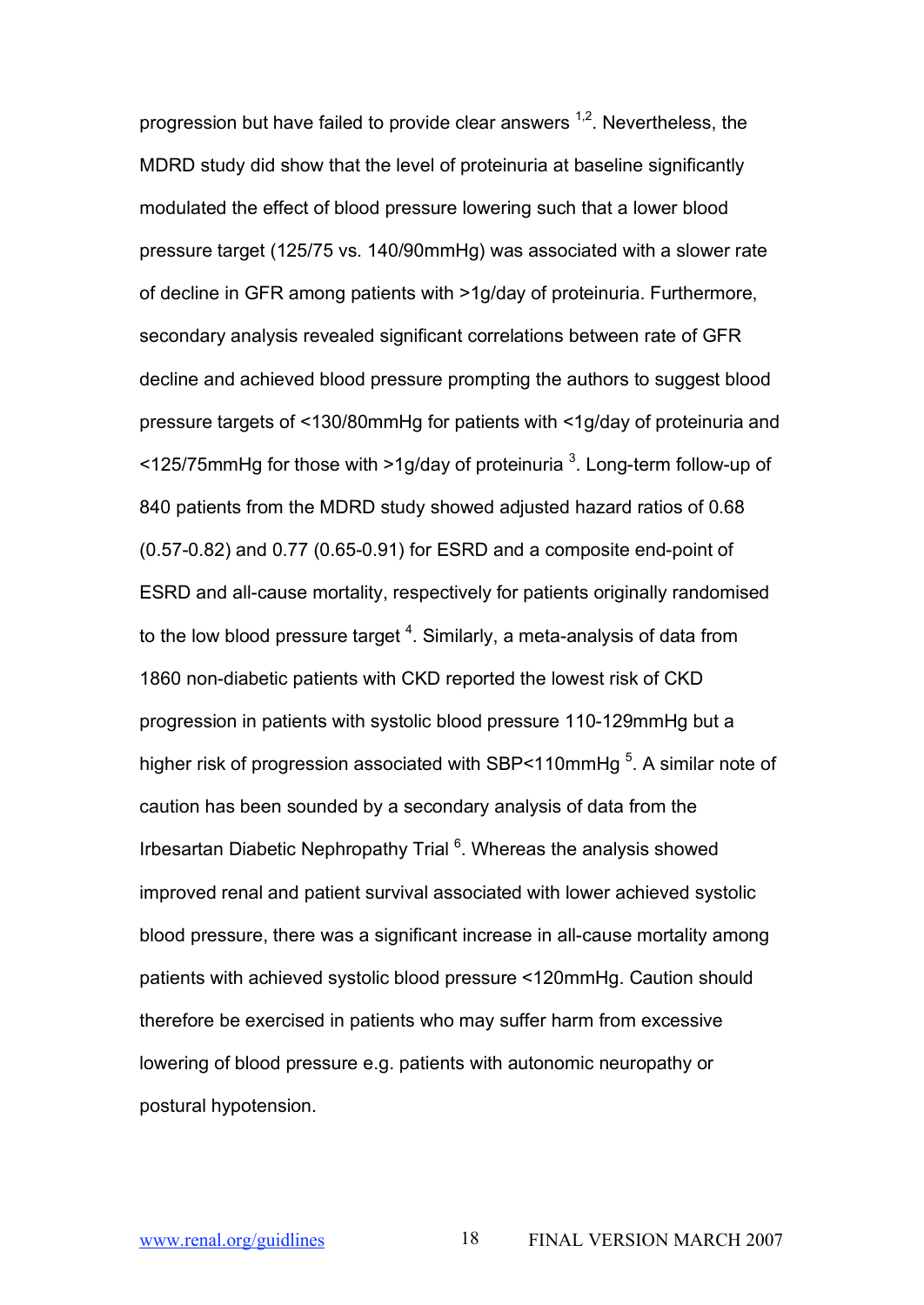There is a strong consensus among national and international renal, hypertension and diabetes organisations to recommend a target blood pressure of <130/80mmHg for all patients with CKD <sup>7</sup>. Whereas there is some evidence to support a lower target of <125/75mmHg in patients with >1g/day of proteinuria there is concern that lower blood pressures may be associated with adverse outcomes in some patients.

- 1. Klahr S, Levey AS, Beck GJ, et al. The effects of dietary protein restriction and blood-pressure control on the progression of chronic renal disease. Modification of Diet in Renal Disease Study Group. *N Engl J Med* 1994;330:877-84.
- 2. Wright JT, Jr., Bakris G, Greene T, et al. Effect of blood pressure lowering and antihypertensive drug class on progression of hypertensive kidney disease: results from the AASK trial. *JAMA* 2002;288:2421-31.
- 3. Peterson JC, Adler S, Burkart JM, et al. Blood pressure control, proteinuria, and the progression of renal disease. The Modification of Diet in Renal Disease Study. *Ann Intern Med* 1995;123:754-62.
- 4. Sarnak MJ, Greene T, Wang X, et al. The effect of a lower target blood pressure on the progression of kidney disease: long-term follow-up of the modification of diet in renal disease study. *Ann Intern Med* 2005;142:342-51.
- 5. Jafar TH, Schmid CH, Stark PC, et al. The rate of progression of renal disease may not be slower in women compared with men: a patientlevel meta-analysis. *Nephrol Dial Transplantation* 2003;18:2047-53.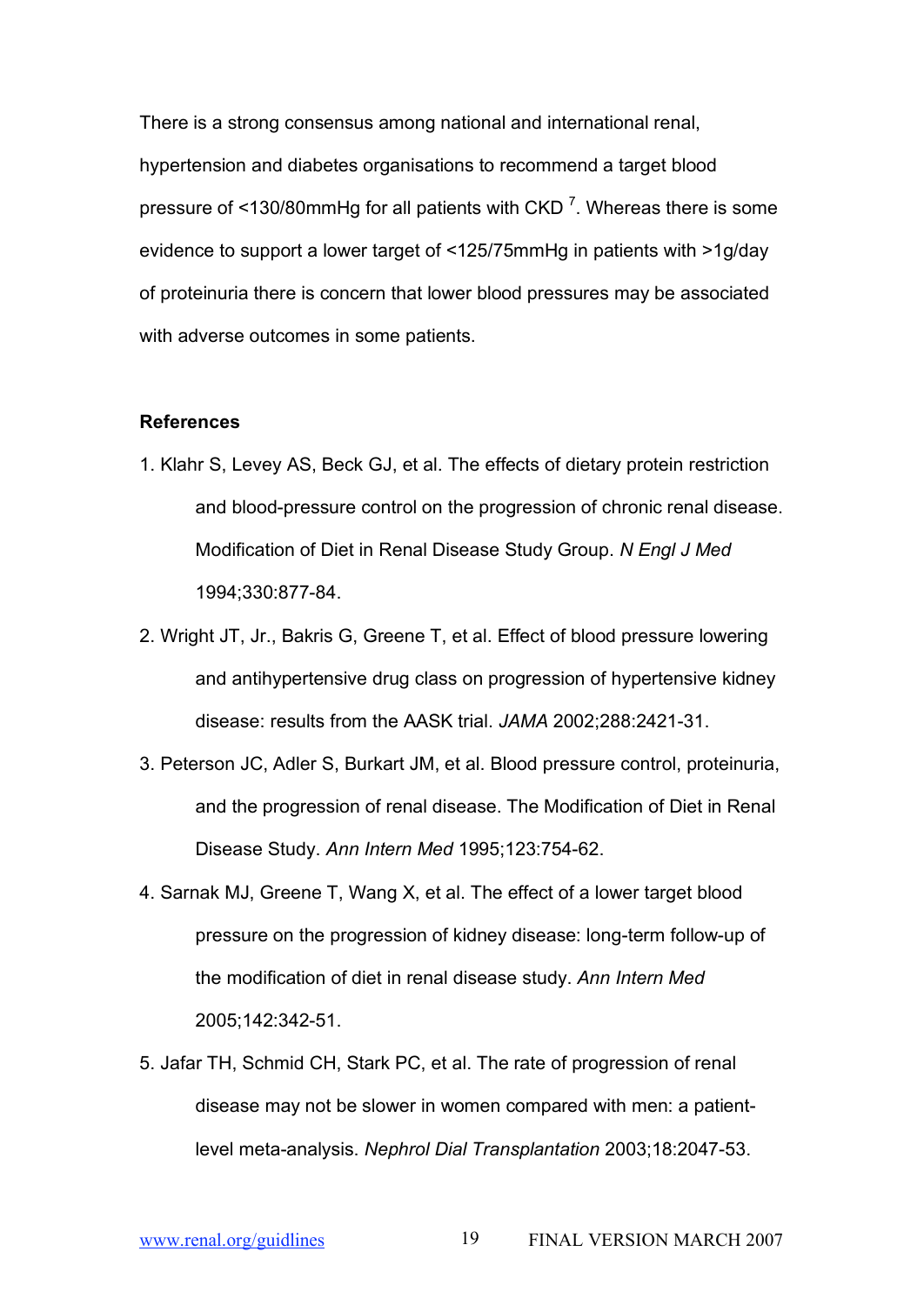- 6. Pohl MA, Blumenthal S, Cordonnier DJ, et al. Independent and additive impact of blood pressure control and angiotensin II receptor blockade on renal outcomes in the Irbesartan Diabetic Nephropathy Trial: Clinical implications and limitations. *J Am Soc Nephrol* 2005;16:3027- 3037.
- 7. Li PK, Weening JJ, Dirks J, et al. A report with consensus statements of the International Society of Nephrology 2004 Consensus Workshop on Prevention of Progression of Renal Disease, Hong Kong, June 29, 2004. *Kidney Int Suppl* 2005;94:S2-S7.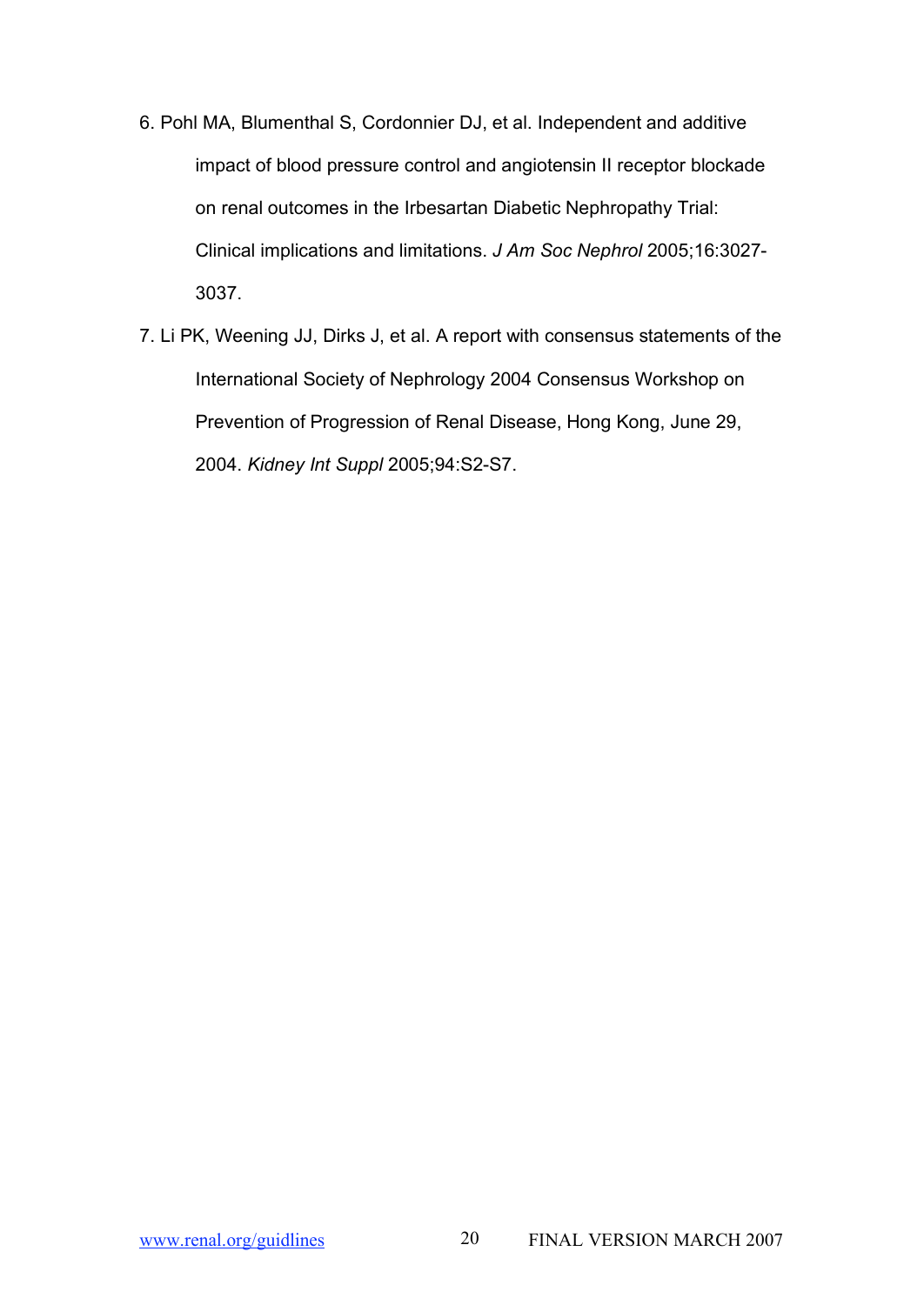#### **Guideline CKD 2.2**

**Angiotensin-Converting Enzyme Inhibitor (ACEI) or Angiotensin Receptor Blocker (ARB) treatment should form part of the antihypertensive therapy of patients with CKD and urinary protein excretion of >1g/day (urine protein to creatinine ratio >100mg/mmol or >1.0mg/mg) unless there is a specific contraindication (evidence).** *Audit Measure:* Proportion of proteinuric CKD patients (as defined above) without contraindications, who had an ACEI or ARB on their last recorded list of chronic medications.

*Rationale:* Several large prospective randomised controlled trials among different groups of patients with CKD provide evidence that ACEI or ARB treatment affords significant renal protection in addition to that attributable to blood pressure lowering. Specifically, ACEI treatment has been shown to slow CKD progression among patients with type 1 diabetes mellitus and established nephropathy  $<sup>1</sup>$  as well as patients with non-diabetic CKD and</sup> proteinuria >1g/day <sup>2-4</sup>. Furthermore a recent randomised study has shown that ACEI treatment may afford significant renal protection (43% reduction in risk of doubling serum creatinine, ESRD or death) in non-diabetic patients with advanced renal disease (serum creatinine 264-440 $\mu$ mol/l)  $^5$ . A metaanalysis of data from 11 randomized controlled trails that compared ACEI with other antihypertensives among patients with predominantly non-diabetic CKD showed a significantly lower risk of ESRD incidence (relative risk 0.69; 95%CI 0.51-0.94) associated with ACEI treatment after adjustment for differences in level of blood pressure control <sup>6</sup>. The analysis also found greater renal protective benefit associated with ACEI treatment in patients with higher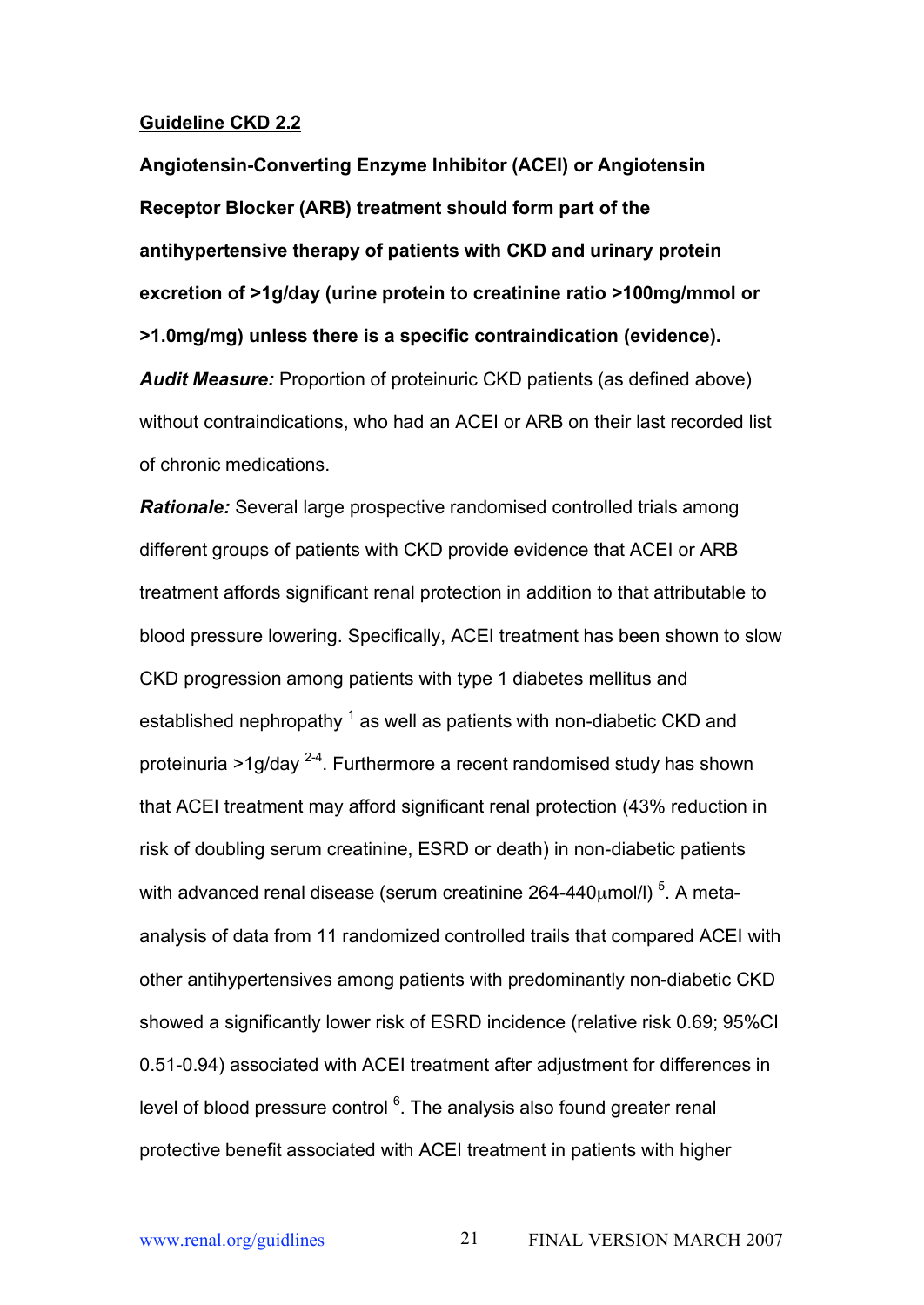levels of baseline proteinuria and no benefit could be shown for those with proteinuria <0.5g/day. This analysis did not however include data from the AASK study, which reported a lower incidence of the combined end-point of >50% GFR reduction, ESRD or death among African American patients with mild baseline proteinuria (mean 0.6g/day among males and 0.4g/day among females) randomised to ACEI treatment versus a calcium channel blocker or a β-blocker  $^4$ . We have selected a proteinuria threshold of >1g/day to recommend ACEI or ARB treatment because this has the most robust evidence to support it. It should be recognised, however, that some patients with lesser degrees of proteinuria may benefit from ACEI or ARB treatment. Nevertheless it must be conceded that current evidence does not support the use of ACEI or ARB treatment for all patients with CKD. The UK Consensus Conference on Early CKD has recommended that general practitioners may choose not to treat patients with an ACEI or ARB in the absence of significant proteinuria (http://www.rcpe.ac.uk/Whats\_New/index.php#0802).

ARB treatment has been shown to afford significant renal protection (risk reduction  $16\%$ <sup>7</sup> and 20 or 23%<sup>8</sup> for primary outcome of doubling of serum creatinine, ESRD or death) in two large randomised studies of patients with type 2 diabetes and established nephropathy  $^{7,8}$ .

Two large prospective randomised controlled studies have reported significant reductions in cardiovascular morbidity and mortality associated with ACEI treatment among patients with a high risk for future cardiovascular events  $9,10$ . On the other hand the primary analysis of one study found no such benefit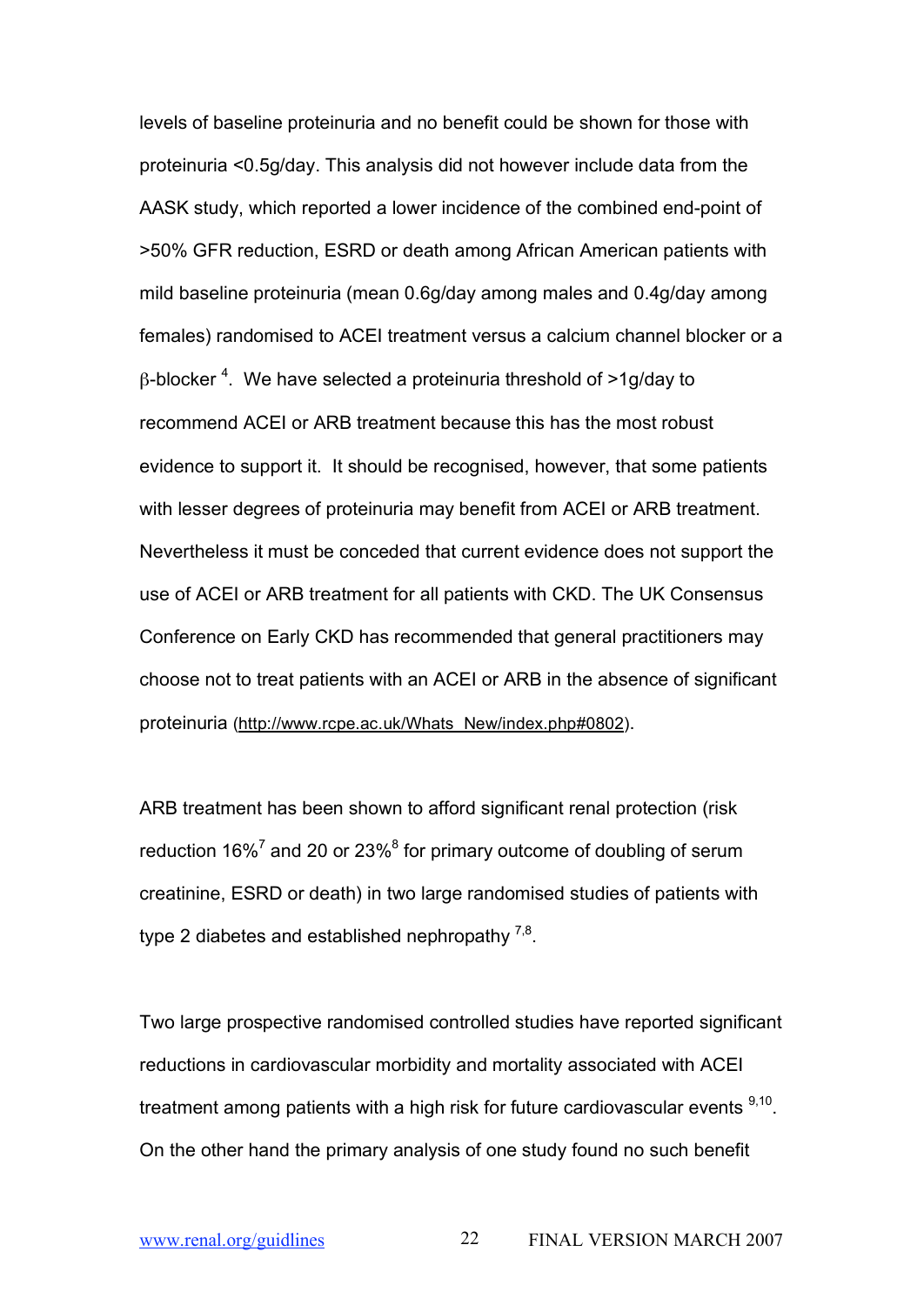among patients with stable coronary heart disease and low risk of cardiovascular events  $^{11}$ . Interestingly a secondary analysis of the PEACE Trial data found a higher risk of death among patients with an estimated GFR of  $\leq 60$ ml/min/1.73m<sup>2</sup> at baseline and a significant reduction in all cause mortality associated with ACEI treatment in this subgroup <sup>12</sup>. Whereas none of the above studies specifically included patients with CKD and all excluded patients with moderate or severe renal impairment, these data do provide support for the notion that ACEI treatment reduces cardiovascular risk in highrisk patients. As cardiovascular disease remains the most important cause of death among CKD patients it seems reasonable to recommend ACEI or ARB treatment for reduction of cardiovascular risk as well as slowing of CKD progression.

- 1. Lewis EJ, Hunsicker LG, Bain RP, et al. The effect of angiotensinconverting-enzyme inhibition on diabetic nephropathy. *N Engl J Med* 1993;329:1456-1462.
- 2. Gruppo Italiano di Studi Epidemiologici in Nefrologia. Randomised placebocontrolled trial of effect of ramipril on decline in glomerular filtration rate and risk of terminal renal failure in proteinuric, non-diabetic nephropathy. *Lancet* 1997;349:1857-63.
- 3. Ruggenenti P, Perna A, Gherardi G, et al. Renoprotective properties of ACE-inhibition in non-diabetic nephropathies with non-nephrotic proteinuria. *Lancet* 1999;354:359-64.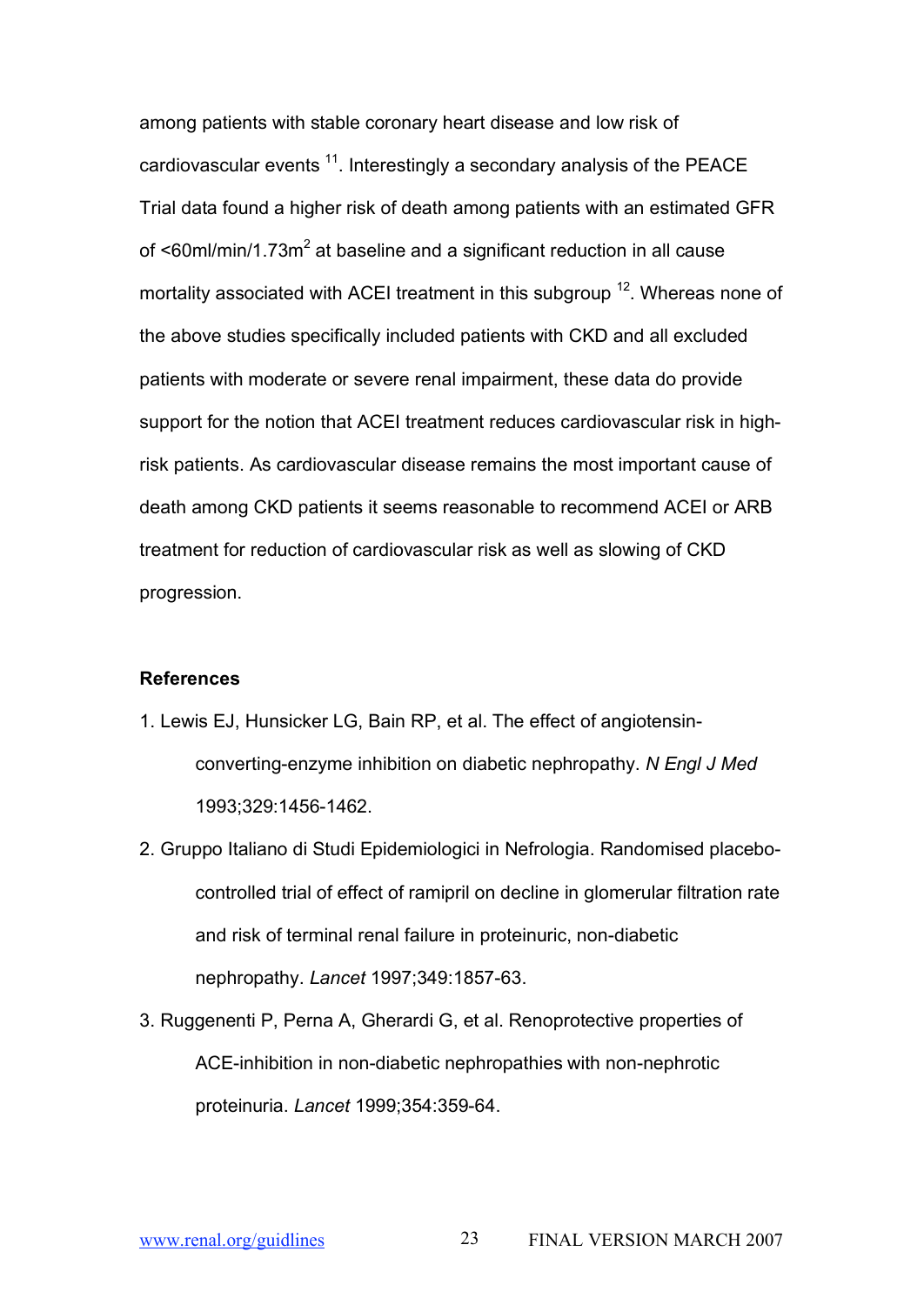- 4. Wright JT, Jr., Bakris G, Greene T, et al. Effect of blood pressure lowering and antihypertensive drug class on progression of hypertensive kidney disease: results from the AASK trial. *JAMA* 2002;288:2421-31.
- 5. Hou FF, Zhang X, Zhang GH, et al. Efficacy and safety of benazepril for advanced chronic renal insufficiency. *N Eng J Med* 2006;354:131-140.
- 6. Jafar TH, Schmid CH, Landa M, et al. Angiotensin-converting enzyme inhibitors and progression of nondiabetic renal disease. A metaanalysis of patient-level data. *Ann Int Med* 2001;135:73-87.
- 7. Brenner BM, Cooper ME, de Zeeuw D, et al. Effects of losartan on renal and cardiovascular outcomes in patients with type 2 diabetes and nephropathy. *New Engl J Med* 2001;345:861-9.
- 8. Lewis EJ, Hunsicker LG, Clarke WR, et al. Renoprotective effect of the angiotensin-receptor antagonist irbesartan in patients with nephropathy due to type 2 diabetes. *New Engl J Med* 2001;345:851-60.
- 9. The HOPE Study Investigators. Effects of an angiotensin-convertingenzyme inhibitor, ramipril on cardiovascular events in high-risk patients. *N Engl J Med* 2000;342:145-153.
- 10. Fox KM. Efficacy of perindopril in reduction of cardiovascular events among patients with stable coronary artery disease: randomised, double-blind, placebo-controlled, multicentre trial (the EUROPA study). *Lancet* 2003;362:782-8.
- 11. Braunwald E, Domanski MJ, Fowler SE, et al. Angiotensin-convertingenzyme inhibition in stable coronary artery disease. *New Engl J Med* 2004;351:2058-68.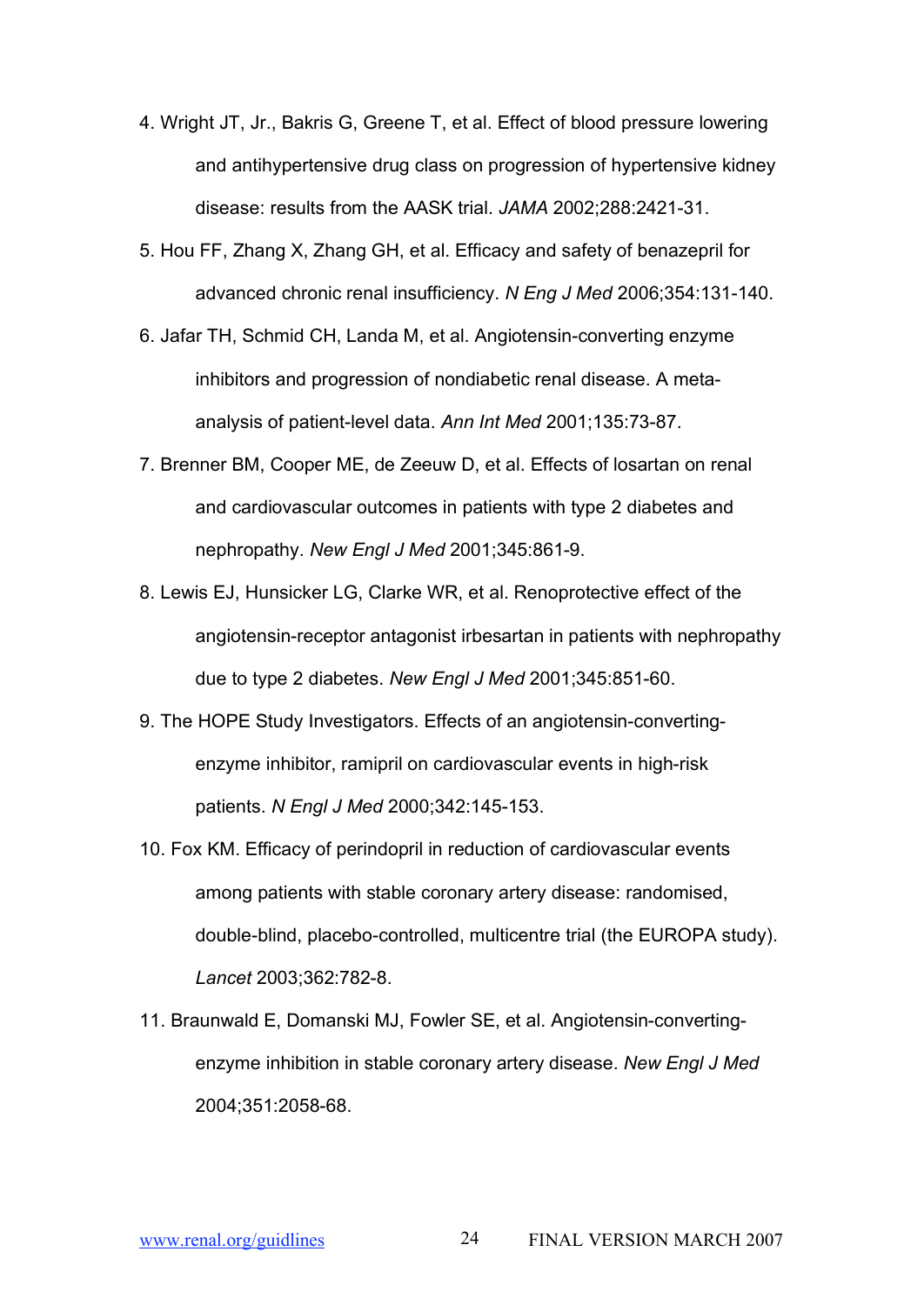12. Solomon SD, Rice MM, Jablonski KA, et al. Renal function and effectiveness of angiotensin-converting enzyme inhibitor therapy in patients with chronic stable coronary disease in the prevention of events with ACE inhibition (PEACE) trial. *Circulation 2006;* 114:26-31.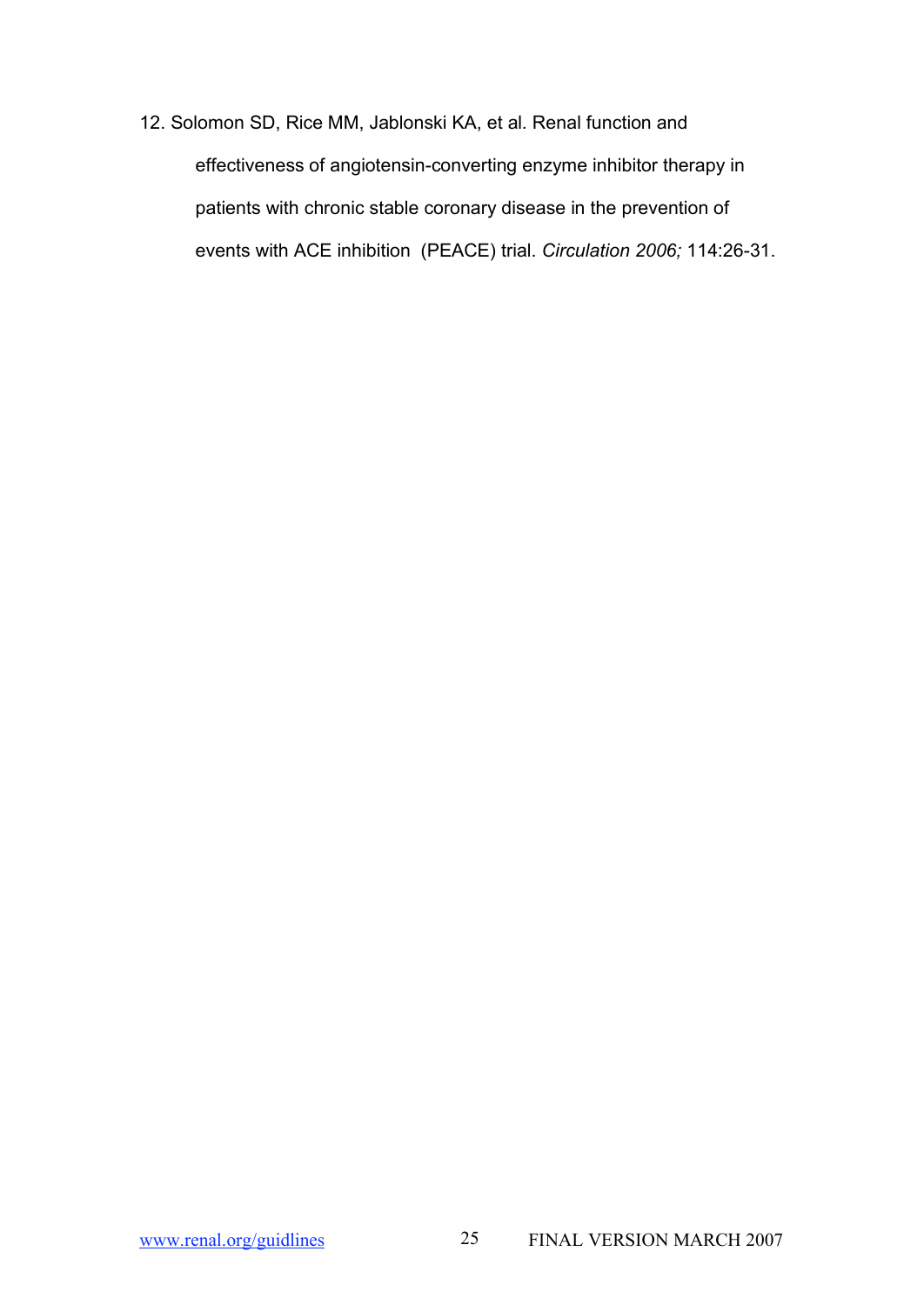#### **Guideline CKD 2.3**

**Patients with diabetes mellitus and microalbuminuria should be treated with an ACEI or ARB, titrated to maximum licensed antihypertensive dose if tolerated, regardless of the initial blood pressure, unless these drugs are specifically contraindicated (evidence).**

*Audit Measures:* 1. Proportion of patients with diabetes mellitus and microalbuminuria (without specific contraindications) who had an ACEI or ARB on their last recorded list of chronic medications.

2. Proportion of patients receiving an ACEI or ARB for diabetes and microalbuminuria who received the maximum licensed antihypertensive dose on their most recent prescription.

*Rationale:* The presence of microalbuminuria in patients with diabetes mellitus represents the earliest stage of diabetic nephropathy and identifies patients at increased risk of developing overt diabetic nephropathy and a subsequent progressive decline in renal function. There is a large body of evidence indicating that in diabetic patients with microalbuminuria, ACEI or ARB treatment reduces or delays progression from microalbuminuria to overt nephropathy and reduces cardiovascular risk. Among type 1 diabetic patients a meta-analysis of 12 studies including 689 patients reported that ACEI treatment was associated with a marked reduction in the risk of progression to overt nephropathy (odds ratio 0.38, 95%CI 0.25 to 0.57)<sup>1</sup>. Among patients with type 2 diabetes the evidence is somewhat less clear. On the one hand several studies have shown a reduction in the amount of microalbuminuria or a decrease in the risk of progression from microalbuminuria to overt nephropathy (risk reduction 24-67%) with ACEI treatment  $2-6$  but one relatively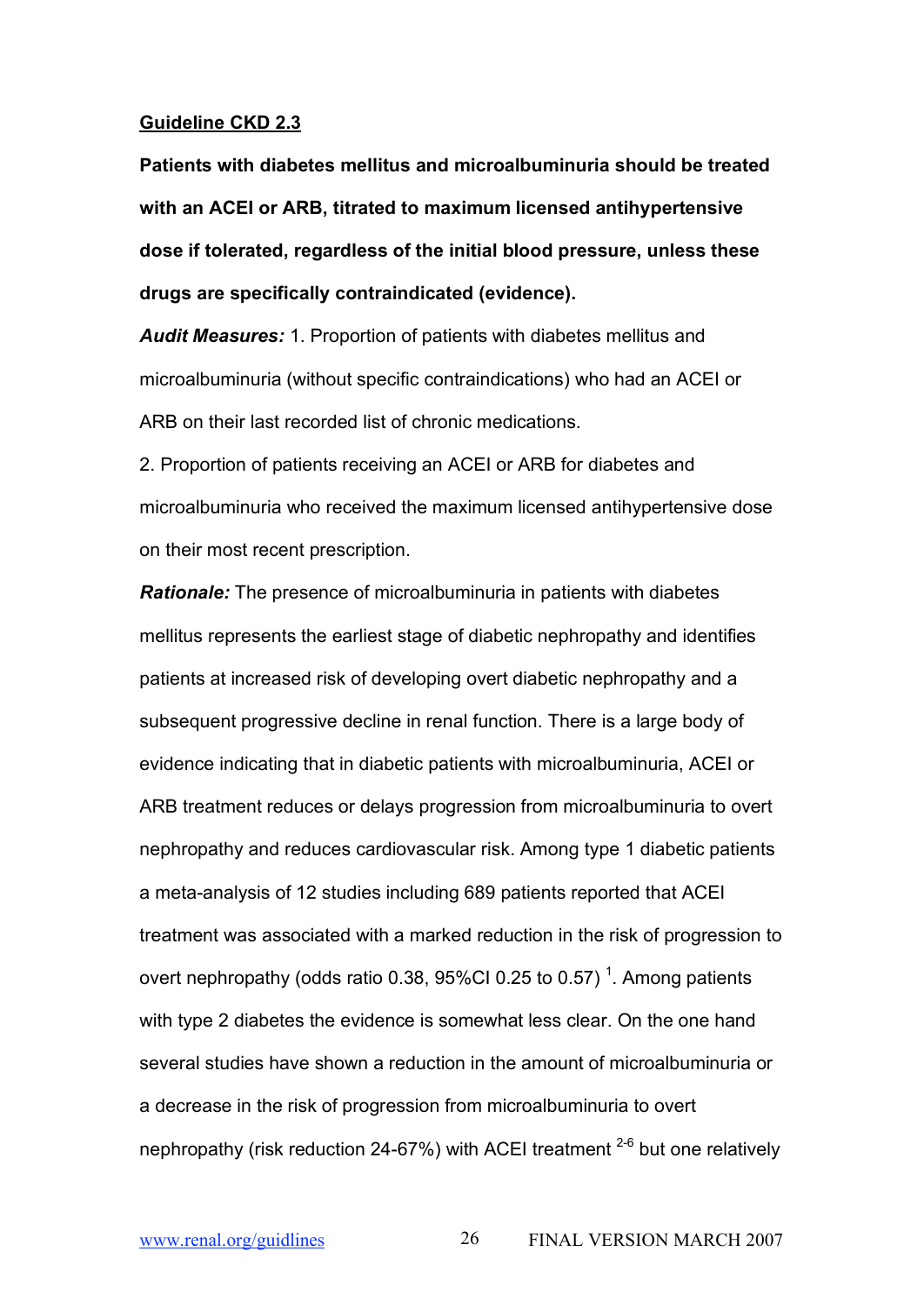large study found no renal protective benefit of ACEI over β-blocker treatment among hypertensive type 2 diabetic patients with normo- or microalbuminuria  $7$ . It should also be noted, however, that subgroup analysis of the HOPE Study found that ACEI treatment was associated with a 25% reduction in the combined primary end-point of myocardial infarction, stroke or cardiovascular death as well as a 24% reduction in the incidence of overt nephropathy among type 2 diabetic patients with normo- or microalbuminuria <sup>6</sup>. Two large trials have shown a renal protective benefit of ARB treatment among type 2 diabetic patients with microalbuminuria. Importantly Irbesartan treatment (at 150mg or 300mg/day) was associated with a *dose-dependent* reduction in the incidence of overt proteinuria (hazard ratio 0.30; 95%CI 0.14 to 0.61 for 300mg dose)  $^8$ . In the other study Valsartan treatment reduced levels of albuminuria but follow-up data on the incidence of overt proteinuria were not reported  $^9$ . Based on the results of the above Irbesartan study  $^8$  we recommend that the dose of ACEI or ARB should be increased to the maximum licensed antihypertensive dose (British National Formulary) or the maximum tolerated dose. Recent evidence suggests that doses of ARB higher than the currently licensed maximum may afford additional benefit  $^{10}$ . At present, however, the evidence is not strong enough to recommend higher doses of ARB as standard treatment for microalbuminuria.

#### **References**

1. The A. C. E. Inhibitors in Diabetic Nephropathy Trialist Group. Should all patients with type 1 diabetes mellitus and microalbuminuria receive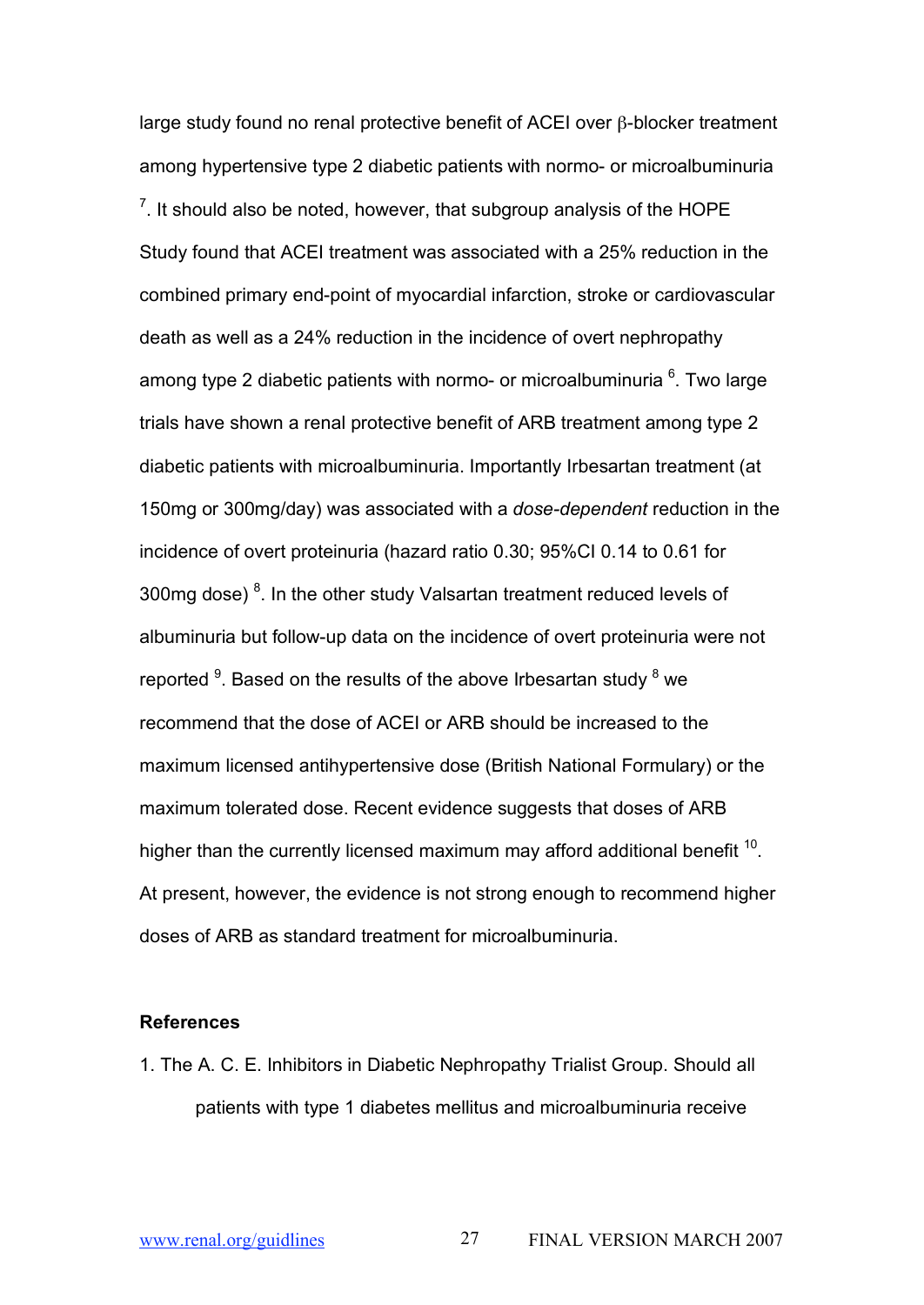angiotensin-converting enzyme inhibitors? A meta-analysis of individual patient data. *Ann Int Med* 2001;134:370-9.

- 2. Sano T, Kawamura T, Matsumae H, et al. Effects of long-term enalapril treatment on persistent micro-albuminuria in well-controlled hypertensive and normotensive NIDDM patients. *Diabetes Care* 1994;17:420-4.
- 3. Trevisan R, Tiengo A. Effect of low-dose ramipril on microalbuminuria in normotensive or mild hypertensive non-insulin-dependent diabetic patients. North-East Italy Microalbuminuria Study Group. *Am J Hypertension* 1995;8:876-83.
- 4. Agardh CD, Garcia-Puig J, Charbonnel B, et al. Greater reduction of urinary albumin excretion in hypertensive type II diabetic patients with incipient nephropathy by lisinopril than by nifedipine. *J Hum Hypertens* 1996;10:185-92.
- 5. Ahmad J, Siddiqui MA, Ahmad H. Effective postponement of diabetic nephropathy with enalapril in normotensive type 2 diabetic patients with microalbuminuria. *Diabetes Care* 1997;20:1576-81.
- 6. The HOPE Study Investigators. Effects of ramipril on cardiovascular and microvascular outcomes in people with diabetes mellitus: results of the HOPE study and MICRO-HOPE substudy. *Lancet* 2000;355:253-9.
- 7. UK Prospective Diabetes Study Group. Efficacy of atenolol and captopril in reducing risk of macrovascular and microvascular complications in type 2 diabetes (UKPDS 39). *BMJ* 1998;317:713-20.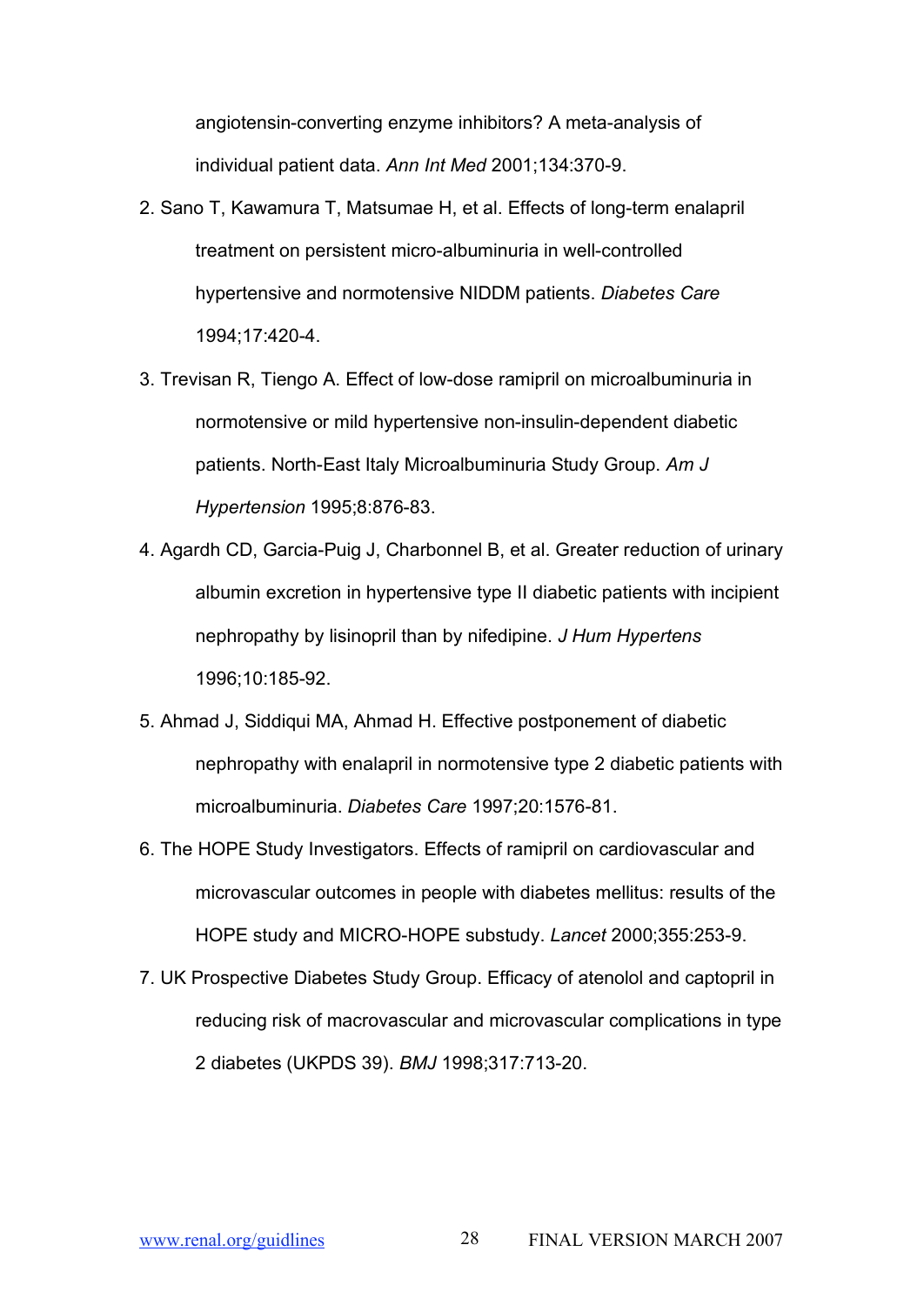- 8. Parving HH, Lehnert H, Brochner-Mortensen J, et al. The effect of irbesartan on the development of diabetic nephropathy in patients with type 2 diabetes. *New Engl J Med* 2001;345:870-8.
- 9. Viberti G, Wheeldon NM. Microalbuminuria reduction with valsartan in patients with type 2 diabetes mellitus: a blood pressure-independent effect. *Circulation* 2002;106:672-8.
- 10. Rossing K, Schjoedt KJ, Jensen BR, et al. Enhanced renoprotective effects of ultrahigh doses of irbesartan in patients with type 2 diabetes and microalbuminuria. *Kidney Int* 2005;68:1190-1198.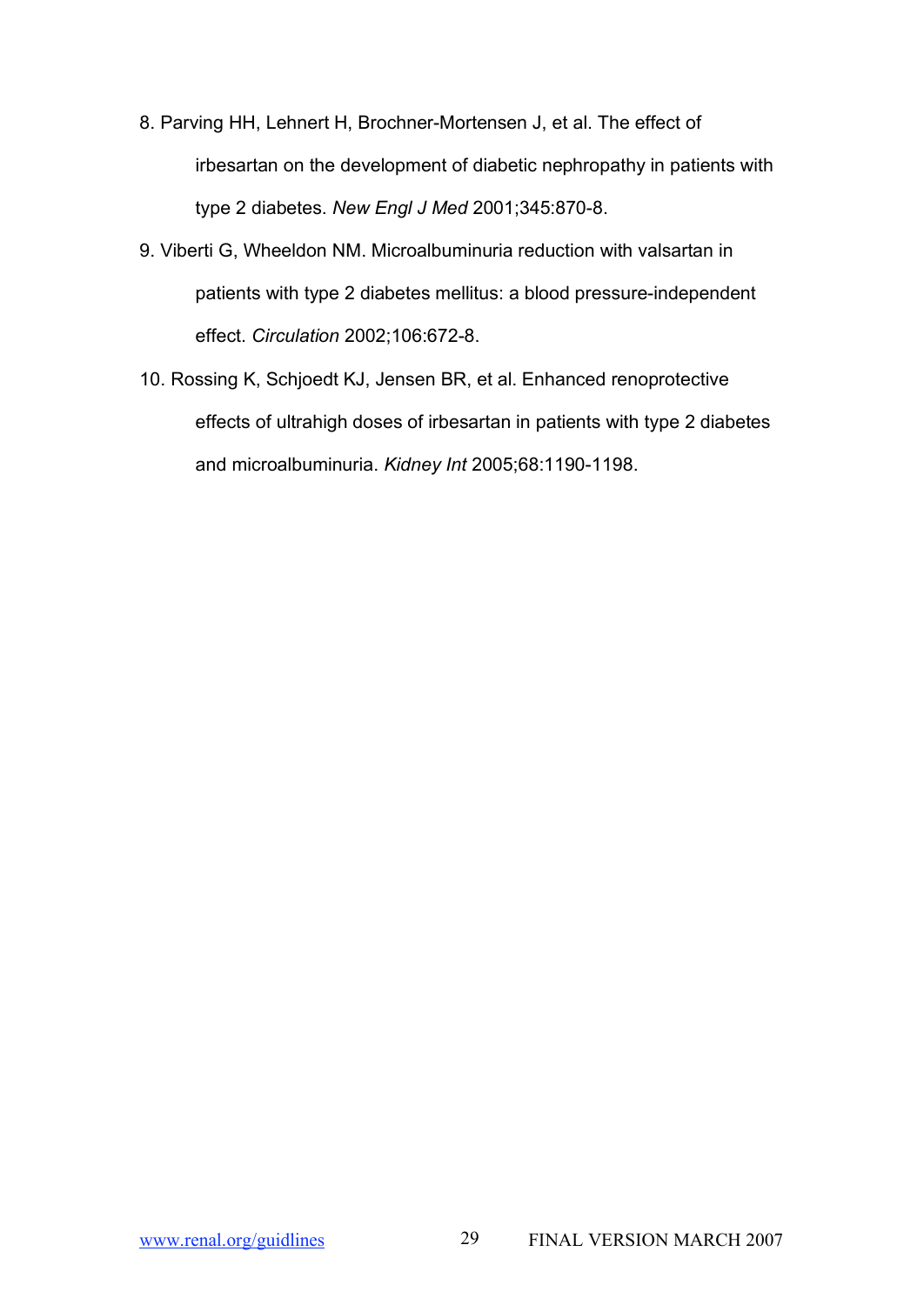#### **Guideline CKD 2.4**

# **Patients with diabetes mellitus and CKD should achieve good glycaemic control as defined by HBA1c of <7.5% (evidence).**

*Audit Measure:* Proportion of patients with diabetic nephropathy and followup for at least 6 months, whose last recorded  $HBA_{1C}$  was <7.5%.

*Rationale:* The DCCT<sup>1</sup> and UKPDS<sup>2</sup> trials provided strong evidence that improved glycaemic control prevents the development of microalbuminuria as well as other microvascular complications in patients with type 1 and 2 diabetes mellitus, respectively. In contrast, evidence of the potential renal protective benefits of good glycaemic control in patients who already have microalbuminuria is not conclusive. Among patients with type 1 diabetes, only  $2^{3,4}$  of 5 small studies  $3-7$  found a reduction in progression to overt nephropathy in patients randomised to improved versus normal glycaemic control. Nevertheless, the reported histological reversal of diabetic glomerular lesions in type 1 diabetic patients with normo- or microalbuminuria after pancreatic transplantation does suggest that improved glycaemic control is of benefit <sup>8</sup>. In the UKPDS Study improved glycaemic control was associated with a delay in the development of overt proteinuria and slowing of the rate of increase in serum creatinine among type 2 diabetic patients with microalbuminuria  $^2$ . Unfortunately there are no data available regarding the effect of glycaemic control on the progression of established diabetic nephropathy. Nevertheless patients with all stages of diabetic nephropathy remain at increased risk of other microvascular complications and good glycaemic control should therefore be maintained to reduce this risk.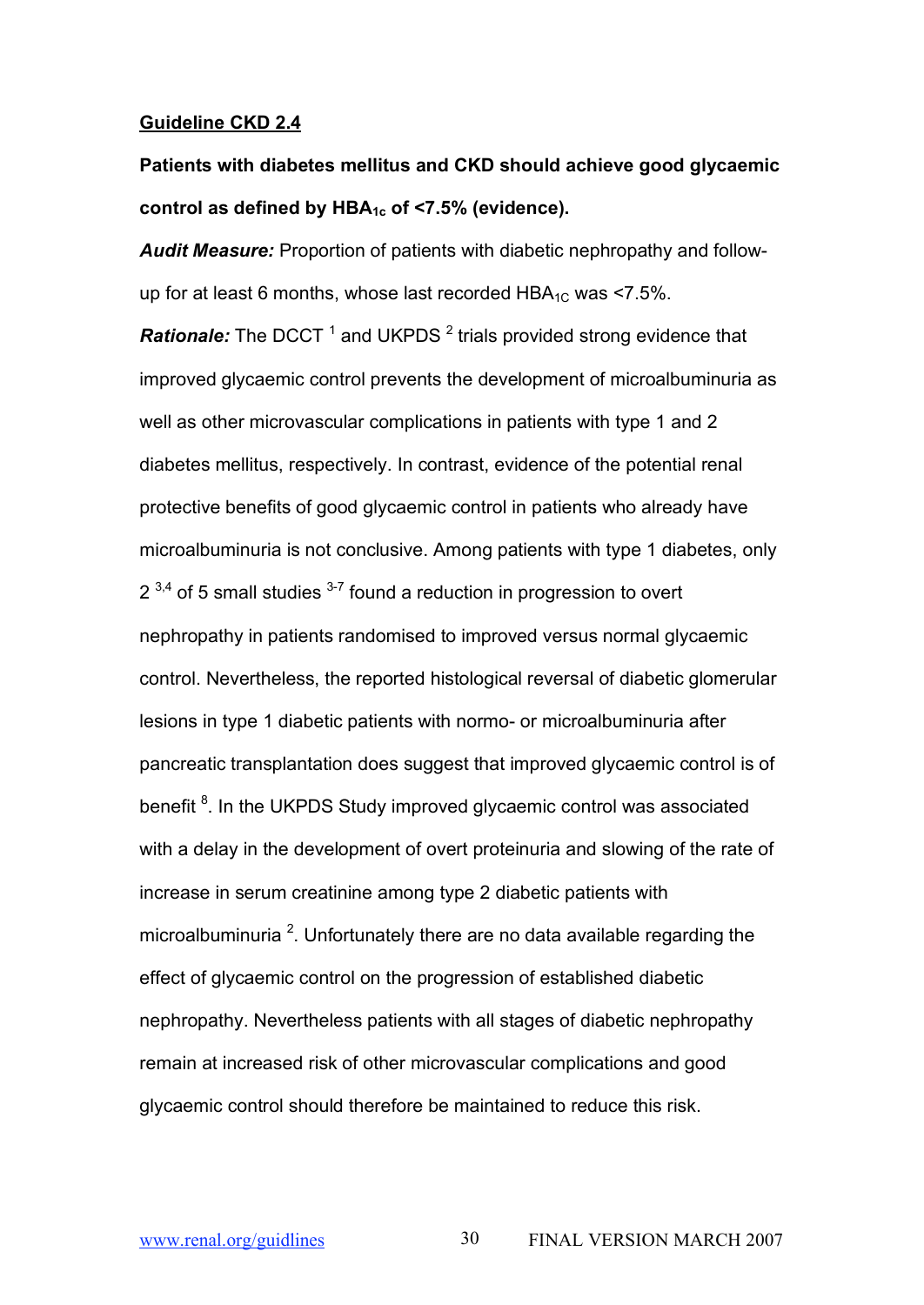- 1. The Diabetes Control and Complications (DCCT) Research Group. The effect of intensive treatment of diabetes on the development and progression of long-term complications in insulin-dependent diabetes mellitus. *N Engl J Med* 1993;329:977-86.
- 2. UK Prospective Diabetes Study (UKPDS) Group. Intensive blood-glucose control with sulphonylureas or insulin compared with conventional treatment and risk of complications in patients with type 2 diabetes (UKPDS 33). *Lancet* 1998;352:837-53.
- 3. Feldt-Rasmussen B, Mathiesen ER, Deckert T. Effect of two years of strict metabolic control on progression of incipient nephropathy in insulindependent diabetes. *Lancet* 1986;2:1300-4.
- 4. Reichard P, Nilsson BY, Rosenqvist U. The effect of long-term intensified insulin treatment on the development of microvascular complications of diabetes mellitus. *New Engl J Med* 1993;329:304-9.
- 5. Bangstad HJ, Osterby R, Dahl-Jorgensen K, et al. Improvement of blood glucose control in IDDM patients retards the progression of morphological changes in early diabetic nephropathy. *Diabetologia* 1994;37:483-90.
- 6. Microalbuminuria Collaborative Study Group. Intensive therapy and progression to clinical albuminuria in patients with insulin dependent diabetes mellitus and microalbuminuria. *BMJ* 1995;311:973-7.
- 7. The Diabetes Control and Complications (DCCT) Research Group. Effect of intensive therapy on the development and progression of diabetic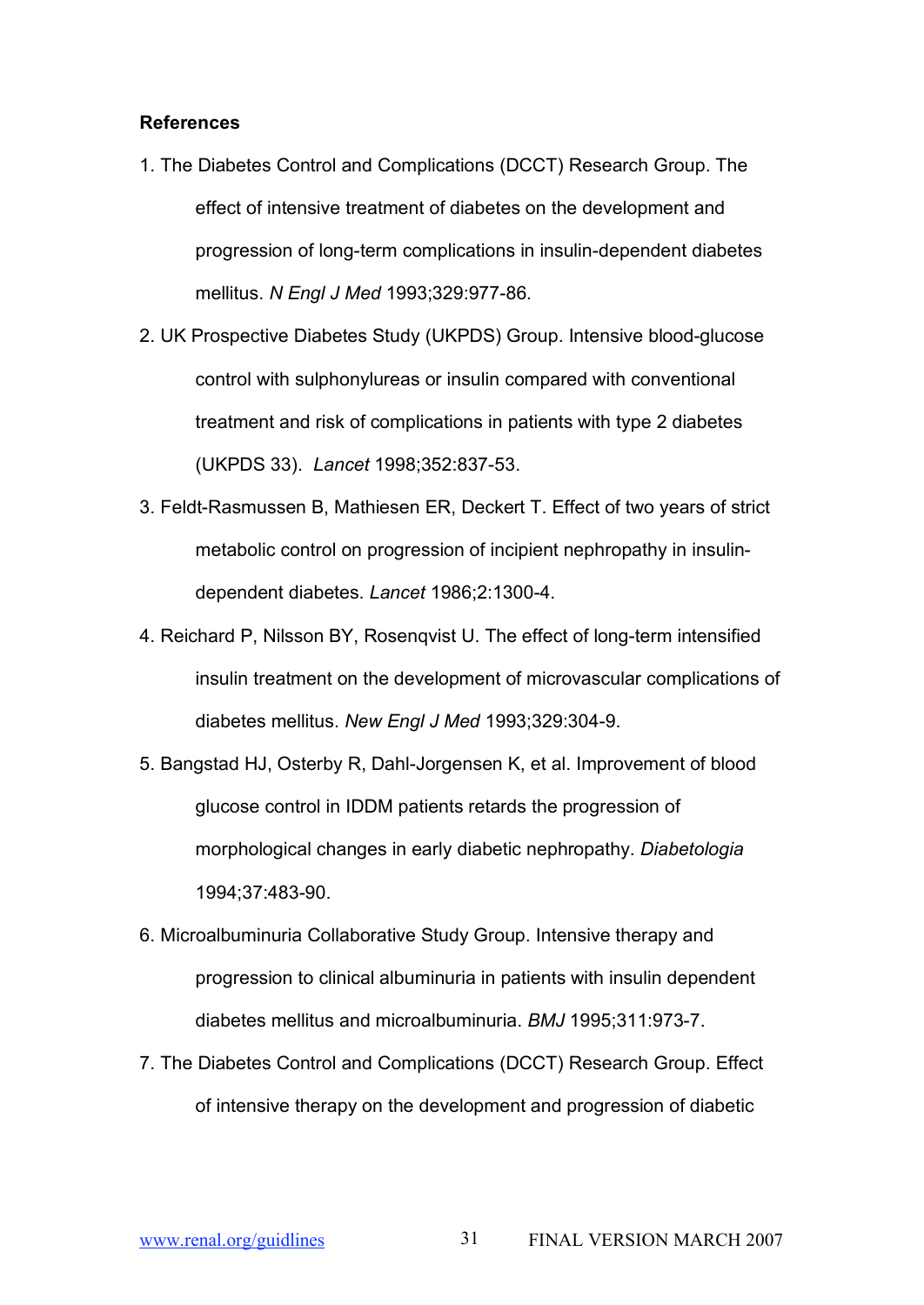nephropathy in the Diabetes Control and Complications Trial. *Kidney Int* 1995;47:1703-20.

8. Fioretto P, Steffes MW, Sutherland DE, et al. Reversal of lesions of diabetic nephropathy after pancreas transplantation. *New Engl J Med* 1998;339:69-75.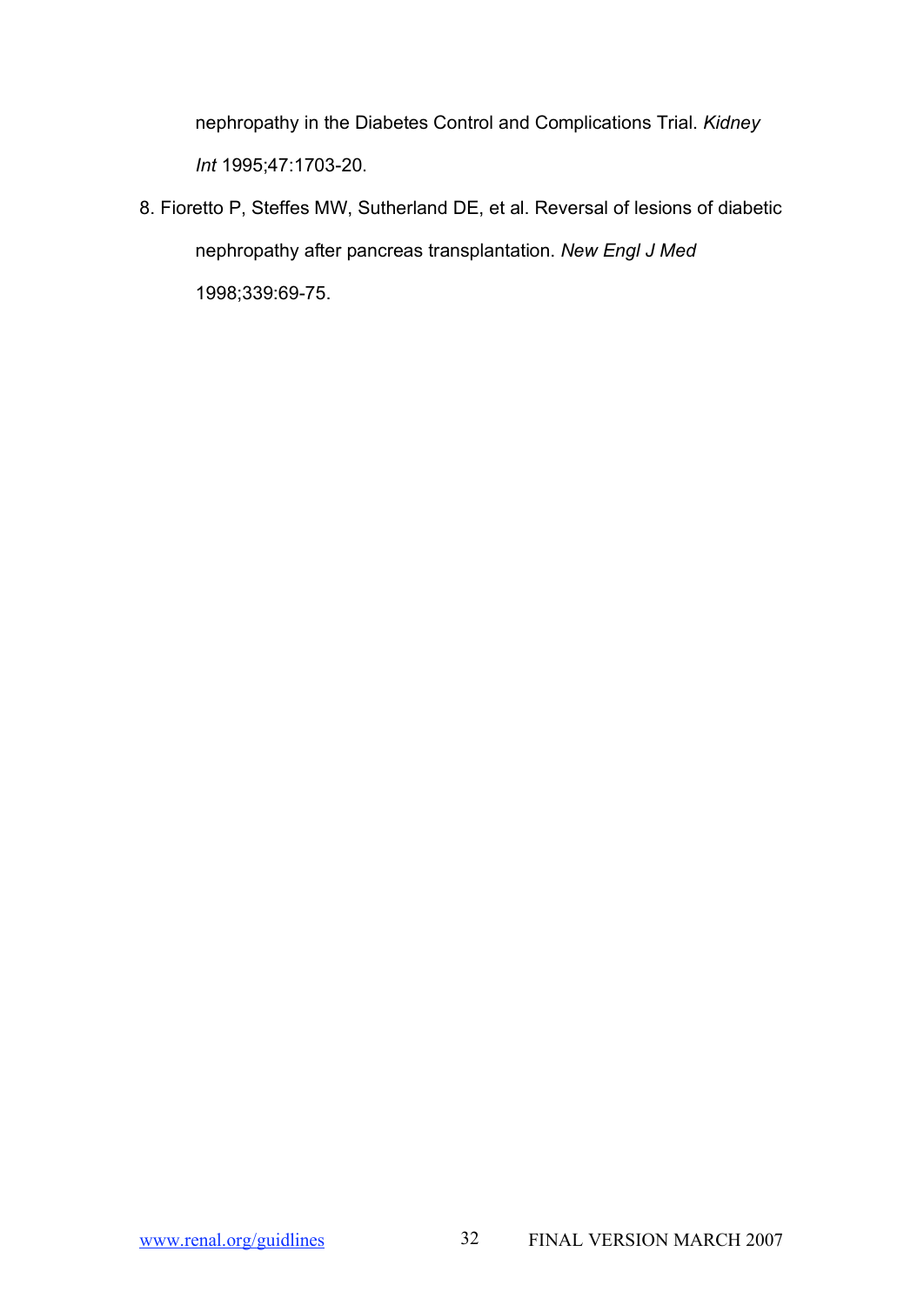#### **Guideline CKD 2.5**

**Patients with CKD should have an annual formal assessment of their cardiovascular risk factors including measurement of HDL and total cholesterol, BMI, exercise, alcohol and smoking habits as well as a review of interventions to reduce cardiovascular risk (good practice).** *Audit Measure:* Proportion of CKD patients with a formal assessment of cardiovascular risk documented in their records during the past year. *Rationale:* It is increasingly recognised that CKD is associated with a high risk of cardiovascular morbidity and cardiovascular disease is the most common cause of death among CKD patients. Whereas specific interventions for improving cardiovascular risk have not been widely studied in patients with CKD, it seems reasonable to ensure that CKD patients are afforded the benefit of treatments shown to reduce cardiovascular risk in other patient populations. One study has examined the effect of a combined approach of intensive intervention to reduce cardiovascular risk in patients with type 2 diabetes mellitus and microalbuminuria<sup>1</sup>. Interventions included lower blood pressure targets, ACEI, aspirin and lipid-lowering treatment, tight glycaemic control, low fat diet, smoking cessation and exercise. In patients randomised to the intensive intervention arm of the study there was a significant reduction in cardiovascular events (HR 0.47; 95%CI 0.24-0.73) over a mean of 7.8 years.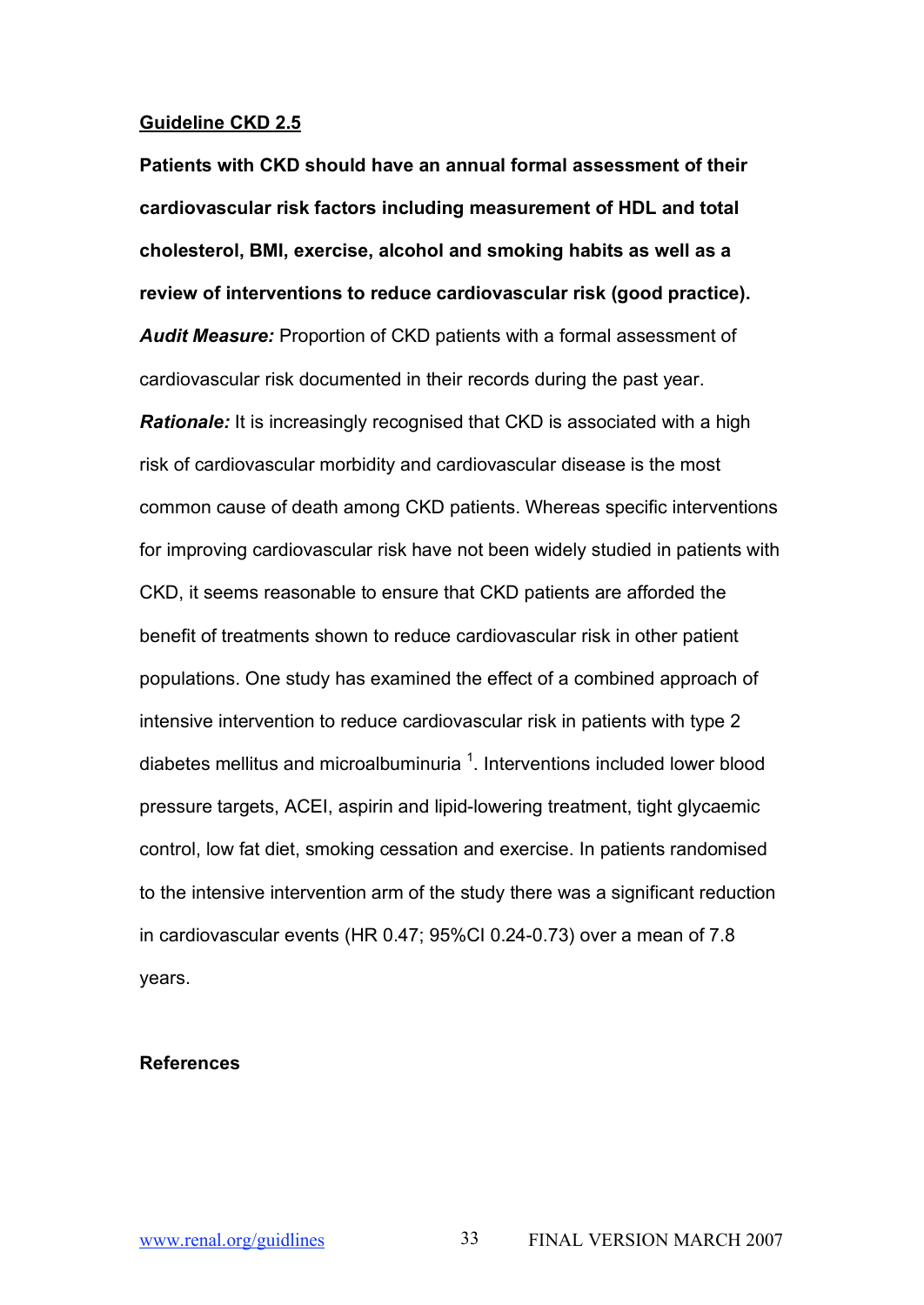1. Gaede P, Vedel P, Larsen N, et al. Multifactorial intervention and cardiovascular disease in patients with type 2 diabetes. *New Engl J Med* 2003;348:383-93.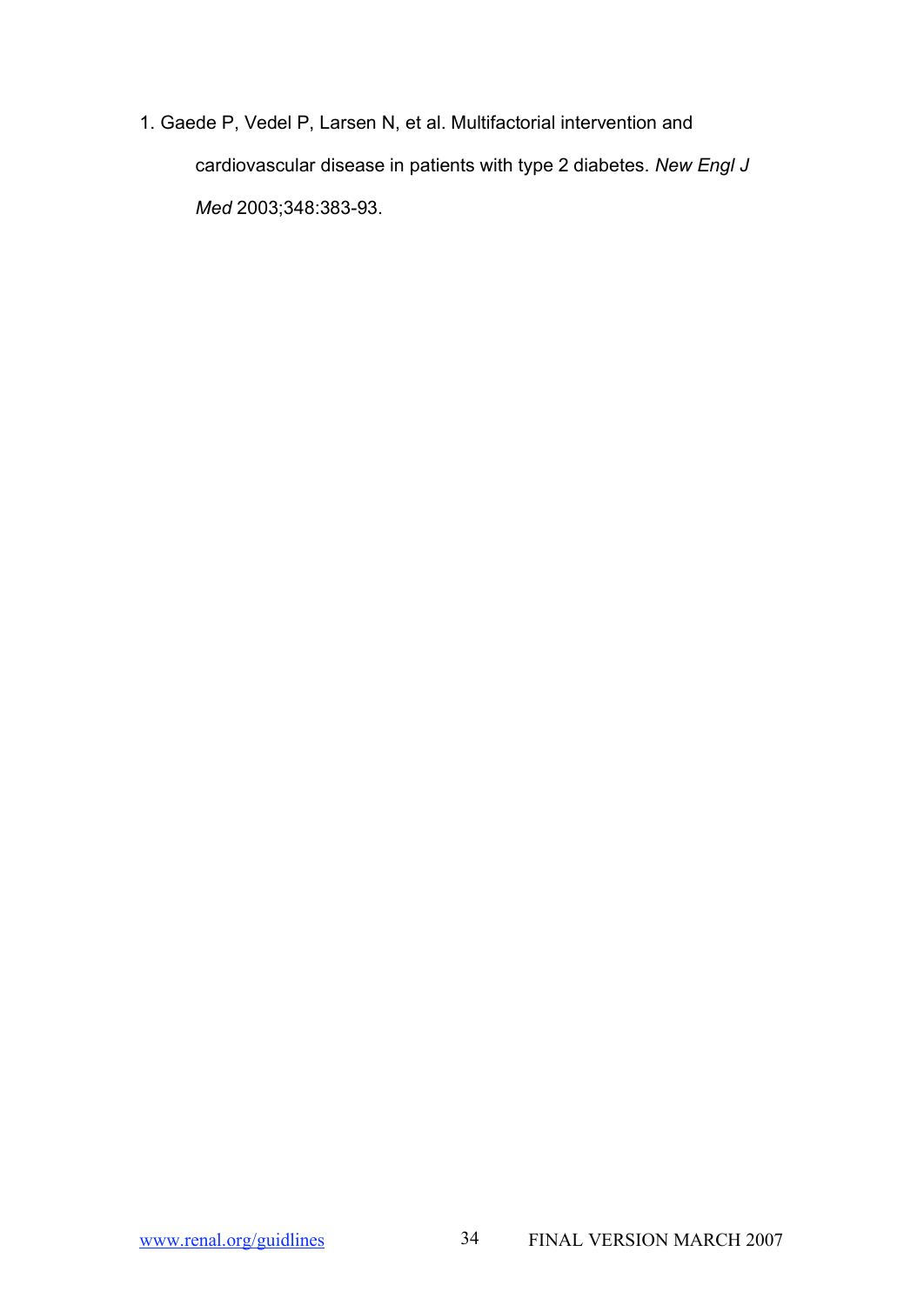## **Guideline CKD 2.6**

**Smoking status and action taken should be documented in the patient record at each nephrology clinic visit (good practice).**

*Audit Measures:* 1. Proportion of CKD patients with smoking status recorded in their last record entry.

2. Proportion of CKD patients who are current smokers that received an offer of assistance with smoking cessation during the past year of follow-up.

3. Proportion of smoking CKD patients who ceased smoking during the past year.

*Rationale:* Smoking has been identified as a risk factor for the development of progressive renal disease in the general population  $1-3$  as well as in patients with essential hypertension  $^4$  and diabetes mellitus  $^{5\text{-}7}$ . Other studies have found that smoking is associated with and increased risk of CKD progression among patients with primary glomerular nephropathies <sup>8</sup>, IgA nephropathy or adult polycystic kidney disease  $^9$  and lupus nephritis  $^{\mathsf{10}}$ . Unfortunately few studies have examined the impact of smoking cessation on renal disease. In one relatively small study 16 patients who stopped smoking evidenced a slower rate of decline in renal function and a lower incidence of ESRD than 26 patients who refused to stop  $^{11}$ . Whereas the evidence of benefit regarding smoking cessation and renal protection is limited, the clear evidence of smoking as a risk factor for cardiovascular and respiratory disease makes smoking cessation a critical intervention for improving survival in CKD patients.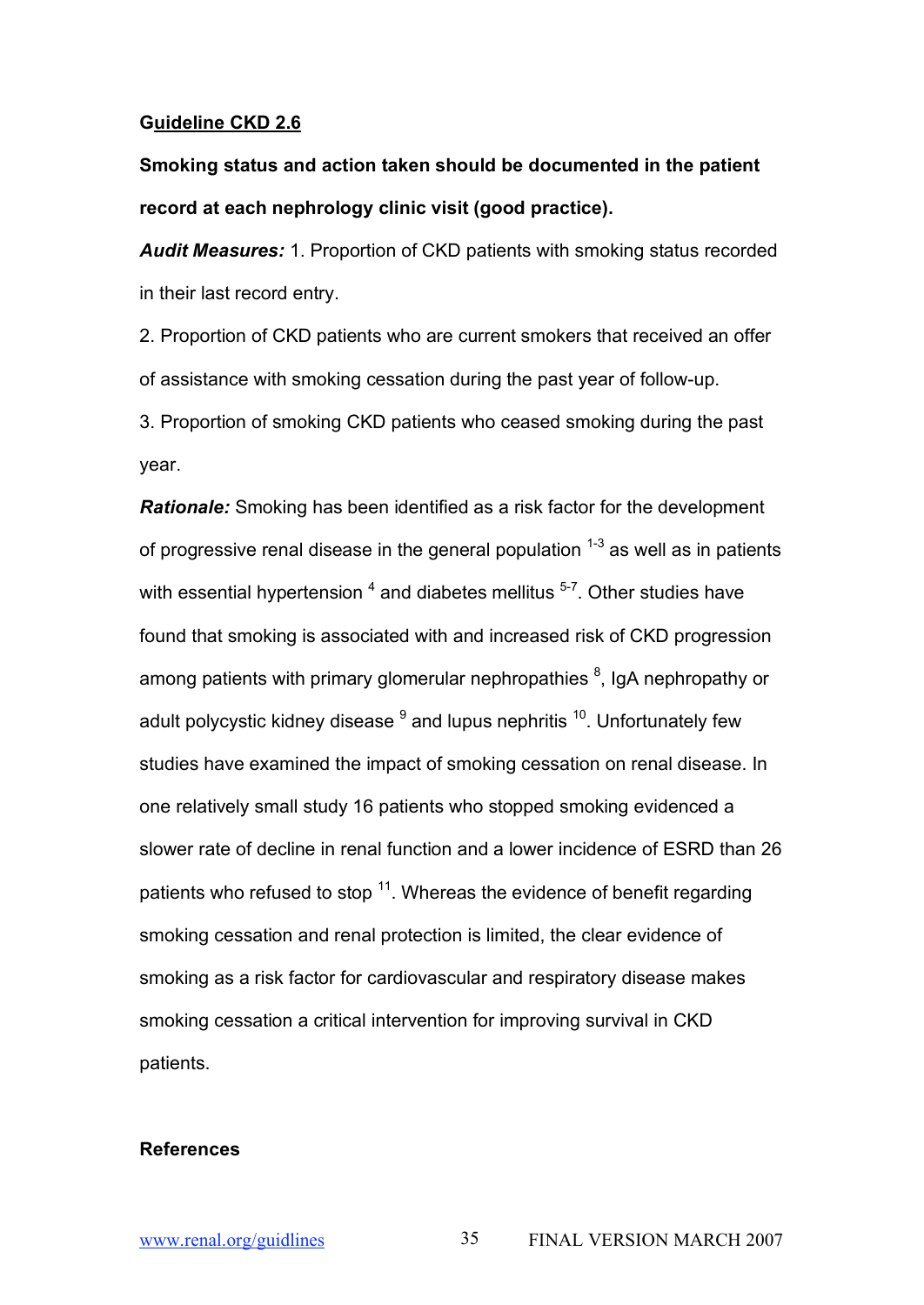- 1. Bleyer AJ, Shemanski LR, Burke GL, et al. Tobacco, hypertension, and vascular disease: risk factors for renal functional decline in an older population. *Kidney Int* 2000;57:2072-9.
- 2. Halimi JM, Giraudeau B, Vol S, et al. Effects of current smoking and smoking discontinuation on renal function and proteinuria in the general population. *Kidney Int* 2000;58:1285-92.
- 3. Pinto-Sietsma SJ, Mulder J, Janssen WM, et al. Smoking is related to albuminuria and abnormal renal function in nondiabetic persons. *Ann Int Med* 2000;133:585-91.
- 4. Regalado M, Yang S, Wesson DE. Cigarette smoking is associated with augmented progression of renal insufficiency in severe essential hypertension. *Am J Kidney Dis* 2000;35:687-94.
- 5. Chase HP, Garg SK, Marshall G, et al. Cigarette smoking increases the risk of albuminuria among subjects with type I diabetes. *JAMA* 1991;265:614-617.
- 6. Muhlhauser I, Overmann H, Bender R, et al. Predictors of mortality and end-stage diabetic complications in patients with Type 1 diabetes mellitus on intensified insulin therapy. *Diabetic Medicine* 2000;17:727- 34.
- 7. Orth SR, Schroeder T, Ritz E, et al. Effects of smoking on renal function in patients with type 1 and type 2 diabetes mellitus. *Nephrol Dial Transplantation* 2005;20:2414-9.
- 8. Stengel B, Couchoud C, Cenee S, et al. Age, blood pressure and smoking effects on chronic renal failure in primary glomerular nephropathies. *Kidney Int* 2000;57:2519-26.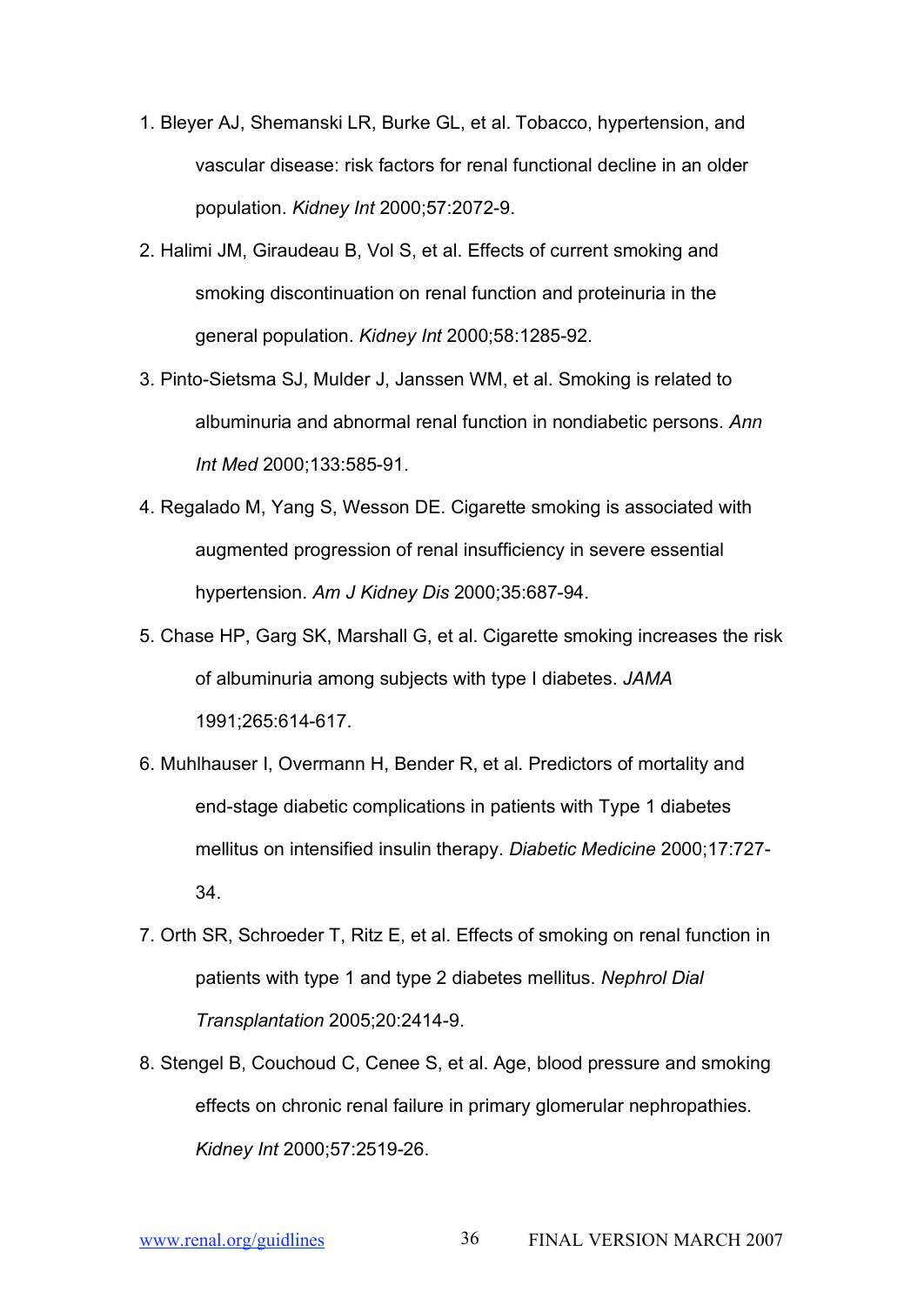- 9. Orth SR, Stockmann A, Conradt C, et al. Smoking as a risk factor for endstage renal failure in men with primary renal disease. *Kidney Int* 1998;54:926-31.
- 10. Ward MM, Studenski S. Clinical prognostic factors in lupus nephritis. The importance of hypertension and smoking. *Arch Intern Med* 1992;152:2082-8.
- 11. Schiffl H, Lang SM, Fischer R. Stopping smoking slows accelerated progression of renal failure in primary renal disease. *J Nephrology* 2002;15:270-4.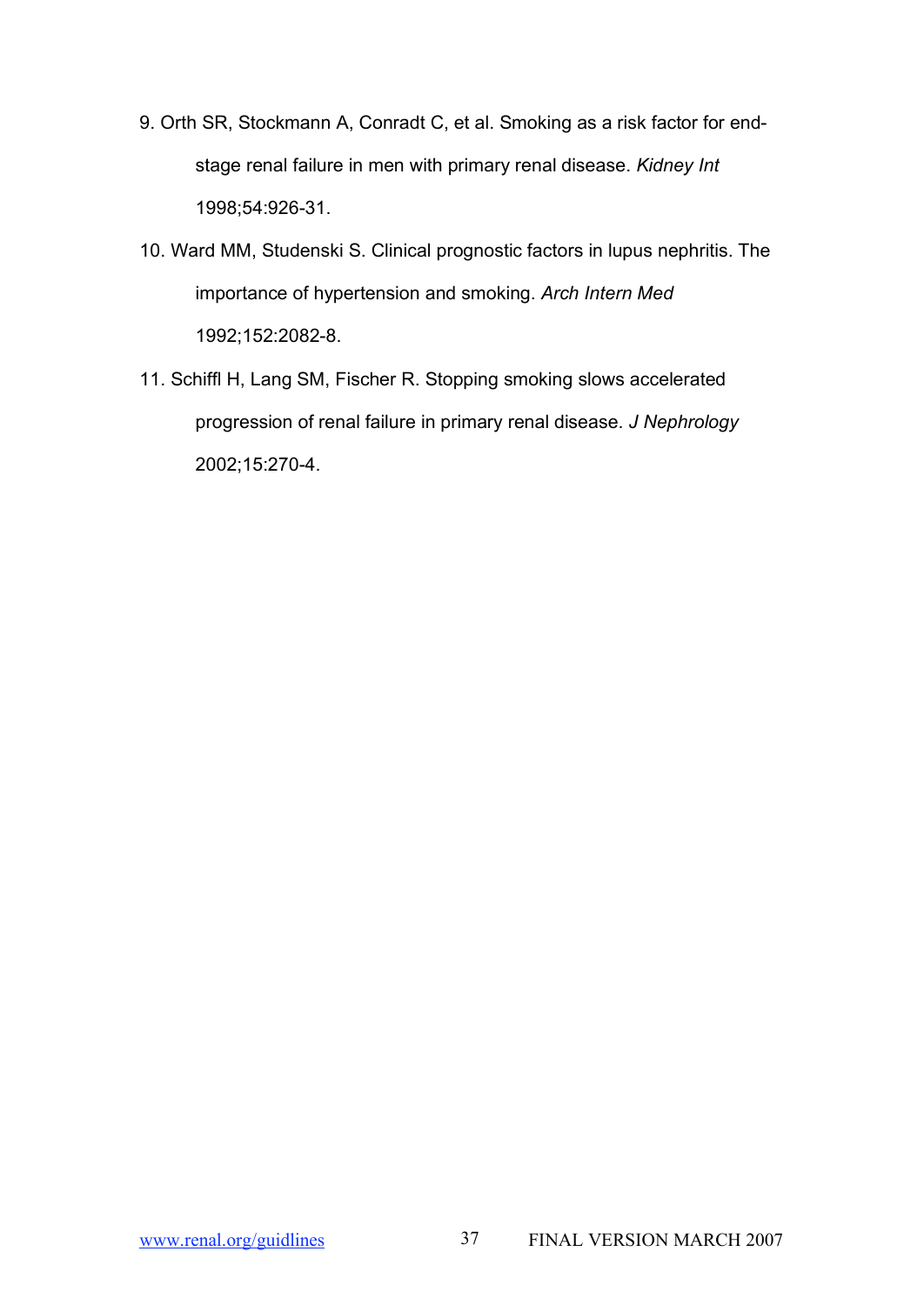#### **Section 3. PREPARATION FOR DIALYSIS**

#### **Guideline CKD 3.1**

**To facilitate preparation for the management of established renal failure and treatment of CKD-associated complications, patients with CKD stage 5 as well as those with CKD stage 4 who are expected to progress to stage 5, should be followed up at a clinic that is able to provide counselling regarding treatment modalities and transplantation as well as dietary education and comprehensive management of anaemia, from at least 6 months prior to the onset of established renal failure (see relevant modules) (good practice).**

*Audit Measures:* 1. Proportion of patients with CKD stage 4 that have a documented assessment of their risk of progressing to CKD stage 5.

2. Proportion of patients with CKD stage 5 or CKD stage 4 expected to progress to stage 5, who received predialysis and transplantation counseling at least 3 months before initiation of dialysis.

3. Proportion of patients with CKD stage 5 or CKD stage 4 expected to progress to stage 5, who received dietary education during the preceding 6 months.

*Rationale:* The need for timely preparation for dialysis is clear and is emphasized in Part 1 of the Renal NSF  $^1$ . It should be noted, however, that not all patients with CKD stage 4 will progress to stage 5 and that unnecessary preparation may do harm to patients. Patients with CKD stage 4 should therefore undergo a formal assessment of their risk of progression. Risk factors for CKD progression are the subject of ongoing research but the most reliable markers at present are past rate of GFR decline and severity of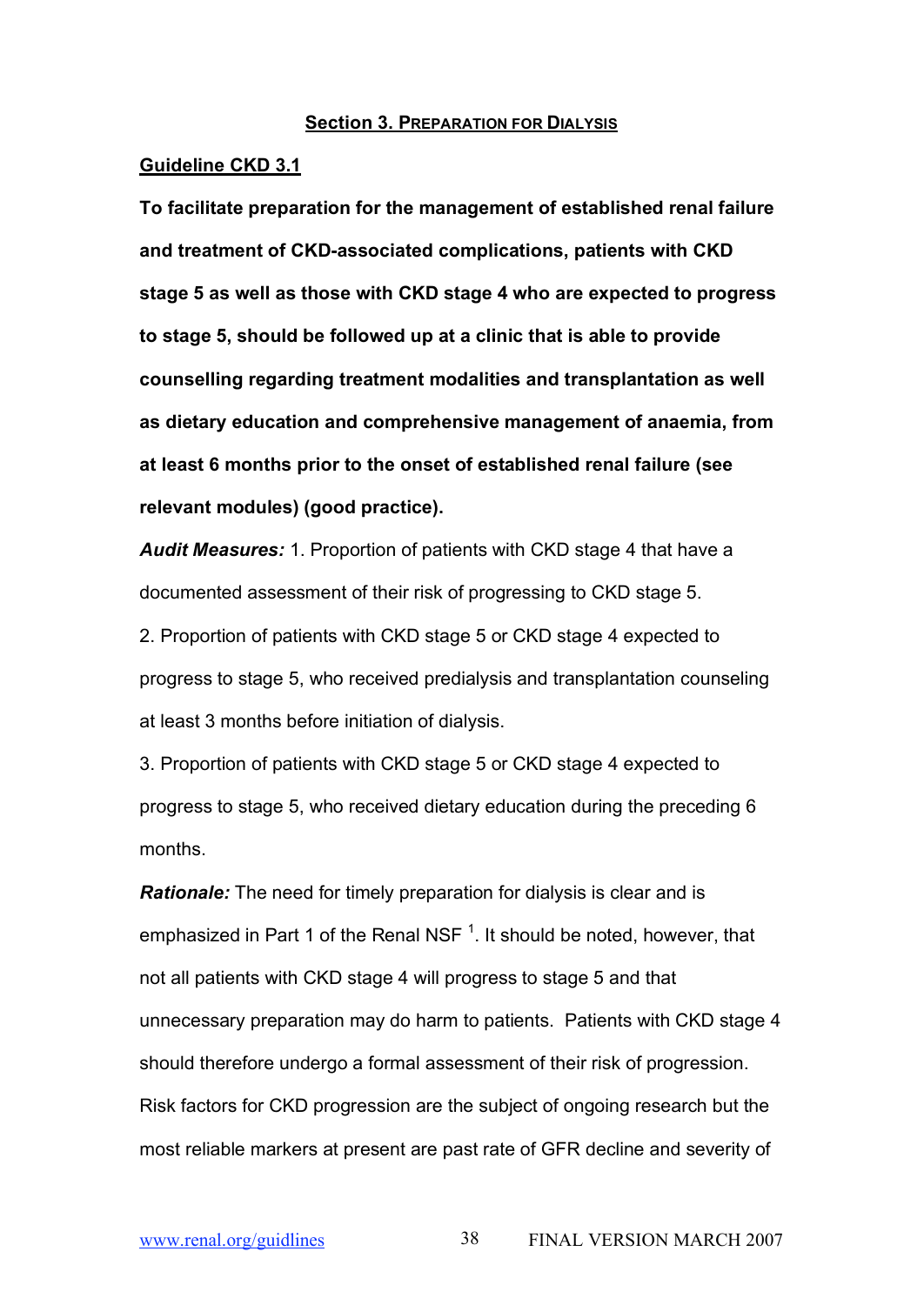proteinuria <sup>2</sup>. Preparation for initiation of dialysis requires multiple interventions to deal with both medical and psycho-social aspects. Patients require adequate counselling to assist them in dialysis modality choice and in coping with the psycho-social impact of starting dialysis. In addition there is a growing recognition that management of anaemia as well as calcium and phosphate abnormalities should be optimised prior to initiation of dialysis. Timely formation of vascular or peritoneal access is critical for minimising the risk and stress associated with starting dialysis. Finally, assessment and preparation for possible transplantation should be undertaken prior to initiation of dialysis. The above aspects all form part of the recommendations for dialysis preparation in Standard 2 of Part 1 of the Renal NSF  $^{\text{1}}$ . As these interventions span multiple disciplines it is clear that a multi-disciplinary team is required, but it is recognised that the composition of the team will vary between Nephrology Units. To ensure effective interaction between members of such a team and convenient access to all members for patients we regard a clinic that has available all required competencies as the standard of care. Whereas few studies have evaluated the impact of such clinics on patient preparation it is clear that late referral (less than 3 months before initiation of dialysis) for dialysis preparation is associated with significantly higher mortality  $3-6$  and lower quality of life  $7$ .

- 1. Department of Health. National Service Framework for Renal Services, Part
	- 1: Dialysis and Transplantation. 2004.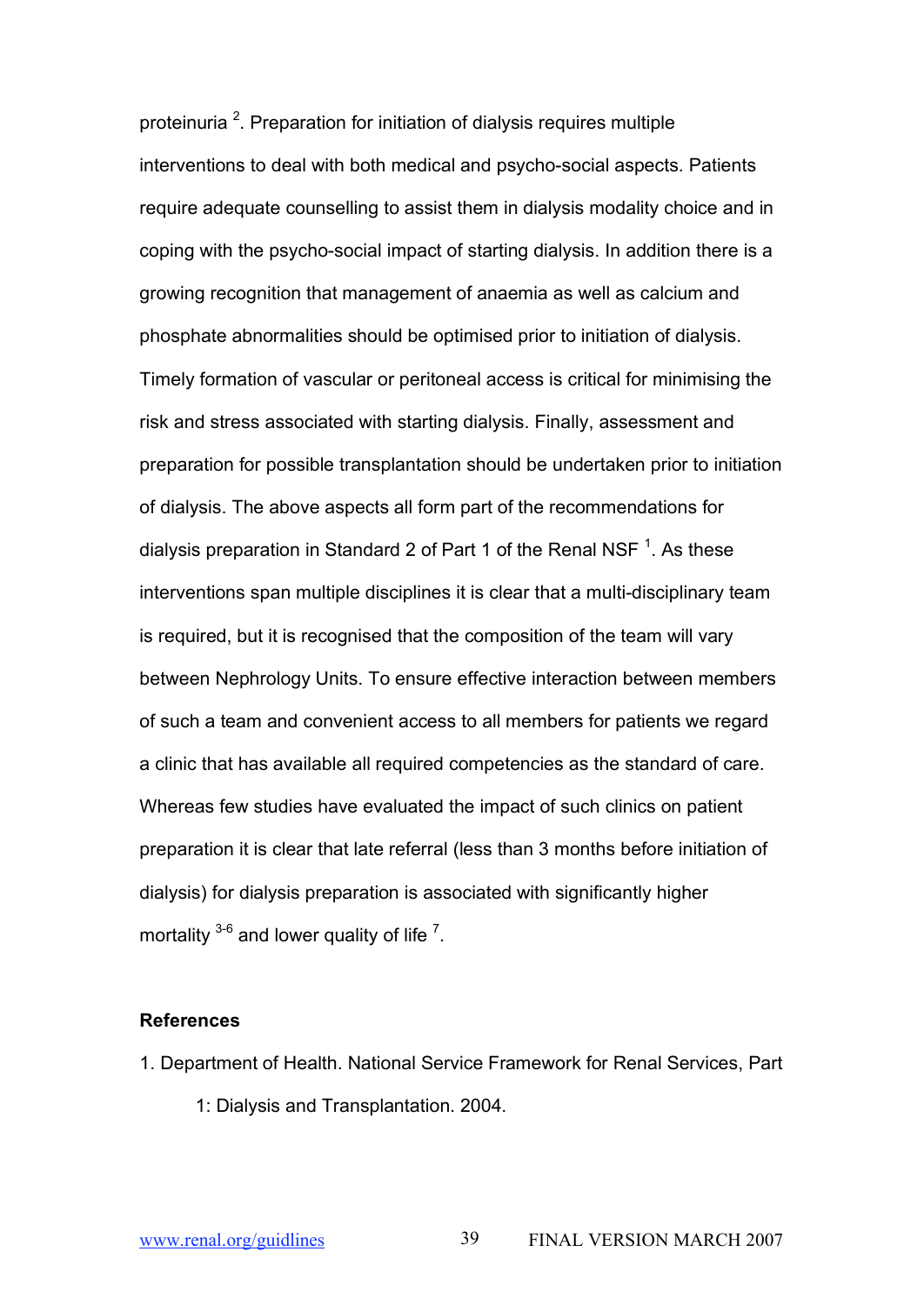- 2. Taal MW and Brenner BM. Predicting initiation and progression of chronic kidney disease: Developing renal risk scores. *Kidney Int* 2006;70:1694- 1705.
- 3. Kessler M, Frimat L, Panescu V, et al. Impact of nephrology referral on early and midterm outcomes in ESRD: EPidemiologie de l'Insuffisance REnale chronique terminale en Lorraine (EPIREL): results of a 2-year, prospective, community-based study. *Am J Kidney Dis* 2003;42:474- 85.
- 4. Stack AG. Impact of timing of nephrology referral and pre-ESRD care on mortality risk among new ESRD patients in the United States. *AmJ Kidney Dis* 2003;41:310-8.
- 5. Winkelmayer WC, Owen WF, Jr., Levin R, et al. A propensity analysis of late versus early nephrologist referral and mortality on dialysis. *J Am Soc Nephrol* 2003;14:486-92.
- 6. Khan SS, Xue JL, Kazmi WH, et al. Does predialysis nephrology care influence patient survival after initiation of dialysis? *Kidney Int* 2005;67:1038-46.
- 7. Caskey FJ, Wordsworth S, Ben T, et al. Early referral and planned initiation of dialysis: what impact on quality of life? *Nephrol Dial Transplantation* 2003;18:1330-8.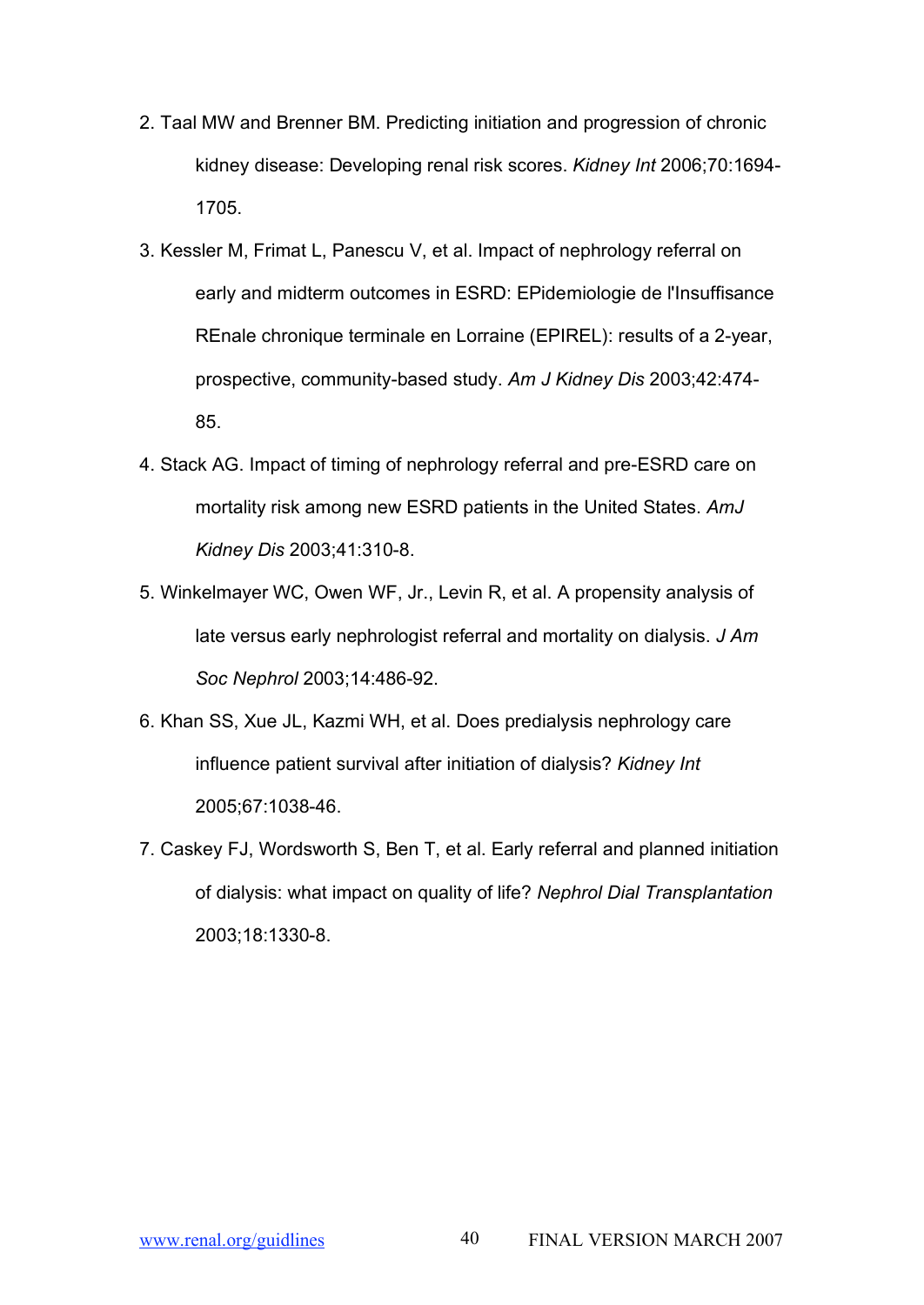# **Guideline CKD 3.2**

**Patients should have a functioning native arteriovenous fistula or a Tenckhoff catheter in place by the time that initiation of dialysis is required (evidence).**

*Audit Measures:* 1. Proportion of patients in whom a native arteriovenous fistula is used for the first chronic haemodialysis treatment.

2. Proportion of patients electing to have peritoneal dialysis, who start peritoneal dialysis without the need for temporary haemodialysis.

*Rationale:* A native arteriovenous fistula (AVF) is widely regarded as the optimal form of vascular access for patients undergoing haemodialysis. The presence of a mature AVF at the time of first haemodialysis reduces patient stress and minimises the risk of morbidity associated with temporary vascular access placement as well as the risk of infection. Similarly, timely placement of a Tenckhoff catheter allows adequate training prior to the need for dialysis and avoids the need for temporary haemodialysis. Part 1 of the NSF for Renal Services recommends that patients should be referred for AVF formation at least 6 months prior to the anticipated date of initiation of haemodialysis and those opting for peritoneal dialysis should be referred for insertion of a Tenckhoff catheter at least 4 weeks prior to initiation of dialysis  $^1$ . Renal Units should collaborate with Surgical Services to set up a robust system that facilitates timely referral for and formation of vascular access or Tenckhoff catheter insertion. This should include a system for prioritising cases according to expected date of dialysis initiation. In addition, provision should be made for adequate bed and theatre-time availability to meet anticipated need.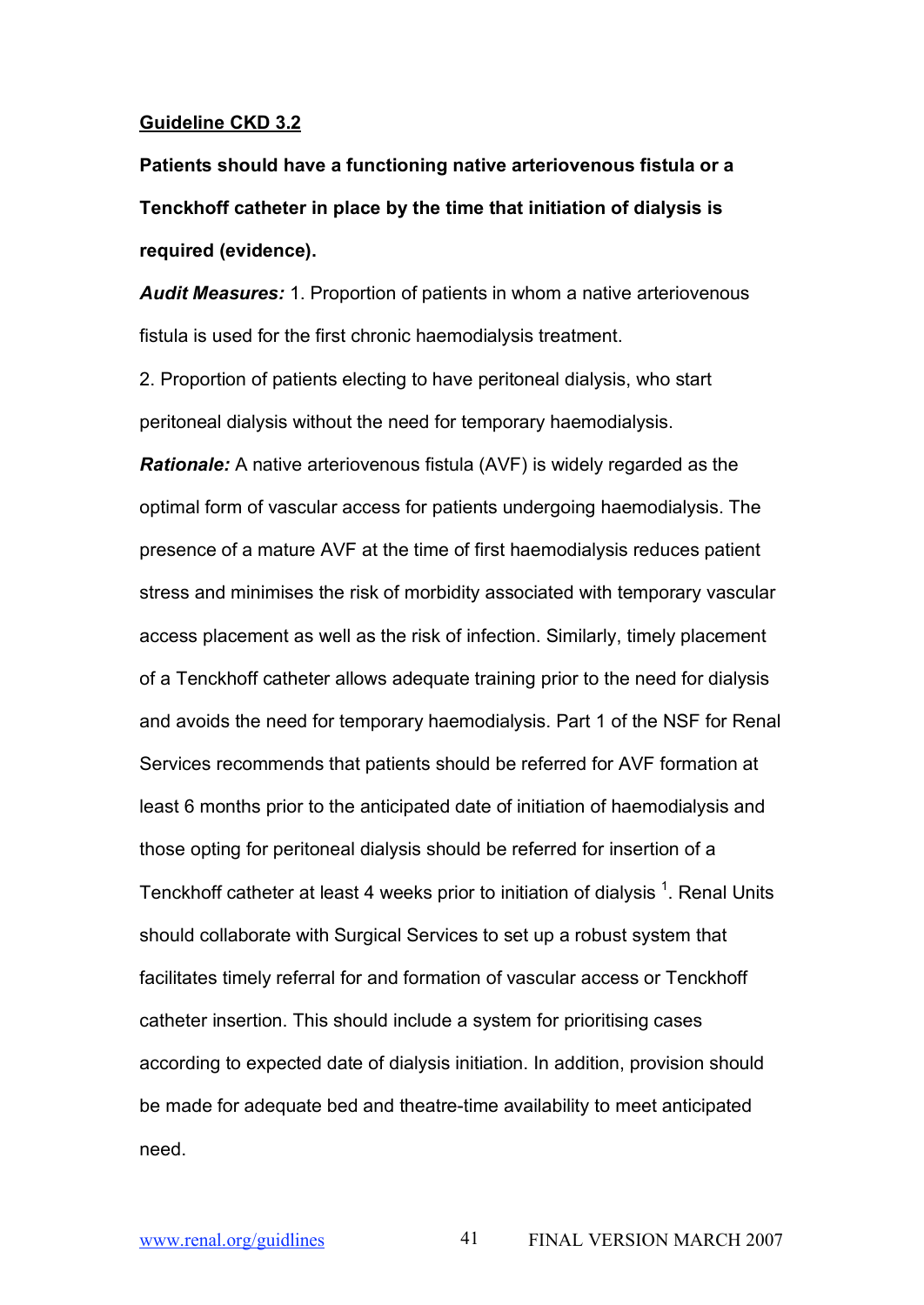- 1. Department of Health. National Service Framework for Renal Services, Part
	- 1: Dialysis and Transplantation. 2004.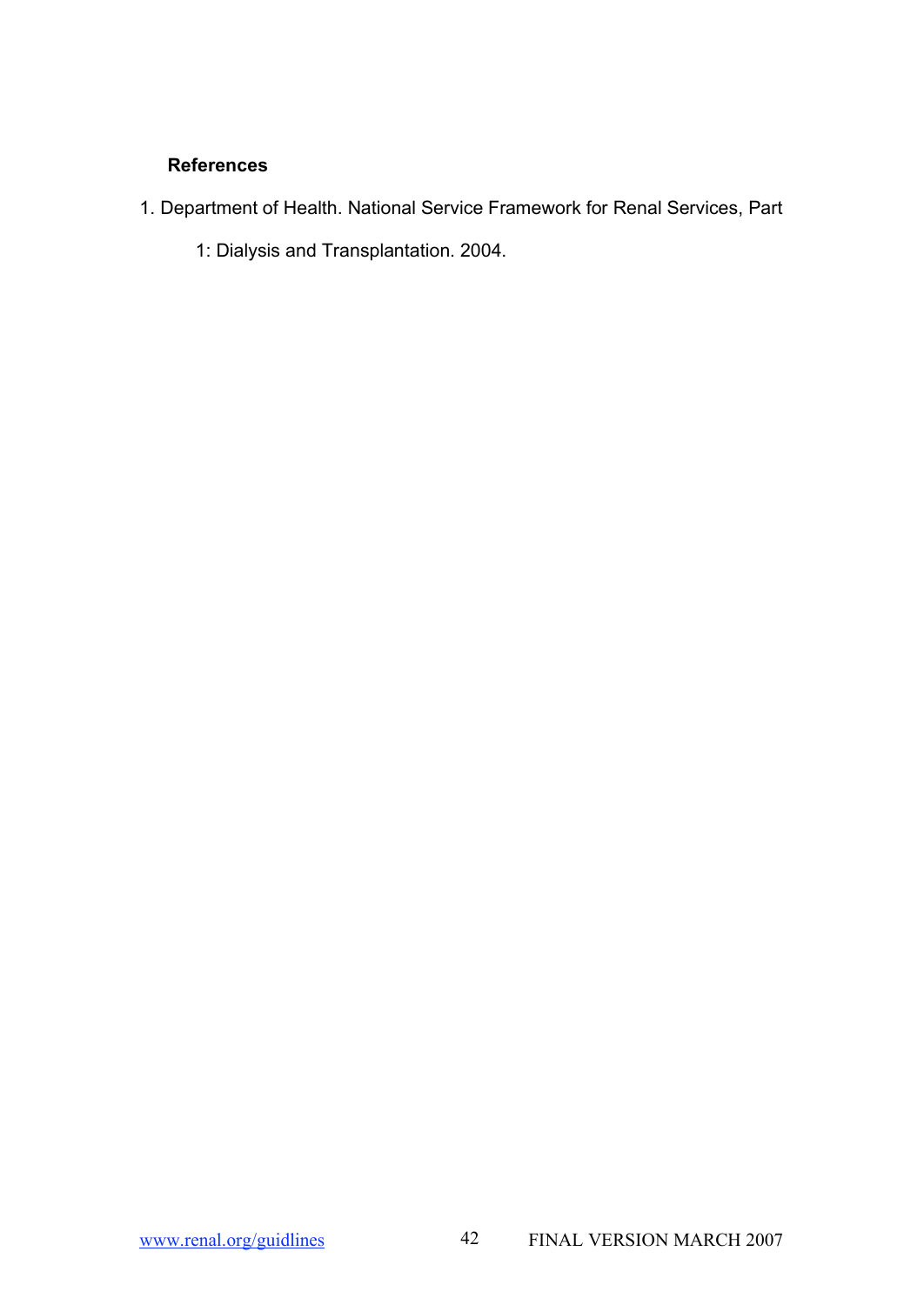### **Guideline CKD 3.3**

**Patients with CKD in whom dialysis is anticipated, should be screened for hepatitis B and C as well as HIV infection. Patients who are Hepatitis B surface antigen and Hepatitis B surface antibody negative should be immunised and their antibody levels measured post vaccination (evidence).**

*Audit Measures:* 1. Proportion of patients in whom dialysis is anticipated, with test results for Hepatitis B, C and HIV prior to the initiation of dialysis. 2. Proportion of Hepatitis B negative patients who have received a full course of Hepatitis B vaccine before their first dialysis treatment.

3. Proportion of patients who have received a full course of Hepatitis B vaccine, who have a Hepatitis B surface antibody result documented in their records at the time of their first dialysis treatment.

*Rationale:* Patients on haemodialysis have a small but significantly increased risk of exposure to hepatitis B and other blood-borne viruses. Severe outbreaks of hepatitis B in Haemodialysis Units have resulted in considerable morbidity and even mortality among susceptible patients and staff. Vaccination provides effective protection against hepatitis B infection. Clinical trails have shown that patients on dialysis have a significantly lower response to hepatitis B vaccination than patients without renal failure. In order to achieve protective antibody levels in the maximum number of patients it is therefore important to administer the vaccine to patients well before the need for dialysis. In addition, patients who display an inadequate response or fail to respond require further time for administration of booster doses or revaccination. Patients starting on peritoneal dialysis should be regarded as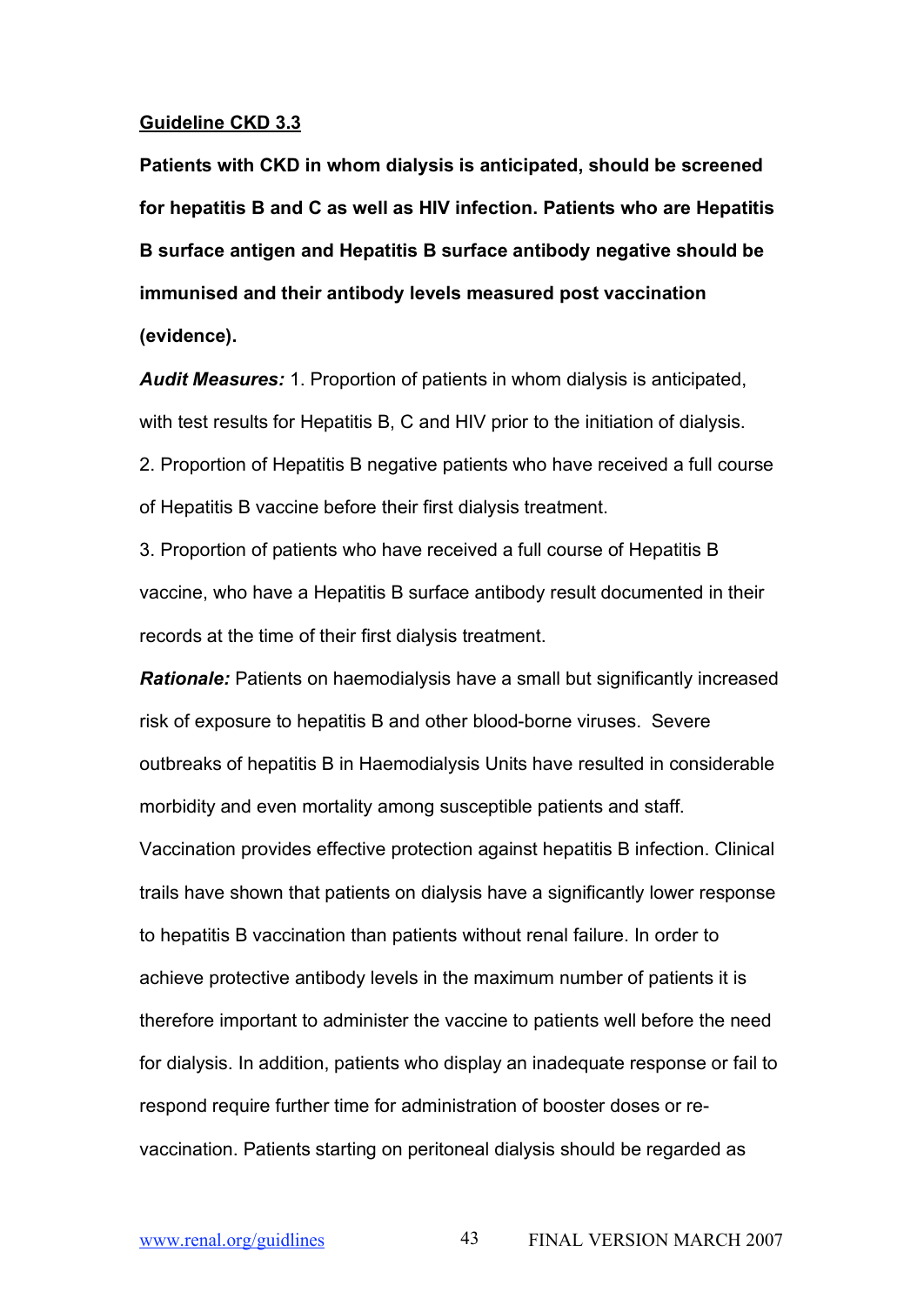potentially requiring haemodialysis in the future and managed in the same way. Patients should also be screened for hepatitis C and HIV infection to facilitate appropriate treatment and implementation of isolation procedures on haemodialysis units. HIV testing is generally delayed until just before initiation of dialysis unless clinically indicated. Detailed guidelines (with supporting evidence) for the prevention of blood-borne virus infection in dialysis patients are provided by the Department of Health  $^1$ .

# **References**

1. Department of Health. Good practice guidelines for renal dialysis/transplantation units: prevention and control of blood-borne virus infection. 2002.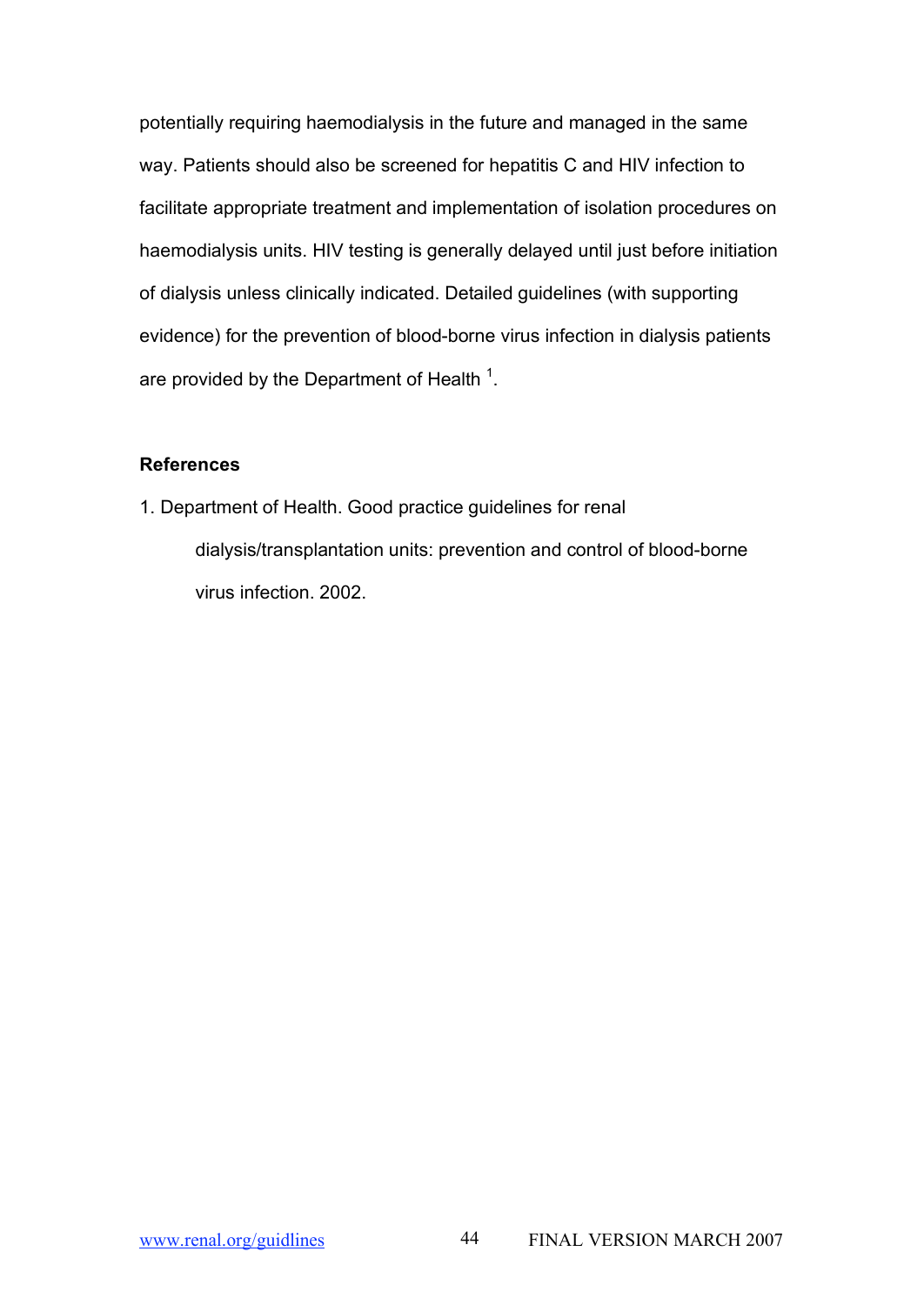# **Guideline CKD 3.4**

**Assessment of suitability for renal transplantation and referral where appropriate should be undertaken prior to the initiation of dialysis (good practice).**

*Audit Measures:* 1. Proportion of dialysis patients with documentation of their suitability for transplantation at 6 months prior to their first dialysis treatment. 2. Proportion of patients considered potentially suitable for transplantation who had been referred for assessment at least 3 months prior to their first dialysis treatment.

3. Proportion of all patients on the transplant waiting list at 1 year after initiation of dialysis or transplanted prior to 1 year, who were placed on the transplant waiting list prior to their first dialysis treatment.

*Rationale:* Renal transplantation is associated with significantly improved survival versus continued dialysis in suitable patients. Several months is typically required to provide adequate counselling to patients, consideration of living donor options as well as assessment of their cardiovascular and other risks. Moreover the possibility of pre-emptive transplantation (before the initiation of dialysis) should be considered. Patients may be placed on the waiting list for a renal transplant up to 6 months before the expected start of dialysis. Part 1 of the Renal NSF therefore emphasizes the need for evaluation and preparation for possible transplantation to begin prior to initiation of dialysis in order to minimise the time that dialysis is required prior to transplantation and to facilitate pre-emptive transplantation  $^1$ .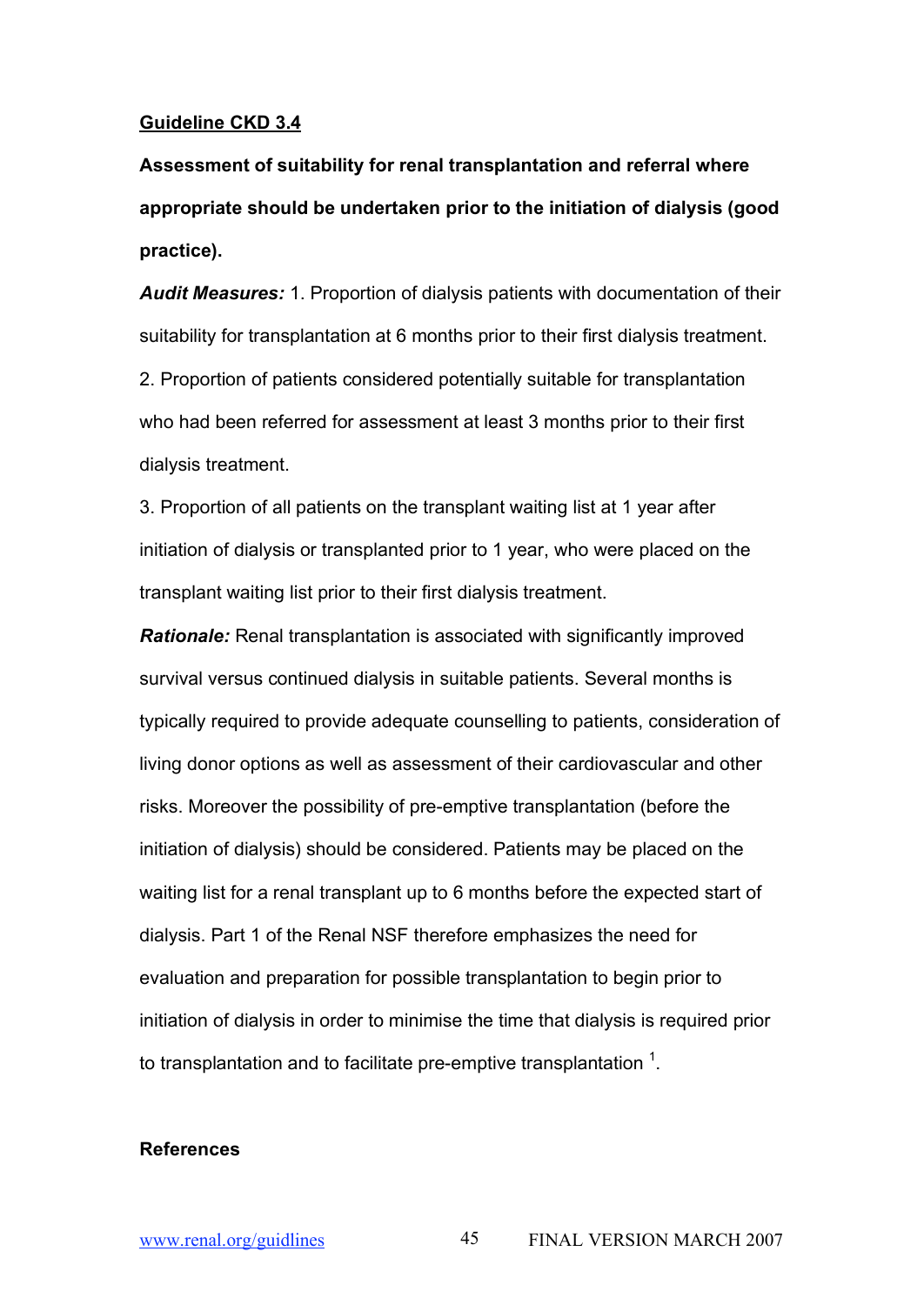- 1. Department of Health. National Service Framework for Renal Services, Part
	- 1: Dialysis and Transplantation. 2004.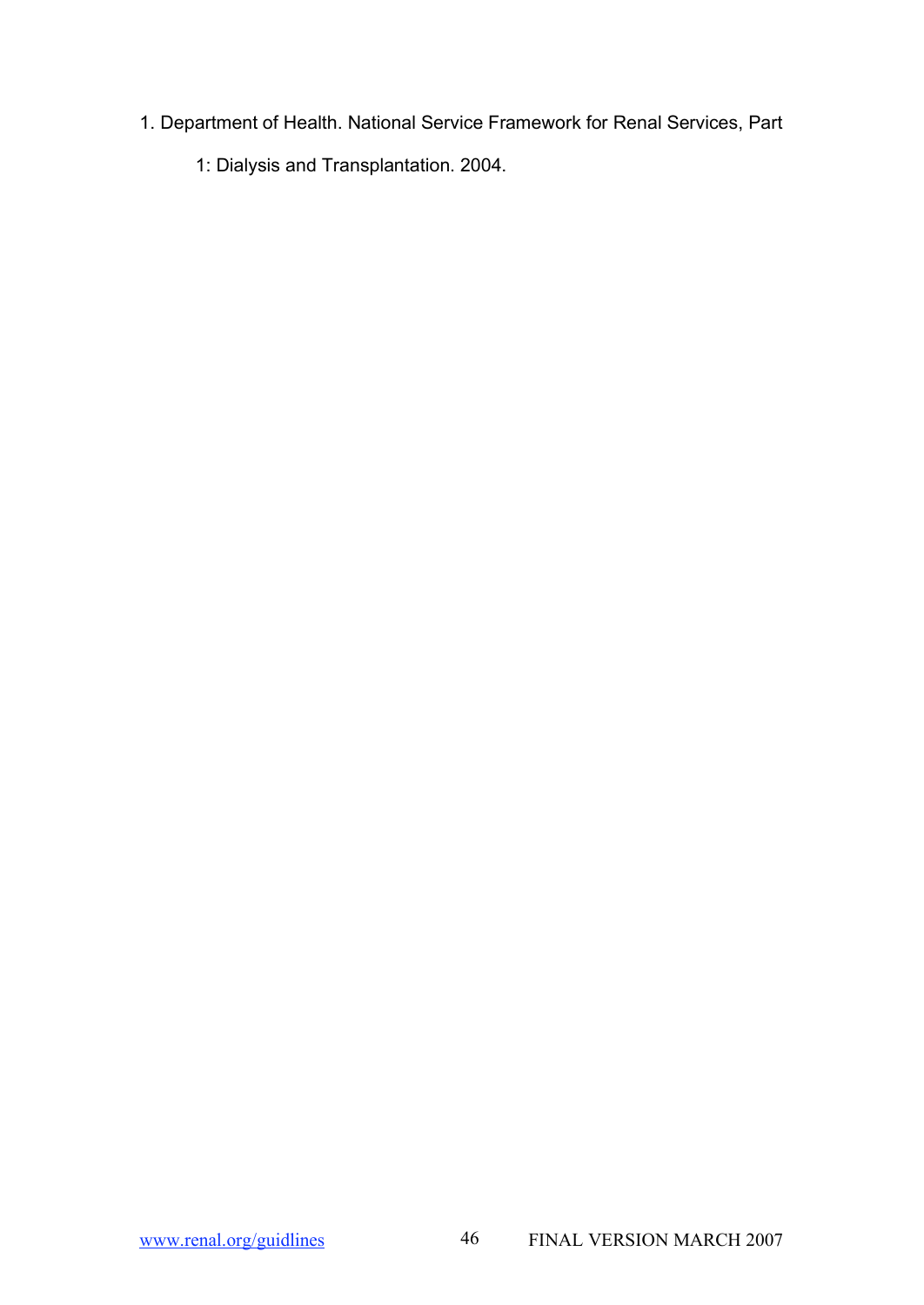#### **Guideline CKD 3.5**

**Nephrology Units should provide or facilitate the optimal management of patients with established renal failure who opt for non-dialytic treatment (good practice).**

*Audit Measure:* Proportion of patients who die after opting for non-dialytic treatment, in whom there is evidence of a treatment plan or referral to Primary Care with a treatment plan.

*Rationale:* It is recognised that in some patients the risks and likely increase in morbidity associated with dialysis outweigh the potential benefits. Other patients decline dialysis treatment for a variety of reasons. Non-dialytic treatment of patients with established renal failure should be regarded as a specific management option and not as "no treatment". This implies that patients should continue to receive regular follow-up and have a clear treatment plan. Management goals should include prolonging survival where possible and optimising quality of life. The treatment plan should also include timely arrangements for palliative and end of life care. Such arrangements should be made in close consultation with patients and their families. The importance of adequate planning for end of life care and patient involvement in decision making has been emphasized in Quality Requirement Four of Part 2 of the Renal National Service Framework<sup>1</sup>. Non-dialytic treatment may be delivered in Primary Care or by Nephrology Units, depending on a patient's wishes and resources available. If patients are transferred back to Primary Care for non-dialytic management it is important that Nephrology Units liase with General Practitioners to produce a clear treatment plan and offer support when required.